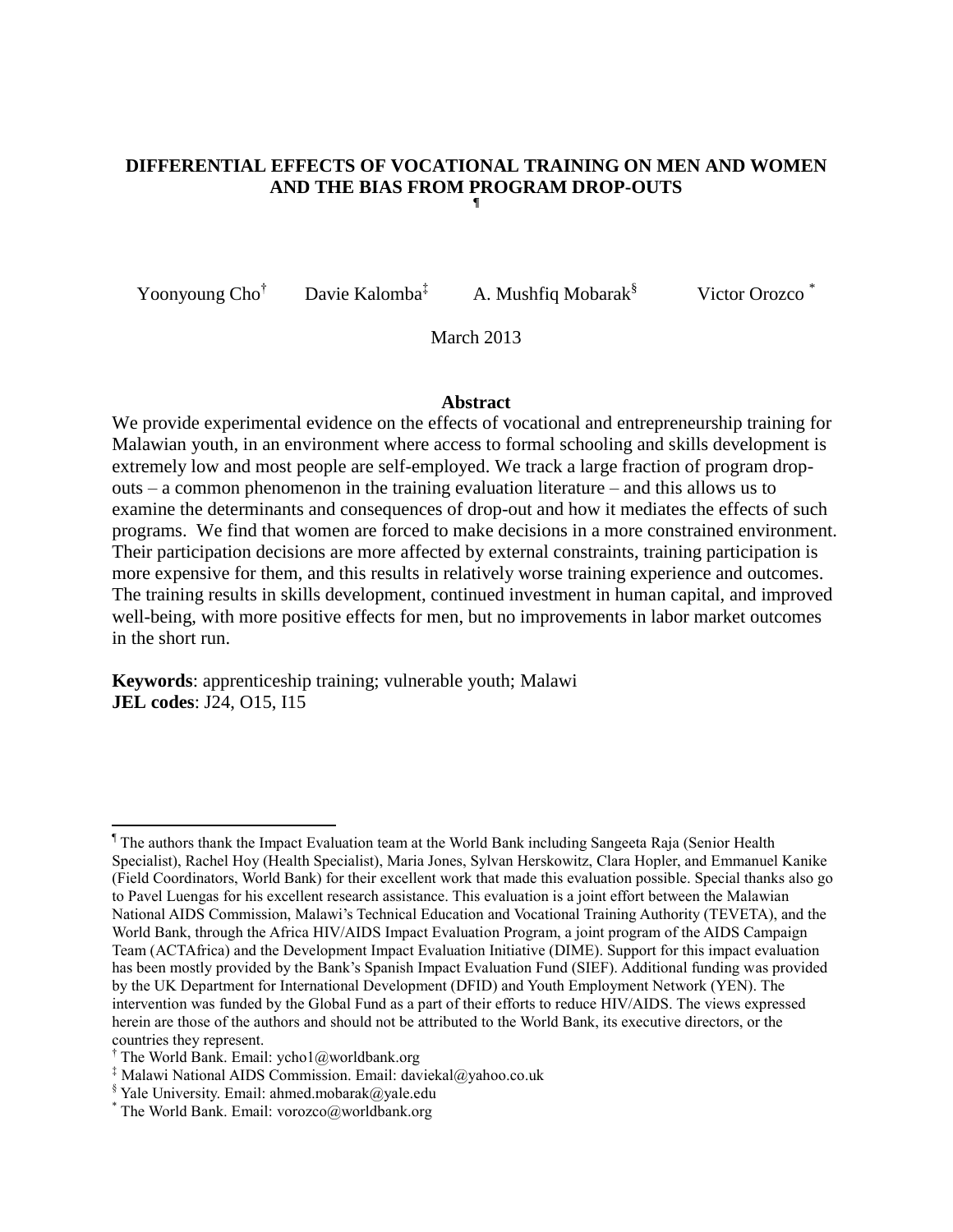### **1. Introduction**

 $\overline{\phantom{a}}$ 

Providing young people with opportunities for skills acquisition is widely perceived to be a fair and effective use of public resources. Job training programs have therefore emerged as an important – and widely studied - class of social policy experiments. Due to data availability, however, evaluations of such programs have been limited mostly to developed countries ( $\{1275$ ) Lynch,Lisa M. 1992;1276 Bartel,Ann P. 1995;1277 Heckman,James J. 1998;1278 Frazis,Harley 2005/f for the United States ;1144 Kluve,Jochen 2010/f for European countries, for example}}. Moreover, these studies typically rely on non-experimental methods, including conditioning on observables to limit selection bias {{1146 Friedlander,Daniel 1997; 1147 Heckman,James 2000}}, parametric selection correction methods (Heckman et al., 1998), and propensity score matching and duration analysis (Bring and Carling, 2000; Gerfin & Lechner, 2002; Sianesi, 2004; Chong & Galdo, 2006; Biewen et al., 2007; Jespersen et al., 2008).

This paper reports the results of a randomized controlled trial to evaluate an *entrepreneurship* and *vocational* training program for youth in Malawi. Over 80 percent of workforce is engaged in self-employment in Sub Saharan Africa, working in small scale business and household enterprises.<sup>1</sup> Supporting the self-employed through entrepreneurship training may be important in such environments. In Banerjee and Duflo (2007)'s 18-country-samplebased description of the lives of the poor, they report that a "large fraction of the poor act as entrepreneurs" and are self-employed, with many operating a non-agricultural business. This paper provides experimental evidence on the effects of a training program that targeted the poorest, most vulnerable orphaned youth in a poor African country. Entrepreneurship training is arguably most relevant for this sub-population, because these youth often lack formal education or skills required to access salaried employment. The program was designed to provide

 $1$  Gindling and Newhouse (2012) using the Bank's International Income Distribution Database (I2D2).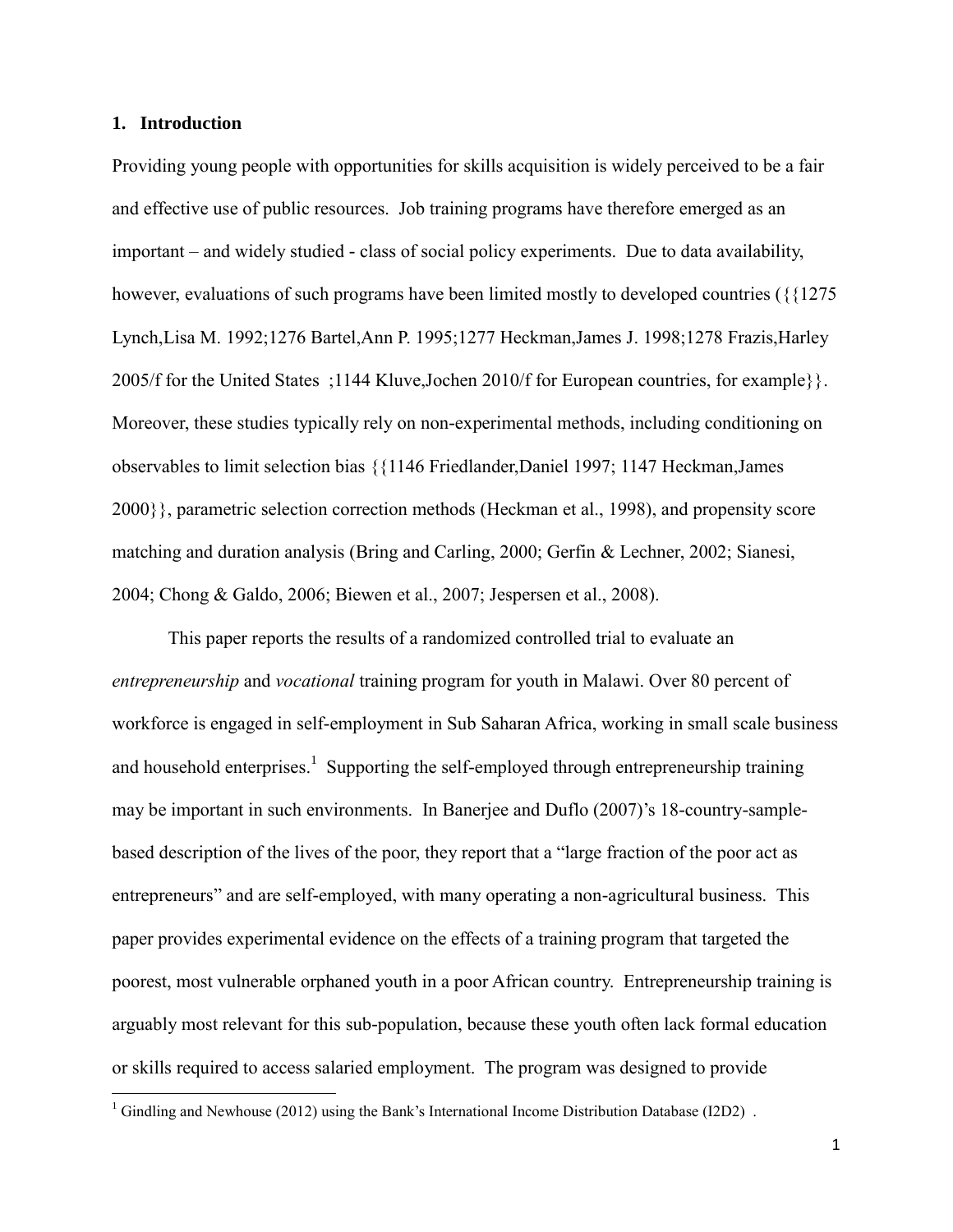apprenticeship rather than classroom-based training. Apprenticeships are common in African countries but rarely evaluated. Our evaluation therefore generates evidence on a very different type of program and population than other papers using experimental methods to estimate the effects of training in other developing countries (Colombia, Uganda and the Dominican Republic, studied in Attanasio et al., 2011; Blattman et al., 2011; Card et al., 2011).<sup>2</sup>

An important contribution of this paper lies in our treatment and analysis of program drop-outs. Most high-profile published experimental evaluations of job training programs report high rates of program drop-out, which complicates the program evaluation. A large fraction of beneficiaries randomly assigned to receive training fail to show up, or discontinue training after a short period, and this undermines the experimental integrity of those evaluations. The Card et al. (2011) study of a youth training program in Dominican Republic experiences a 17% drop-out rate among individuals assigned to treatment. Drop-outs are typically not tracked in the followup surveys, and this further complicates the analysis. In another well-known and intensively studied US Job Training Partnership Act (JTPA), the combination of drop-outs and availability of substitute programs leads to a treatment-control training differential of only 19%, rather than the theoretically desirable 100% (Heckman et al., 2000). The lack of follow-up data on dropout forces these studies to resort to non-experimental methods for selection correction even if the studies start with an experimental sample. In our Malawi study, we experience similarly high rates of drop-out among youth randomly assigned to receive training, but we anticipated the problem and tracked down a significant fraction of the dropouts in our follow-up surveys. This allows us to report intent-to-treat and treatment-on-treated results (accounting for the drop-out decision) that are closer to the pure experimental estimates.

 $\overline{\phantom{a}}$ 

<sup>&</sup>lt;sup>2</sup> Enabling wage employment was the main target in the Latin American programs studied in this literature. The Ugandan program provides in-class training in training institutes.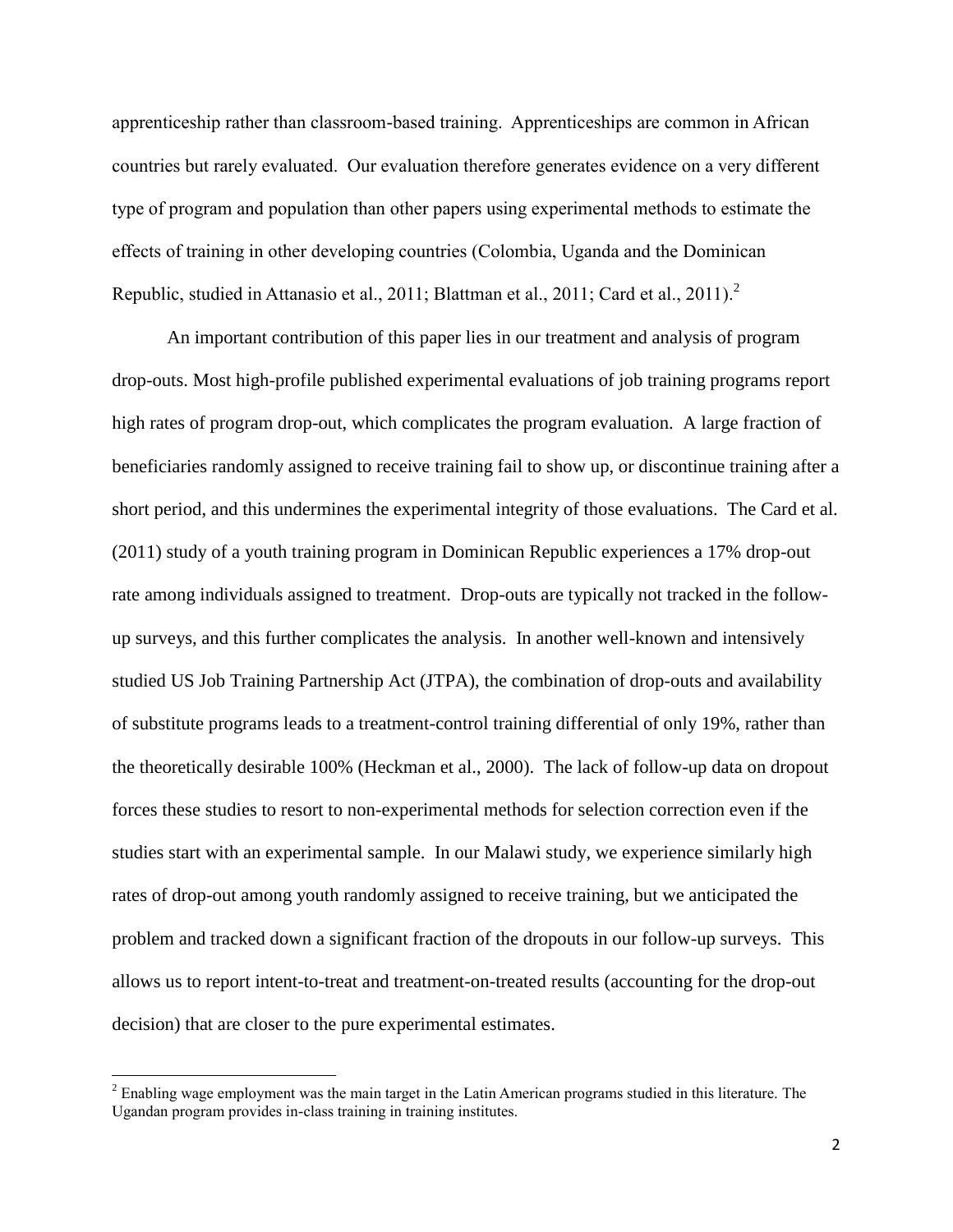Furthermore, we can examine the determinants and the consequences of dropping out of training with our data. Since drop-out is a commonly observed phenomenon across such programs in both developing and developed nations, it is useful to identify its causes and consequences in estimating the results, in order to better understand the direction of bias in existing evaluations of training programs stemming from this specific source of attrition. Our data allow us to characterize whether drop-outs in training are positively or negatively selected. We also collect data on alternative opportunities and unanticipated shocks around the time of program inception to understand better the conditions under which people choose to not partake in the training program. These opportunities and constraints affect men and women differently, and this in turn allows us to better understand why vocational training programs may have heterogeneous effects across gender. Exploring the determinants of drop-out and their consequences is our third major contribution to this literature that has repeatedly observed nontrivial drop-out rates, and has wrestled with its implications for estimation.

We find that the entrepreneurship training led to large, significant increases in the selfreported skills and knowledge that the training was meant to impart, and also in trainees' subjective measures of well-being. These effects are not sensitive to the way drop-outs are handled. The significant positive effects are present in an intent-to-treat analysis with all individuals initially randomly assigned to the treatment group (both individuals who ultimately attend training and those who drop out), and those effects get larger in magnitude when training participation is instrumented with treatment assignment. In our short-run follow-up survey conducted only a few months after completion of the apprenticeship period, we do not observe any effects on labor market outcomes.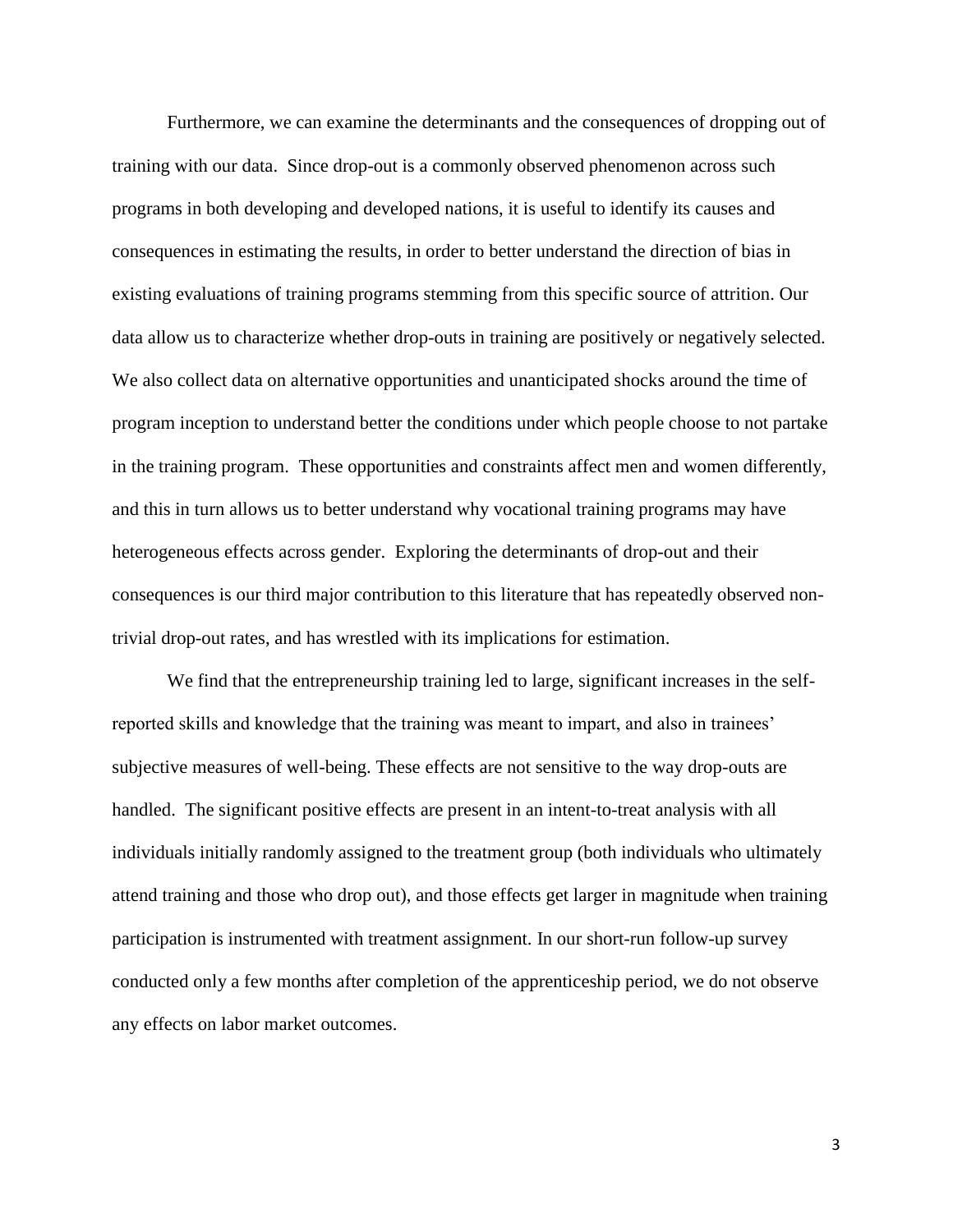Using follow-up data on people who dropped out, we observe that the drop-outs simply missed out on the benefits the program conferred to participants. Their outcomes are comparable to those in the control group, and there is no indication that they were positively selected (i.e. that they dropped out to take advantage of some better alternative opportunity). About half of "drop-outs" report that they were never invited to training, implying that their non-participation is related to an administrative error on the part of the implementing organization, while the other half chose to stop attending training sessions. Girls drop out due to adverse shocks (severe illness or injury) and are more likely to participate when alternative opportunities disappear (e.g. they get fired). Boys' participation decisions are not affected by these external conditions. Participating in training is expensive and trainees – especially girls - have to draw down their savings to do so. Accordingly, having friends and relatives close to the training site, or proximity of girl trainees' homes to the training site prevent drop-out.

Overall, the results suggest that women are significantly more constrained in their decision-making relative to men. Outside constraints and opportunities determine drop-outs for women but not for men. Male trainees also exhibit greater improvement in subjective measures of well being, like their confidence and their satisfaction with life, compared to women. The negative outcomes of treatment we observe tend to be associated with women – reduced savings and decreased earnings activities following treatment. This discrepancy may be due to the differences in the training experience: men are more likely to have received financial support from the Master Craftspersons (MCs, who are the trainers) during the training, more likely to attend regularly, and three times as likely to receive a paid job offer from the MC following the training period. These results shed light on the differential constraints under which poor girls have to make decisions in developing countries, and how these inhibit skill acquisition.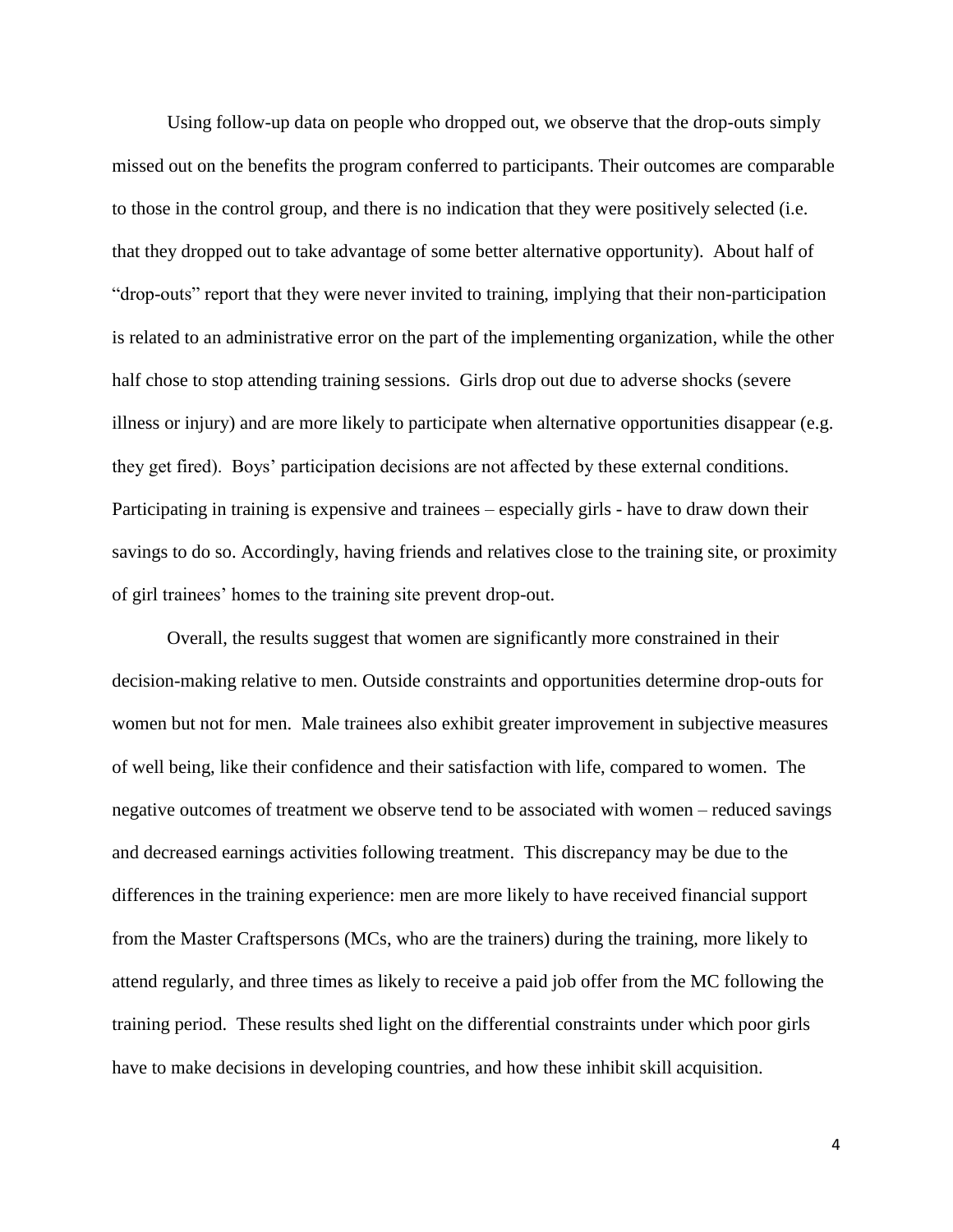Why potential participants drop out and do not take advantage of a program designed to build their human capital, and offered to them at deeply discounted rates (or even for free) is interesting in and of itself. Card et al. (2011) remarks that despite the high rates of "no-shows" in training programs, little is known why potential trainees fail to show up for the training. In addition to labor market and welfare outcomes that are normally the focus of evaluation, the decision to participate provides an alternative "revealed preference" based measure of users' perceptions of program benefits. The low take-up of "apparently beneficial" products, programs, behaviors and technologies has become a ubiquitous observation across many different sectors in developing countries (Meredith et al 2012, Miller and Mobarak 2012). Examples span health (insecticide treated bed nets, improved cook-stoves), agriculture (fertilizer, cash crops, new seed varieties), and finance (insurance, savings). In many instances, the low take-up may signal that the product or service does not work as well as anticipated (e.g. see Ashraf et al., 2009 for crop choice; Hanna et al., 2012 for cook-stoves; Duflo et al. 2010 for fertilizer), or that spillover effects and general equilibrium effects reduce the benefits accruing to treated households (Miguel & Kremer, 2004). Alternatively, low take-up could indicate a high level of heterogeneity in returns across users (Suri 2011), implying that the program is simply not suitable for a subset of the population. Our data indicate that young women are forced to make decisions under a more constrained environment, which both inhibits their access to skills development programs and reduces the benefits that accrue from such programs.

### **2. Context and Experimental Design**

### **2.1. Background**

Malawi is one of the world's poorest countries, with a poverty head-count ratio above 50% (World Development Indicator 2010). As in many other Sub-Saharan African countries, many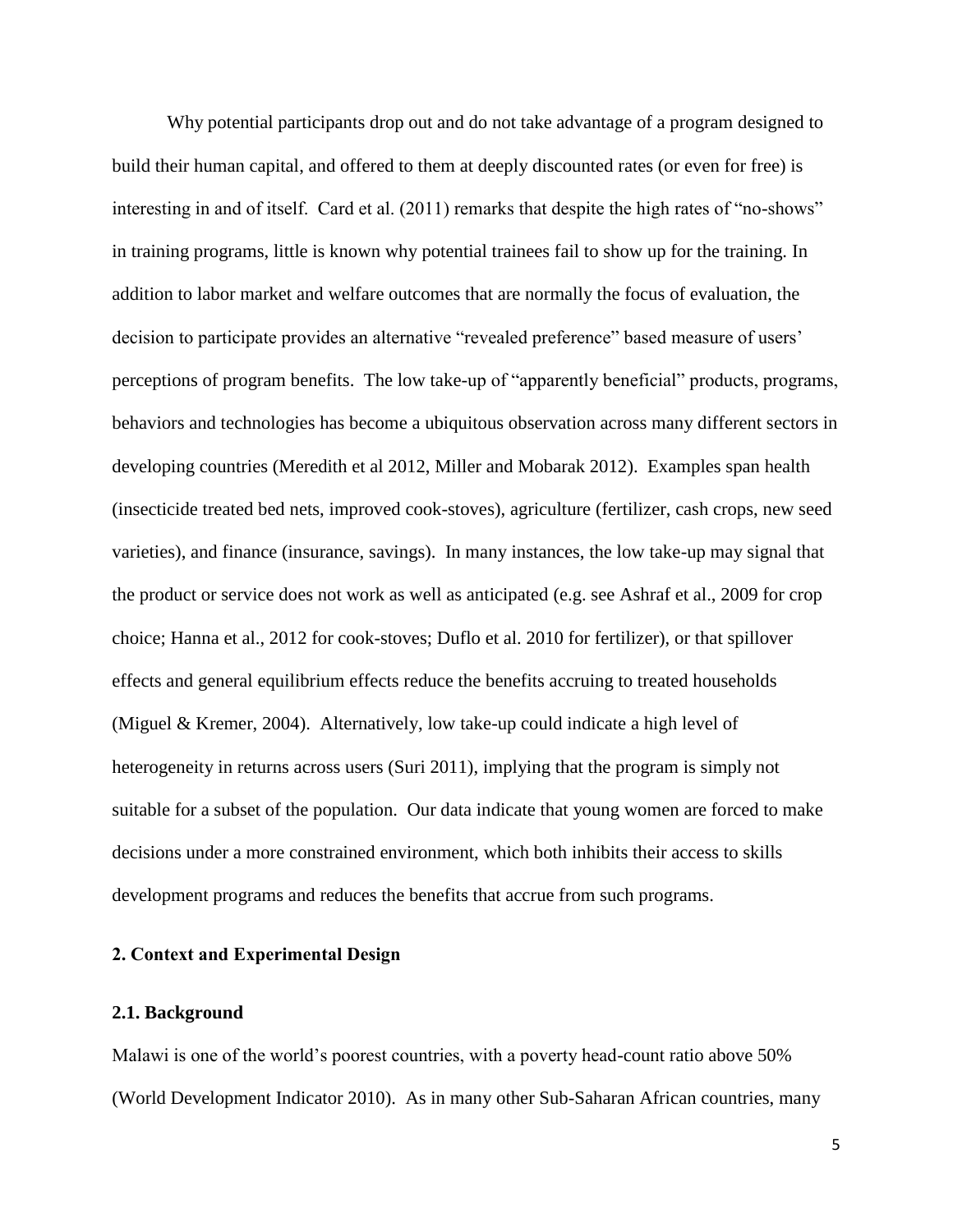youth in Malawi rely on low-productivity subsistence self-employment to sustain themselves and their families. They often have no other options: less than a third of all children enrolled in public primary education complete it and less than one percent of secondary school graduates are able to enroll in post-secondary institutions. Every year, almost 500,000 young people abandon primary or secondary education and attempt to enter the workforce (Malawi NAC, 2007). Youth face significant obstacles to their development and lack formal employment opportunities: many of them are unemployed, or work in agriculture or household labor. <sup>3</sup> Orphans, vulnerable and affected youth (OVAY) are particularly vulnerable as they often possess fewer productive alternatives and are at greater risk of falling into risky sexual behaviors either in order to meet their basic economic needs or due to limited knowledge of the consequences of their behavior.<sup>4</sup>

To address the employability issues and promote productive self-employment, the Government of Malawi introduced a pilot apprenticeship training program in 2009, aiming to empower vulnerable youth by training them in marketable skills in various trades and providing support for entrepreneurship.

## **2.2. Technical and Vocational Skills Training**

 $\overline{a}$ 

The apprenticeship program was implemented by the Technical Education and Vocational Education and Training Authority (TEVETA). TEVETA asked each district and Traditional Authority (TA) to identify vulnerable groups of youth defined as orphaned school dropouts.

 $3$  Among out of school youth between ages 15 and 24, the majority reports themselves as farmers (56 percent), household workers (21percent), or the unemployed (5percent), according to the Integrated Household Survey conducted in 2005-2006.

<sup>4</sup> About 930,000 Malawians (11.9 percent of adults aged 15-49) live with HIV or AIDS. An estimated 550,000 children under 17 are AIDS orphans (UNAIDS, 2008). Women are disproportionately affected, with 57% of all infections (UNAIDS, 2008). Young adolescent girls 15-19 years of age are more than four times more likely to be infected than their male counterparts because they become sexually active earlier. Socio-economically disadvantaged women are more likely to engage in transactional sex than those with stable incomes.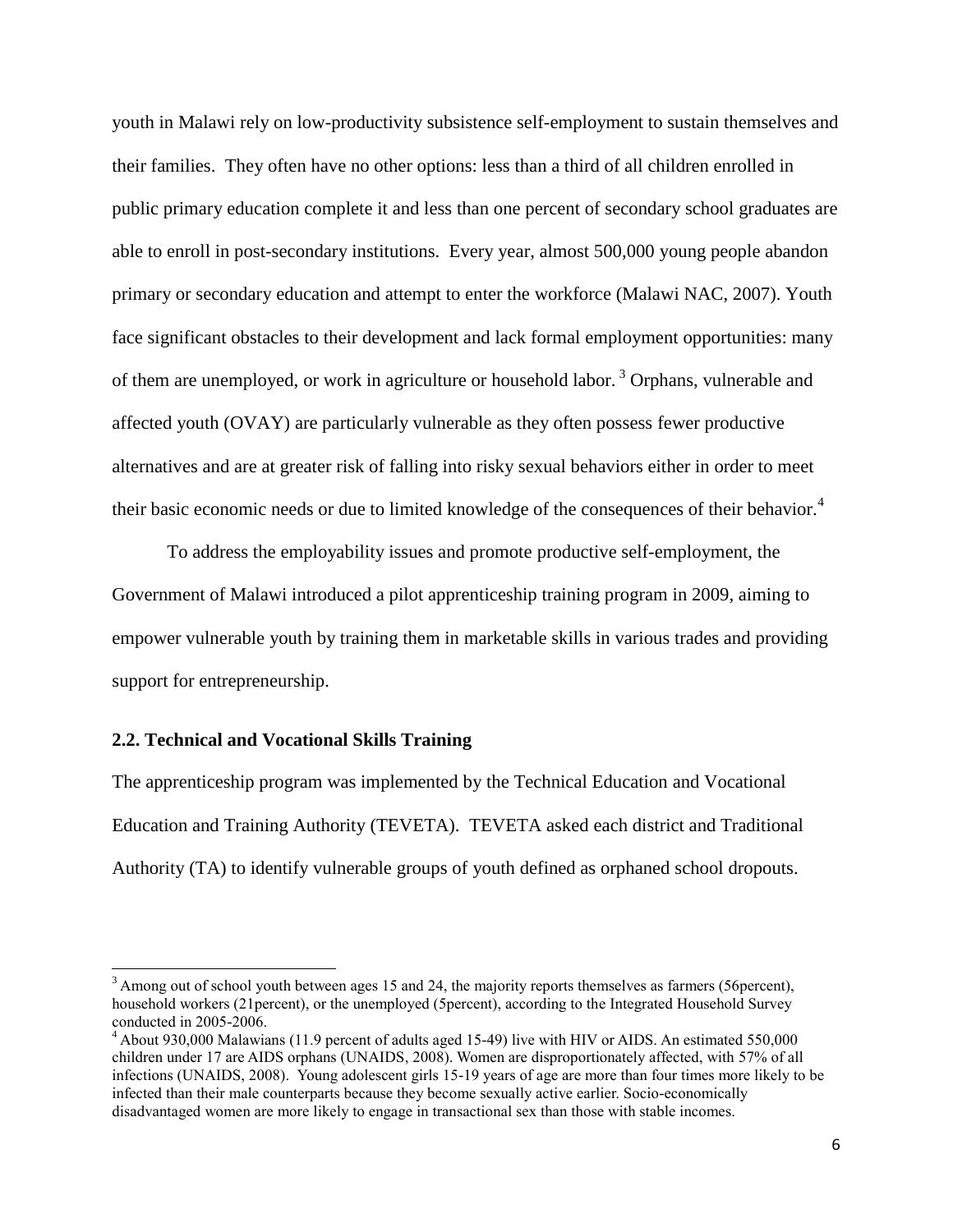TEVETA then investigated the family status, household assets and wealth, and school attendance for each of the nominated individuals from each locality to verify their eligibility.

A pool of potential trainers, known as mastercraft persons (MCs), was identified in each district. The trades practiced by the MCs were selected based on demand from beneficiaries. The MCs were carefully selected from this pool based on their expertise and business performance in the neighborhood, but without any formal assessment of their skills. MCs were compensated for their work, and may have also liked the free labor that the apprenticeship program brought. Our survey indicated that 164 MCs from 23 districts in 17 different occupations participated and that they had an average of 14 years of practical experience in their specific field. TEVETA created a set of training modules customized for each of the principal trades, and provided a one-day training to the MCs on how to use these modules. They were encouraged to follow this curriculum; our surveys showed that approximately X% did so (see Appendix A). $5$ 

During the apprenticeship, each MC trained between 1 and 8 trainees at their workshops. The curriculum and the duration of training varied by trade: for example, training for auto mechanics lasted more than three months, while training for hairdressing only lasted 3 weeks. MCs' workshops tend to be located in urban areas, while many of the trainees lived in rural areas. The trainees were responsible for finding their own accommodations near the workshop, but received a small stipend (about 4300 MWK, approximately US\$28 to cover meals and accommodation.

 $\overline{a}$ 

<sup>&</sup>lt;sup>5</sup> TEVETA's original implementation plan included delivering "life skills training" focusing on HIV/AIDS and health related issues, and some start-up tool kits following the training period (e.g. scissors to those who trained in hairdressing). Ultimately, the life-skills module was not delivered as planned due to program limitations, and only a small number of trainees received the tool-kits.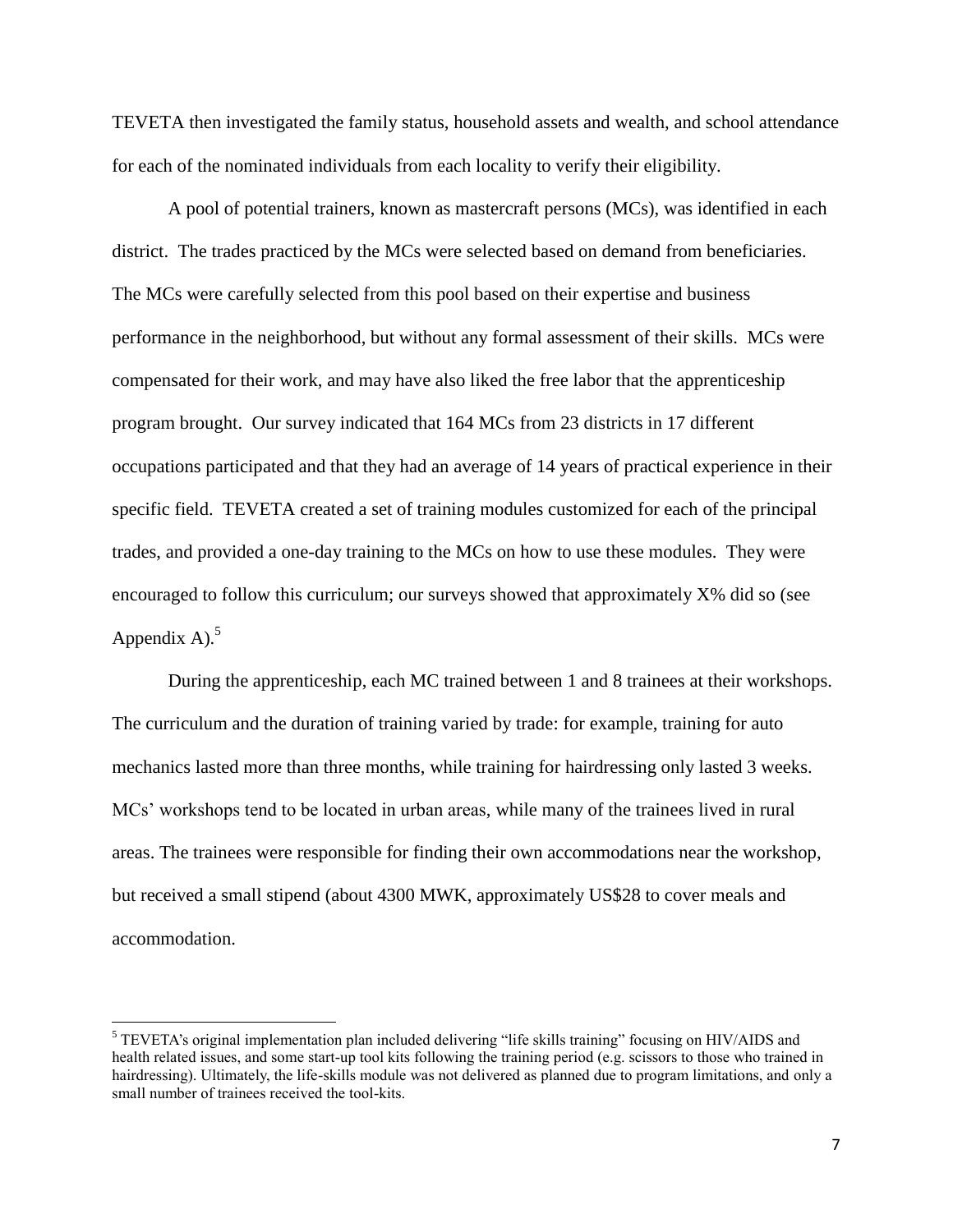### **2.3 Experimental Design**

TEVETA selected 1,900 youth for participation in the program after verifying their eligibility. Two-thirds of the youth were randomly assigned to receive the training immediately, while the other third was assigned to a "control" group which would receive the training after follow-up data collection. The implementation constraint implied that we had to collect follow-up data very soon after the treatment group received training.

Prior to the start of the training, in March and April of 2010, we conducted a baseline survey on a random subset of the youth selected. From the original 1,900, we surveyed 1,122 people, of whom 363 were in the control group and 759 were in the treatment group (see Figure 1). Summary statistics from the baseline survey indicate that randomization was successful in achieving balance across treatment and control groups (Table 1). Two-thirds of all trainees are male, and trainees are 21 years old on average. Individuals in the sample live in 5-person households on average and more than 30 percent are orphans. More than 60 percent of their dwellings have a grass roof, which is an indicator for poverty. About 17 percent of trainees are married or live with a partner. Trainees possess low levels of formal schooling – slightly more than 20 percent completed secondary education and 10 percent are still students. Food security appears to be a significant concern: one third of respondents report that they have to skip a meal "often" because of lack of money for food and more than 50 percent have to skip a meal "sometimes".

Trainees reported to training between August 2010 and May 2011; the specific start date varied by district and by MC. Training lasted for three months on average, but varied depending on the type of skill being taught. Table 2 provides the breakdown of occupations by gender of trainees.

8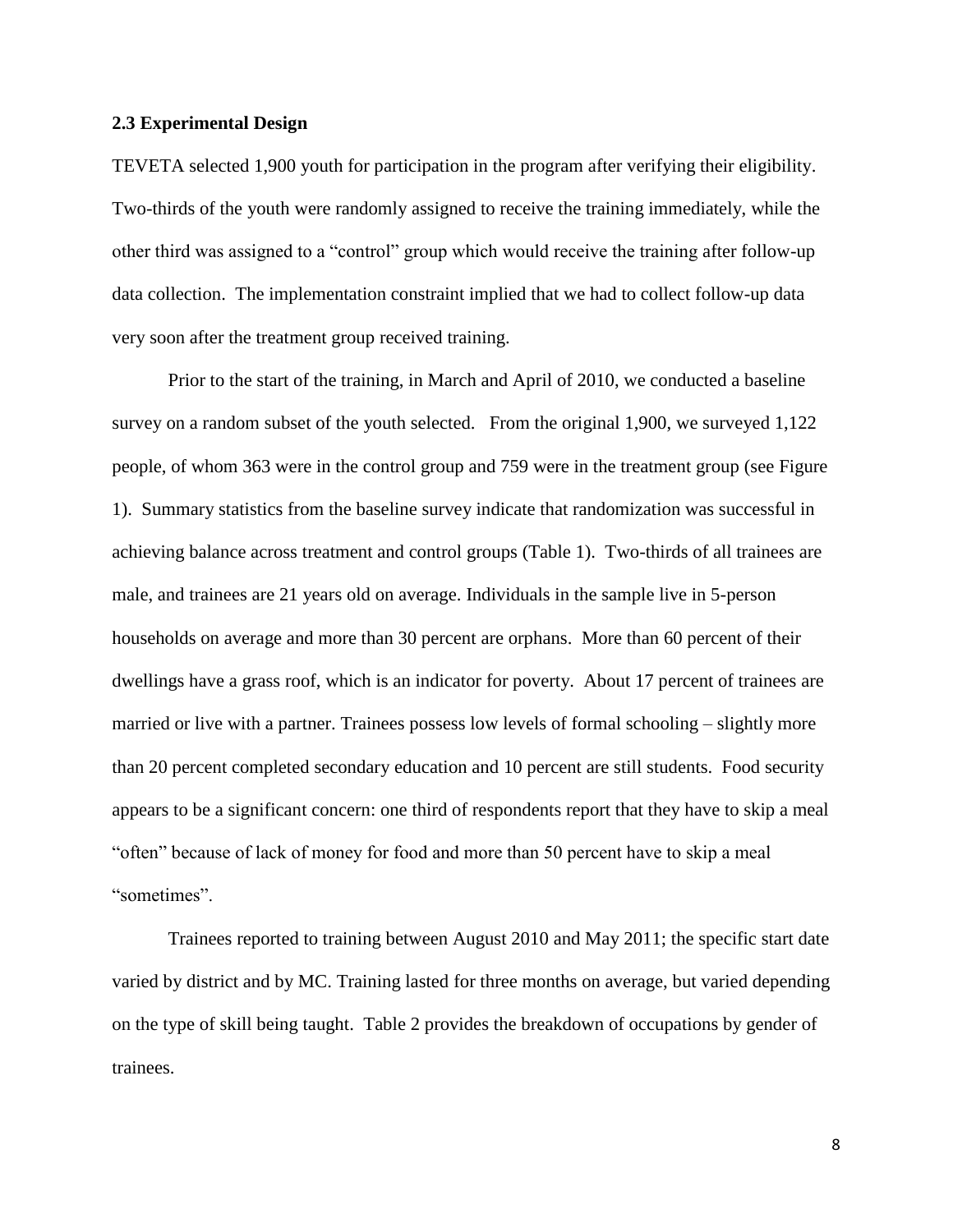Vocational training may have positive effects on employment not just through direct skill development, but also indirectly through improvements in self-esteem and goal identification. To disentangle these different pathways, we selected a random subset of the trainees to receive a "pep-talk" in addition to their regular training. Members of the research team visited to meet with each selected trainee personally, discussed their performance under their MC and their future employment opportunities, and encouraged them to keep up. In total, 178 trainees received this additional encouragement.<sup>6</sup> The script used to guide the pep talk conversation is in Appendix A. This experiment was designed to isolate one specific mechanism by which a job training program may change labor market outcomes beyond the immediate and mechanical effects of skills acquisition: that participating in training and interacting with successful individuals in a trade may change the trainees' perceptions and outlook about the value of effort and performance. Since the pep-talk was randomly assigned within the set of trainees that chose to attend classes, the analysis is not affected by any attrition.

Between June and August of 2011, we returned to the villages to conduct a follow-up survey. The follow up survey included questions on time use, employment, and changes in behavior and self-esteem. Trainees were also given the opportunity to assess the quality of training that they received. In order to increase the sample size for the follow-up survey, we returned to the original pool of 1,900 youth who had been selected to participate in the study. As previously stated, we had chosen to interview 1,122 people at baseline, leaving 778 people who had been assigned to either treatment or control but who had not been previously interviewed. From these, we selected 274 people (181 treatment, 93 control) to interview at follow-up. However, as discussed below, we were unable to track down a large percentage of those who

 $\overline{\phantom{a}}$ 

<sup>&</sup>lt;sup>6</sup> We have also verified that the randomization of the pep talk treatment led to groups that were statistically comparable at baseline (results not shown).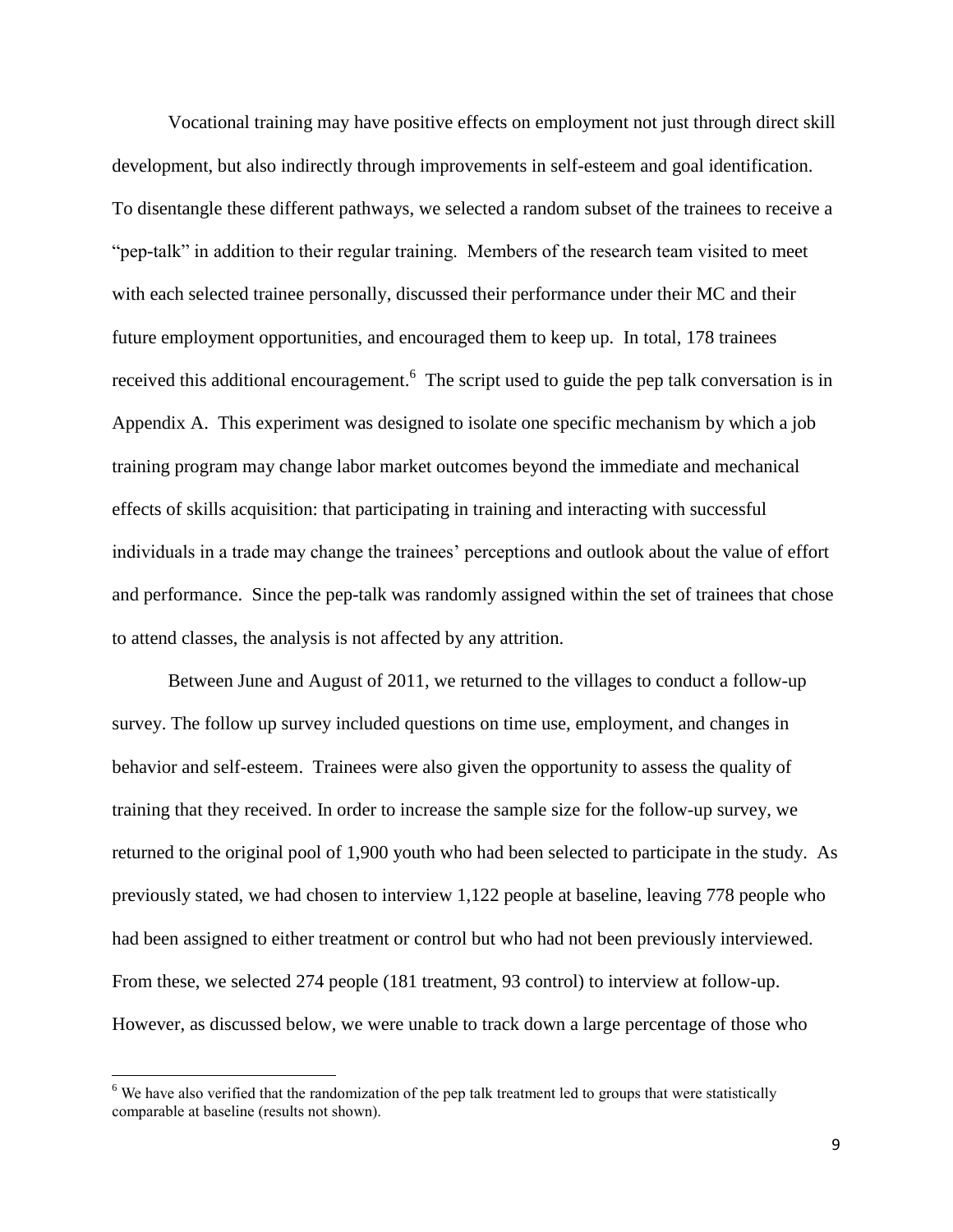participated in the baseline. Thus the sample at follow-up is composed of the 755 people who we were able to find at the time of follow-up, plus 274 new participants, for a total of 1,029 respondents.

In addition, we surveyed all MCs regarding their experience as trainers and their perception of each of the trainees' skills, diligence, effort, attendance, and so on. Finally, we also conducted a brief qualitative survey with the implementing agency's desk officers regarding their experience with the intervention to inform future program design.

### **2.4. Attrition and Dropout**

Like many development programs, the TEVETA program suffered from several administrative setbacks which affected the implementation of the program. For example, between the time that the original 1,900 youth were selected and the time that the baseline survey was conducted and the treatment participants were invited to begin training, over a year went by. Thus at the time that the training was offered, about 9% of the people invited to training chose not to participate (we explore the possible reasons – including other potential opportunities or barriers facing these people – in greater depth below). In addition, owing to administrative errors, a large number (about 30%) of those who were supposed to be invited to participate in the training report in our follow-up that they never received the invitation. Lastly, even among those who were invited to the training and who chose to participate, not all completed the training. We treat all of these (not invited, did not participate, or did not complete) as dropouts (as labeled in Figure 1), as they were assigned to treatment but did not participate. For analysis purposes, however, we distinguish between those who dropped out because of administrative error (not invited) and those who chose to drop out. More than half of all people who dropped out did so due to the administrative error.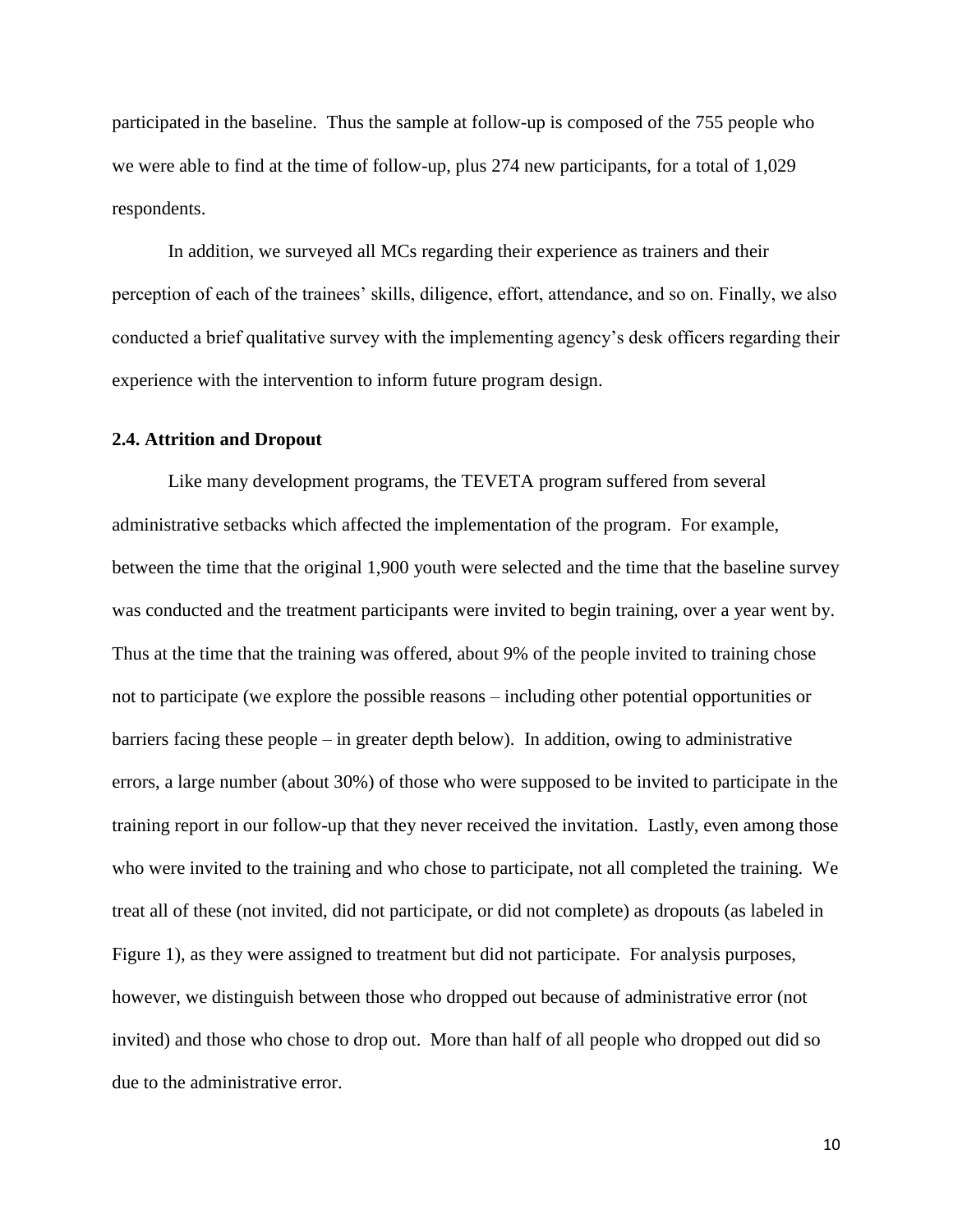In addition to people who dropped out of the training, there was also survey attrition between the baseline and endline surveys. Specifically, about 1/3 of the respondents in the baseline survey could not be found for the endline survey (242 from the treatment group, and 126 from the control group). This poses identification issues, since attrition from the survey is correlated with participating in training, and therefore with our outcome variables. People who participated in training were very easy for us to track since we conducted our follow-up survey very soon after the completion of training. Thus it is likely that, of the attriters in the treatment group, most are "drop-outs." This attrition is particularly problematic if we only successfully tracked a non-random sample of the drop-outs. In Table 1a, we examine whether the attriters are statistically different from the drop-outs who we were able to track in terms of their baseline characteristics. It is encouraging to note that the two groups are statistically similar across most dimensions, which indicates that our extra efforts in tracking dropouts may have reduced some of the selection bias introduced by non-random attrition. This is especially true when we restrict our attention to drop-outs who chose to stop participating (and not the administrative errors). It appears that TEVETA ultimately chose to not invite a few participants who were originally selected but turn out to be relatively rich. They may have been correcting an earlier administrative oversight in selecting an ineligible participant (since the program was designed to target the most vulnerable youth). However, even after these corrections, the attriters are older, have more dependents, and are less likely to be currently enrolled in school. In our analyses, we report evaluation results controlling for these baseline differences. We also conduct a bounding exercise, which confirms the direction of our results within a range of possible values for the missing observations.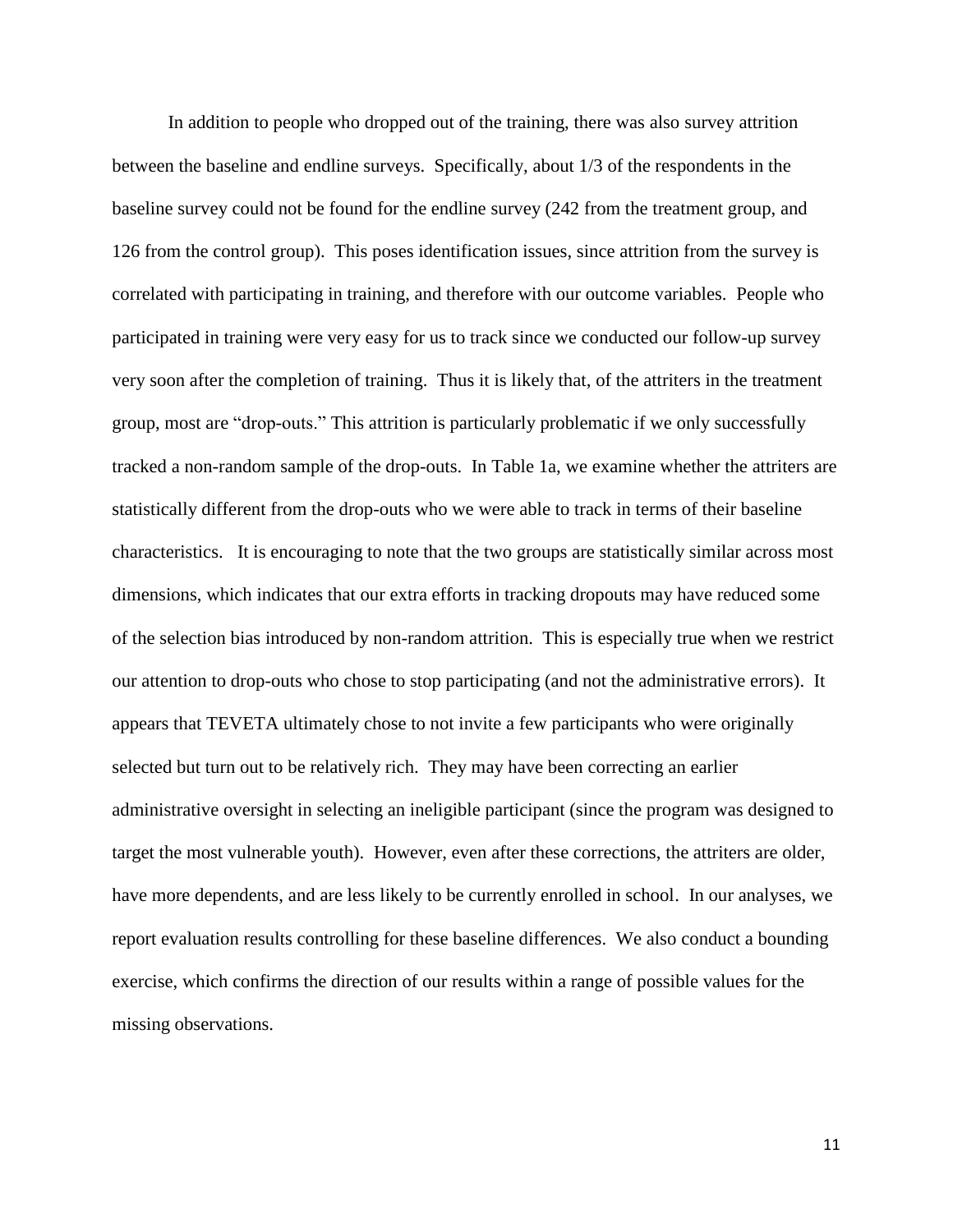It is crucial to investigate whether individuals assigned to treatment versus control group attrite at different rates since such voluntary exit can threaten the validity of our randomized design. In Table 3, we estimate a linear probability model where attrition is a function of initial randomized assignment to receive training. The results indicate that there is no relationship between initial assignment to training and the likelihood of continuing in the sample. The coefficient on "Assigned to Treatment" is -0.017, with a standard error of 0.025. When we break up the sample by gender, treatment assignment is completely irrelevant for men in their likelihood of attrition (a coefficient of 0.000), but it is relevant for women (coefficient of -0.082, but not statistically significant at conventional levels). We will therefore present results separately by gender throughout the paper, and attrition bias will be a bigger concern in the female sample.

# **3. Determinants of dropping out**

The rates of program drop-out were clearly very high, both because of administrative errors by the implementers, and because some trainees chose not to attend or complete the program. We tracked down many of the dropouts, and collected data on adverse shocks and new opportunities that potential trainees faced in the period prior to program inception for the entire follow-up sample, in order to identify the determinants of drop-out. Although drop-outs are a common phenomenon in training programs and a challenge to evaluation studies, this study is one of the few to have extensive data on dropouts. Examining whether people are forced to leave the program due to external factors like unanticipated adverse shocks or choose to leave to take advantage of better opportunities will inform future program design. It also serves to shed light on the direction of bias associated with ignoring drop-outs when follow-up data on them are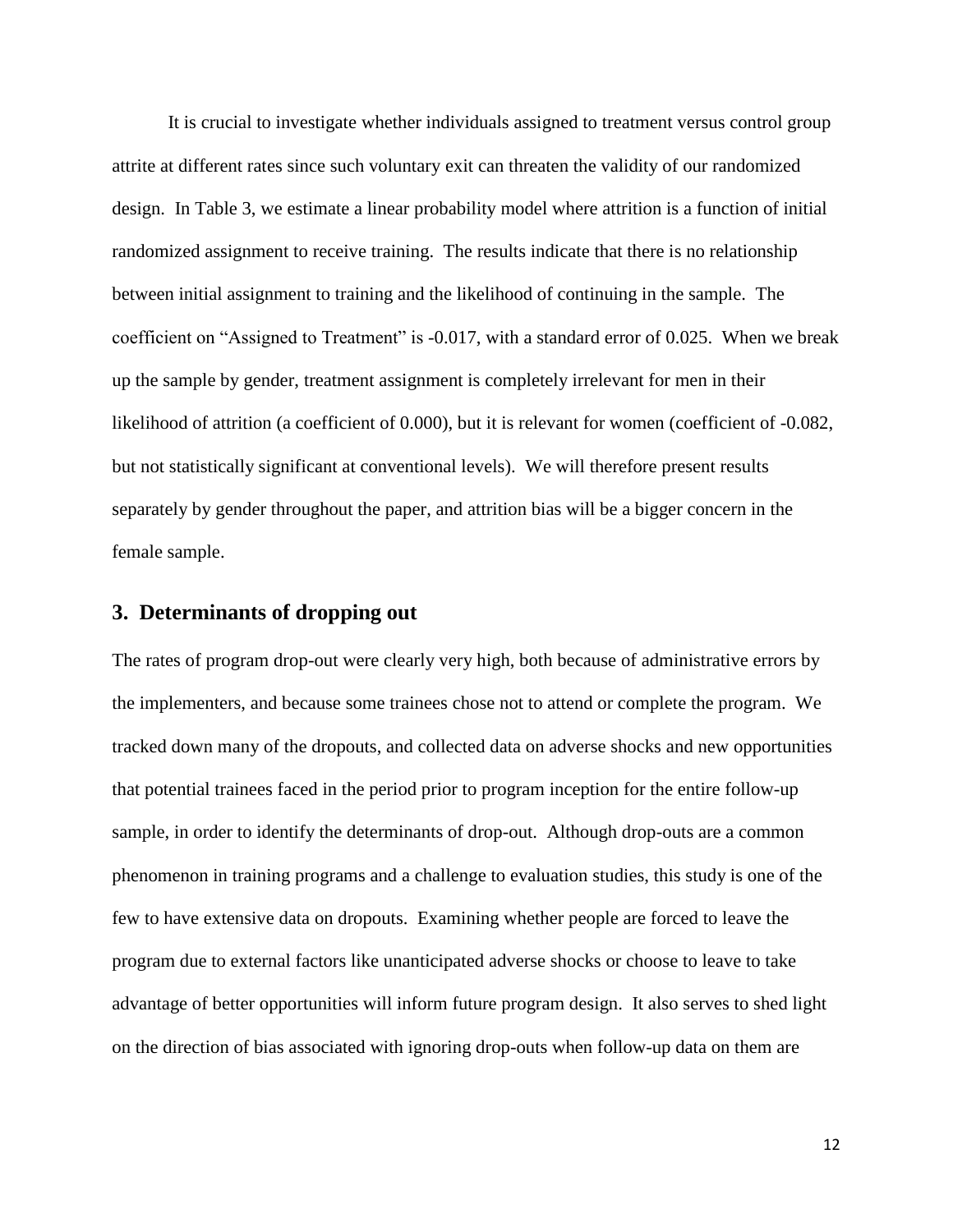missing. In our case, follow-up data on a large fraction of drop-outs implies that we can get closer to reporting pure experimental (intent-to-treat) estimates of training program effects.

Drop-out rates varied a little across occupations in which training was offered. Almost a third of all participants invited to training for auto mechanic jobs chose not to complete. Dropout rates were lowest (16%-20%) in beauty-care, electronics, metalwork and construction.<sup>7</sup>

Table 5 examines the determinants of drop-out. Specifically, we estimate a linear probability model using the sample of individuals assigned to treatment where the dependent variable is an indicator for not completing training. We use two definitions of drop-outs. The first definition includes those who report that they were never invited to training, and the second definition excludes them, in order to focus on the trainees' decisions to not attend training sessions.<sup>8</sup> The equations are estimated separately for males and females.

The location, accessibility, and convenience of the training sessions, as well as family support appear to be important determinants of attendance. Having friends or relatives close to the training center is a very strong predictor of whether trainees – both males and females - can complete training. Female trainees are more likely to drop out if they live over 4 kilometers away from the training center. Females are also more likely to drop out due to severe illness or injury.

In general, female participation appears to be much more sensitive to external constraints imposed on them compared to their male counterparts. Not only do females drop out more due to distance, illness or injury, but on the flip side, females who are fired from a job are more likely to complete the program. In other words, they stick with the program in cases where alternative

l

 $<sup>7</sup>$  It is possible that dropouts in the auto industry are particularly high because the subject requires substantially more</sup> technical skills to practice than other occupations; however, we are not able to confirm this.

<sup>&</sup>lt;sup>8</sup> Since we could not confirm that the administrative error of not inviting individuals who should have been invited was 'random' and not based on some observable characteristics of participants, we do not present results using alternative definition of drop-outs, which excludes individuals who were not invited due to administrative error (201 individuals).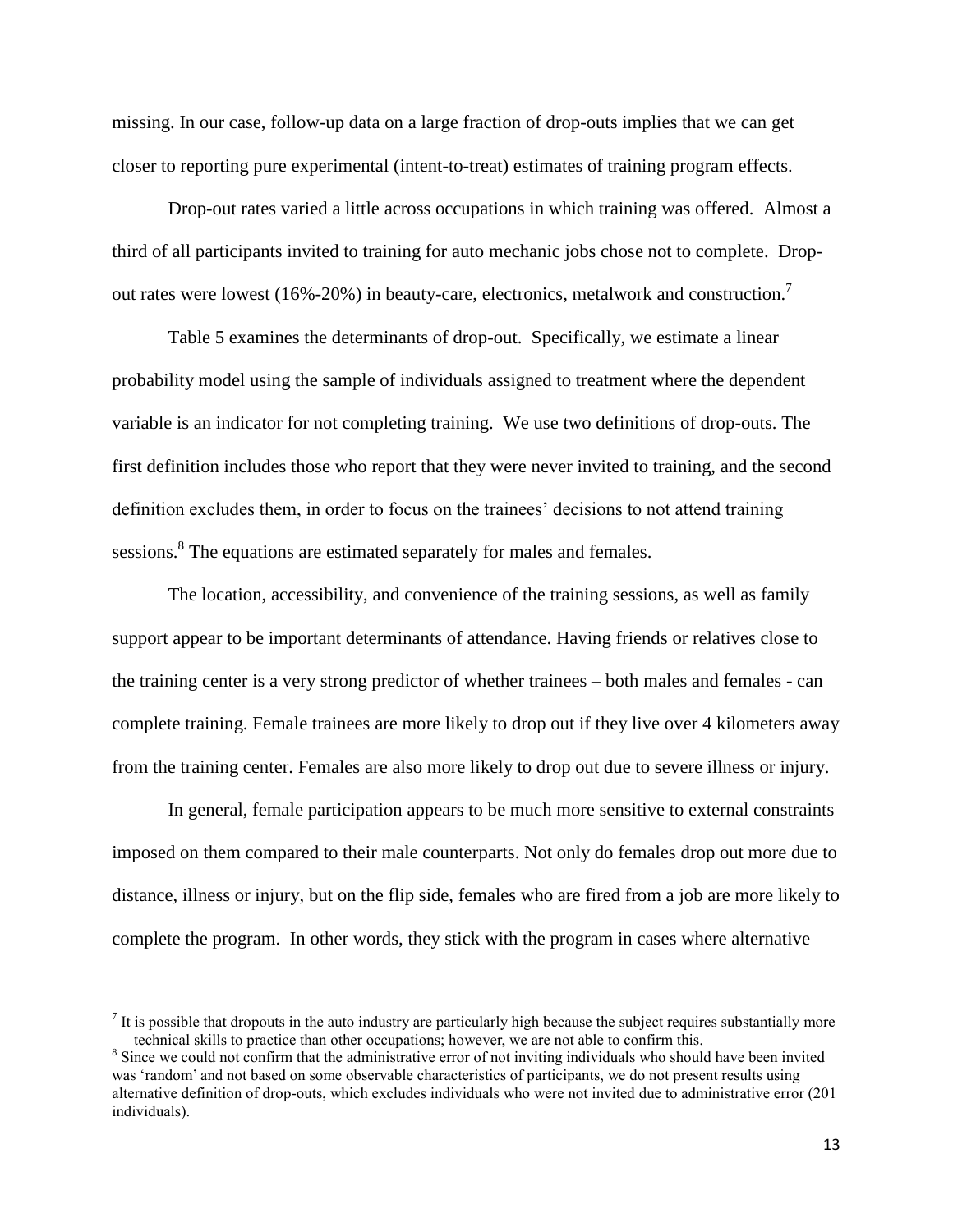opportunities disappear. These variables do not have a significant effect on the drop-out propensity of male trainees. Ignoring drop-outs due to administrative errors, males are more likely to drop out if they migrate to take advantage of an alternative employment opportunity. The gender difference in drop-out patterns mirrors the findings from the analysis of attrition, in that selection concerns are more significant for women.

### **4. Estimation Strategy**

#### **4.1. Outcome Measures**

Vocational training may improve labor market outcomes through multiple channels. First, training imparts practical, technical skills, which increase trainees' human capital, and potentially their productivity. Second, training sessions may increase awareness of higherpaying job opportunities, and improve knowledge of how to access these jobs and how to connect to potential employers. Working directly with the MCs, the workers will be able to connect not only to one potential employer but potentially to the network of employers through recommendations.<sup>9</sup> Third, practical training under MCs mentorship allows trainees to reveal their "type" (effort, skills and talents) to a potential employer. Fourth, training may also impart more general skills on how to start and operate a business, which could spur entrepreneurship. Therefore, either salaried employment or self-employment may increase due to training.

An additional consequence of participation in training may be increased human capital investment, beyond the duration of the training program. Trainees may learn about the importance of investing in skill development to further improve their labor market prospects. We will therefore estimate the effects of training on time use: hours worked in paid labor and

 $\overline{\phantom{a}}$ 

<sup>&</sup>lt;sup>9</sup> See Owolabi and Pal (2011).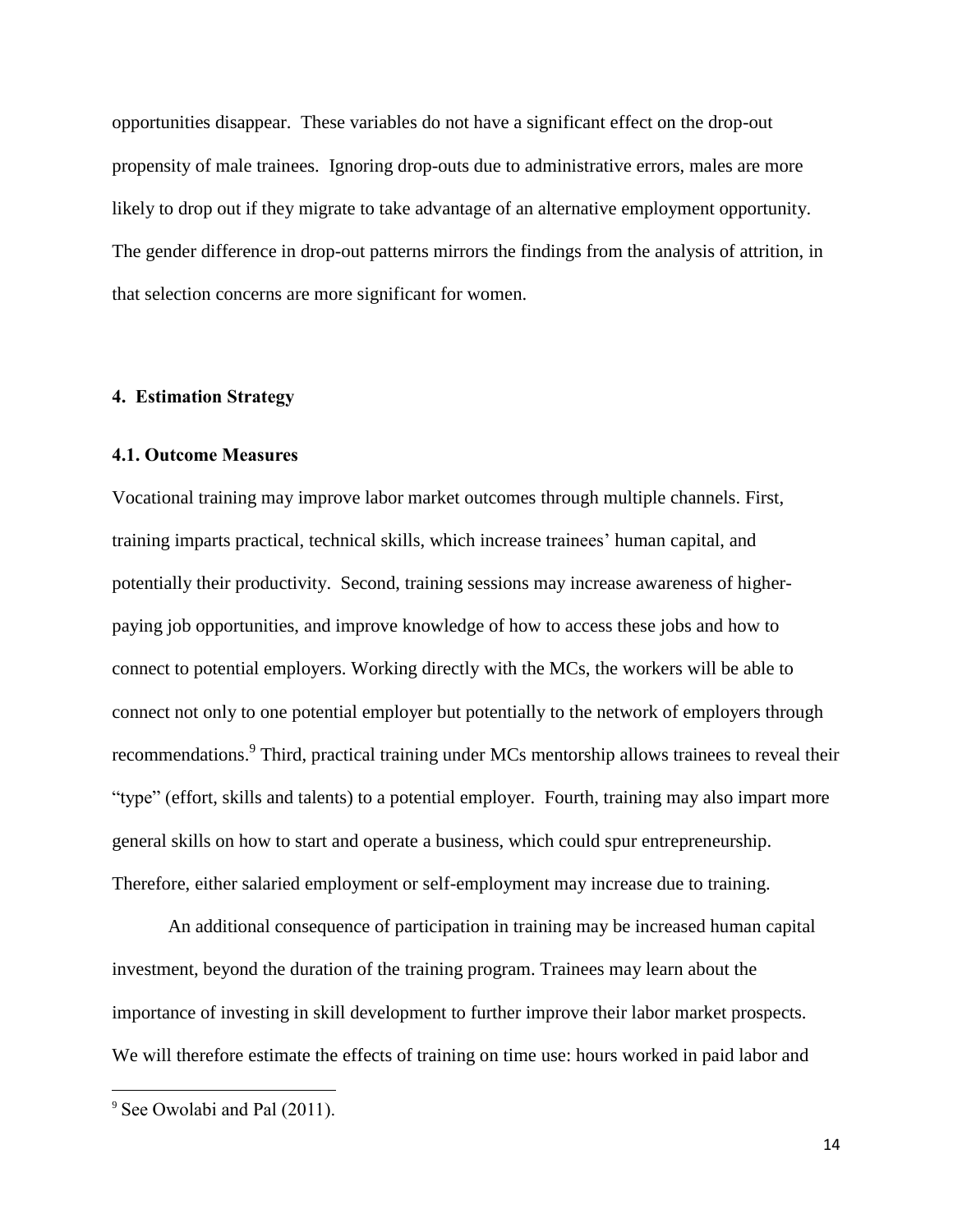self-employment (on family farm or self-employed), and also hours devoted to human capital investment beyond the training period. We will also measure downstream outcomes such as earnings; total expenditures (as a proxy for income); business start-up, and migration.

We also examine the effects of training on self-reported (subjective) outcomes related to the skills that the vocational training program were meant to impart to study whether (a) the training program achieved its intended objectives focusing on skills and labor market outcomes, and (b) whether psycho-social well-being of participants improved as a result. The "pep talk" intervention was specifically intended to improve psycho-social well-being of participants, instill optimism in future opportunities, and facilitate positive thinking and attitudes. In addition, we look into intermediate outcomes such as condom use and pregnancy, which may affect youth's wellbeing and labor activities.

#### **4.2 Estimating Equations**

Randomizing the offer to attend the training allows us to overcome the selection bias into training. We will report both the effect of offering the training, based on random assignment (intent-to-treat estimates) and the effect of receiving training among those who actually participated in the training, with participation instrumented by the random assignment. The discrepancy between random assignment and program participation is almost entirely due to drop-outs (control group individuals did not have any opportunity to participate in training). Tracking down a large fraction of the drop-outs therefore allows us to report estimates closer to the pure experimental estimates.

The estimating equation for the intent-to-treat estimate is:

*Outcome* 
$$
_{t+1,ij} = \beta_0 + \beta_1
$$
 *Invited Training*  $_{ij} + \beta_2 X_{ij} + d_j + \varepsilon_{ij}$ , (1)

15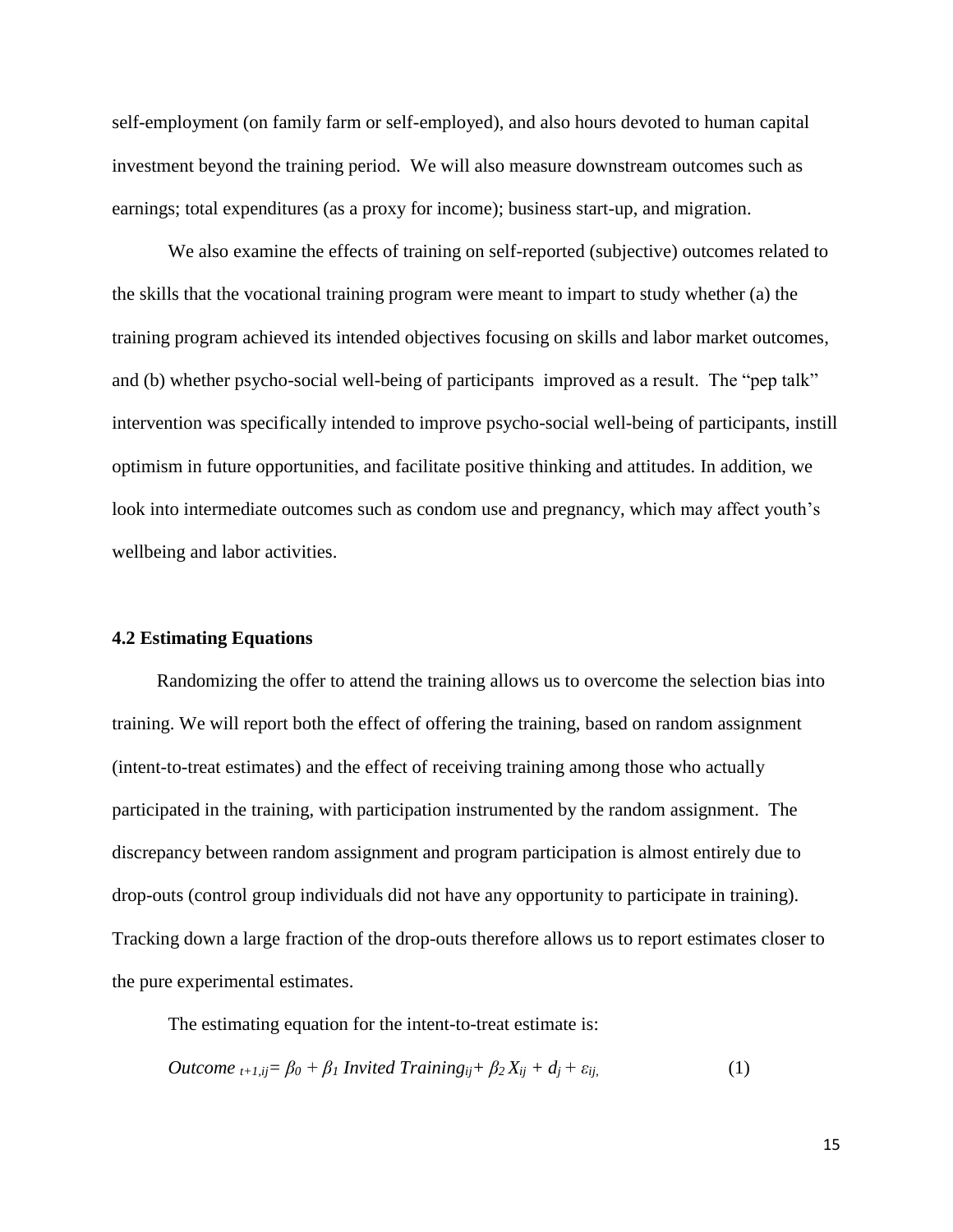where *Outcome*  $_{t+1,ii}$  are a set of outcomes of interest for an individual *i* in district *j* at the followup  $(t+1)$  and  $d_i$  captures time-invariant district-level characteristics;  $\varepsilon_{ii}$  is the error term. The estimated coefficient  $\beta_l$  captures the effect of the random assignment, or being *offered to attend the training*. In some specifications we include a set of baseline characteristics  $X_{ii}$  to increase the precision of the estimates and to control for any pretreatment imbalances. These control variables include household size (squared), number of children under 18, acres of land owned, age, gender, and indicator variables for whether the respondent is married, if he/she is currently a student, if he/she has friends or family living close to the training site, and whether a household member who was contributing to household income died in the past 12 months.

The effect of training for those who attended the training is estimated using IV techniques, where the random assignment to treatment, *Invited Trainingij* is used as an instrument for the indicator variable *Attended Trainingij* (=1 if the individual *attended* the training) <sup>10</sup> in a first stage:

$$
Outcome_{t+1,ij}=a_0+\alpha_1
$$
 *Attended Training*<sub>ij</sub>+  $\alpha_2$   $X_{ij}+d_j+\nu_{ij}$  (2a)

$$
Attended Training_{ij} = \gamma_0 + \gamma_1 \text{ Invited Training}_{ij} + \gamma_2 X_{ij} + d_j + \omega_{ij}, \tag{2b}
$$

The estimate of  $\alpha$ <sup>1</sup> (2a) yields the local average treatment effect of the training – i.e, effect for those who was induced to attend the training as a result of random assignment to participate. Since the invitations were randomly assigned, the IV estimate can be interpreted as the causal effect of the treatment among compliers.

 $\overline{a}$ 

<sup>&</sup>lt;sup>10</sup> *Attended Training<sub>ij</sub>* is defined by self report of trainees. To be considered to have attended training, trainees must (1) have received the invitation to training, (2) state that they participated, (3) state that they participated for at least one month, and (4) state that they rarely or never missed training days. We also ran an alternative specification in which the dependent variable is one if the person was (1) assigned to treatment and (2) not listed as a dropout in administrative records. However, there is considerable discrepancy in the administrative reports of who did or did not drop out, and this variable also does not catch non-compliers in the control group (of which there were 4) who managed to attend training despite not being selected for it. The results from the two specifications are similar, and we prefer the former specification.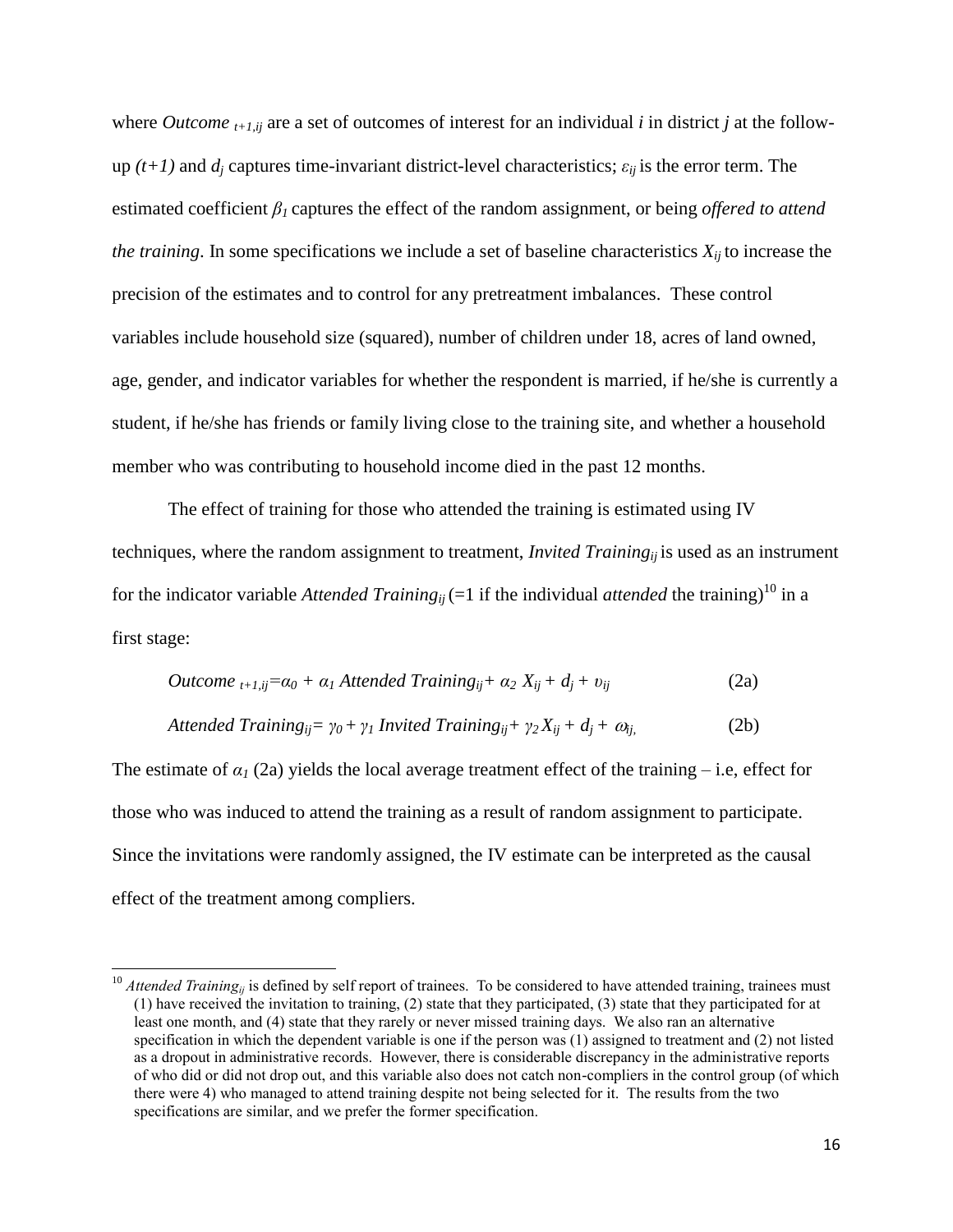In order to estimate additional effects of pep talk on subjective well-being, we consider a sub-sample of individuals who were randomly assigned to receive training and report results from estimating the following equation:

*Outcome* 
$$
_{t+1,ij} = \alpha + \theta PepTalk_{ij} + d_j + r_{ij} \mid Invited Training_{ij} = 1
$$
 (3)

where  $PepTalk_{ii}$  is an indicator variable equal to 1 if individual *i* in district *j* was randomly assigned to receive a pep-talk, among individuals randomly assigned to receive training (*Invited Trainingij=1*).

#### **5. Results**

## **5.1. Effects of Training on Skill Development and Human Capital**

We first investigate whether the training achieved its primary objective— boosting skills that the training was meant to impart, according to the trainees' own assessment. Specifically, we focus on the following proxies for skill development: (i) self-assessment of skills in a particular trade (estimated on the scale from 1 to 10); (ii) knowledge of how to calculate profits; (iii) An indicator that the individual knows how to start a business (self-assessed). Both intent-to-treat and the IV estimates of the training participation presented in Table 6 indicate that the training was very successful in improving the self-assessed practical skills of the young people in our sample.

Being invited to attend the training (ITT estimate) increases self-assessed skill score in a specific area of expertise by 2.6 points on a 10-point scale, or 1.1 points when district dummies and baseline control variables are added. The mean value for this variable is 2.6 in the control group, so the effect of training represents a substantial increase. We also observe positive and strongly significant effects of training on the other two self-assessed categories of skill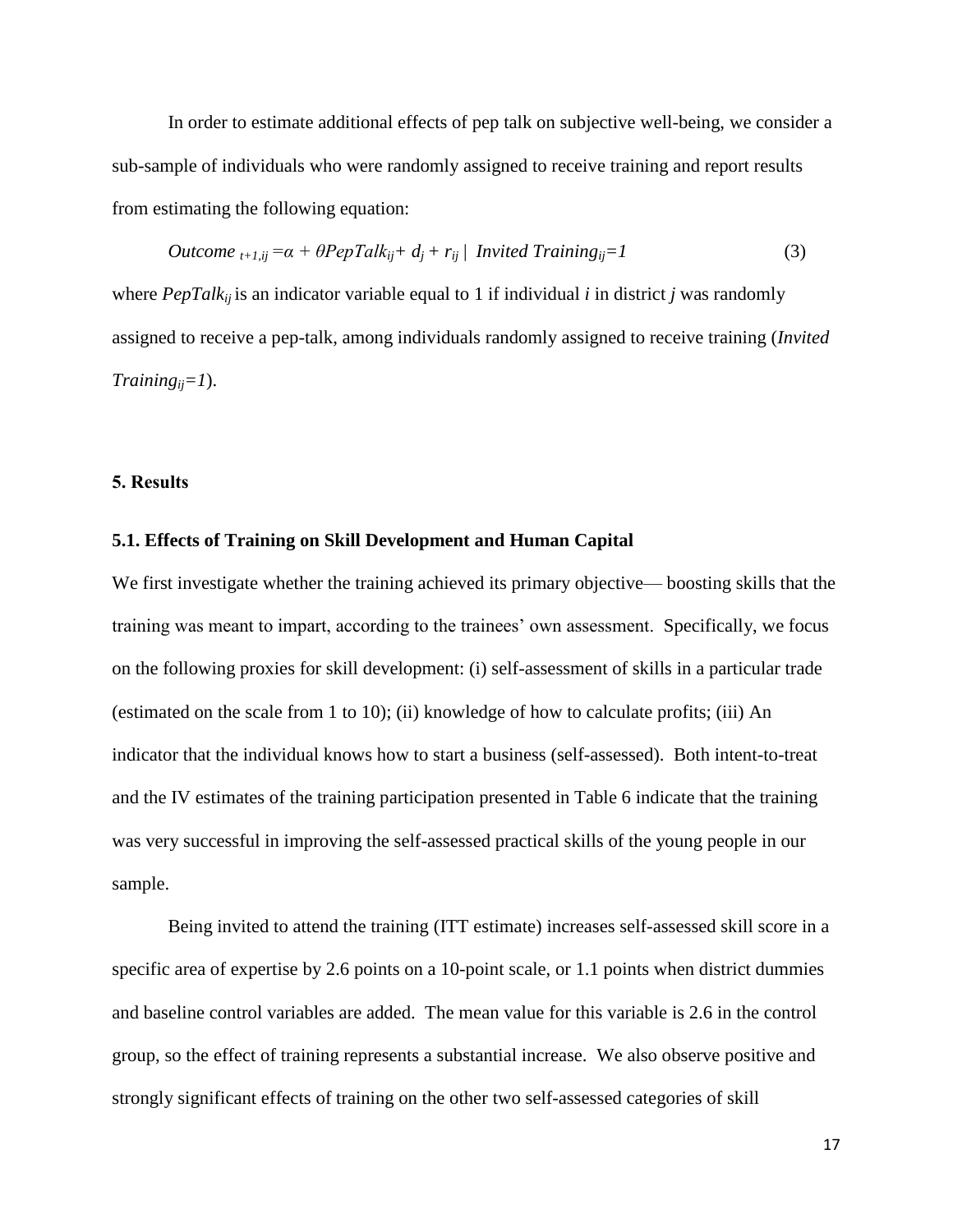development. Being invited to the training increases the subjective business-profit-calculation ability by 37% of control group mean (or 14% with district dummies and baseline controls). Training also increases the likelihood that a respondent knows how to start a business by 24 percentage points (or 9 percentage points with controls, representing a 20 percent increase from the mean in the control group).

There are two important further points to note from table 4. First, IV estimates where training participation is instrumented by the random assignment to training are always larger than the intent-to-treat estimates, which is expected, since almost all non-compliers are drop-outs from the treatment group. Second, controlling for district dummies only does not affect the magnitude or statistical significance very much, but adding controls for baseline characteristics that were related to the drop-out decision and imbalance at baseline does compress the magnitude of treatment effects. We will therefore report this conservative specification alongside the pure experimental estimates in all subsequent tables.

### **5.2. Time Use During and After Training, and Economic Outcomes**

Table 7 examines another first-order effect: how training changed the participants' time use relative to the control group during and immediately after training. We examine outcomes at four distinct points in time: a) month before the training (as a placebo outcome); b) the period of training; c) month after the training; and d) a week before the follow-up survey (which was, on average, 4 months after completion of training). Constructing time periods this way in our follow-up survey allows us to measure time use consistently among respondents engaged in a variety of activities (training in different sectors, and then either working, studying, selfemployed). An important drawback is that the survey timing does not allow us to capture the longer run effects of training. Card et al. (2010) and Cho and Honorati (2012), both of whom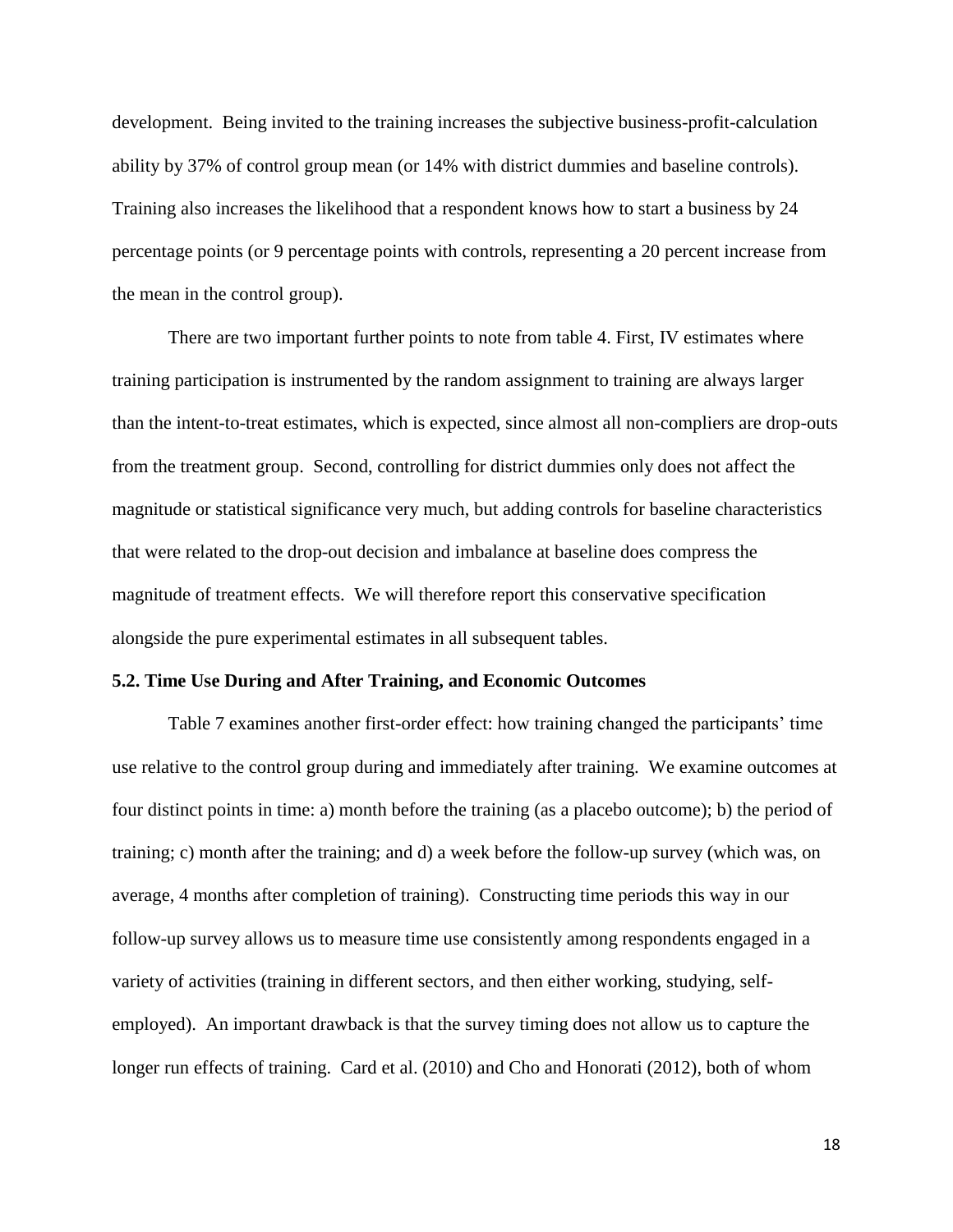report on a similar context and study design, argue that it probably takes longer for labor market effects to materialize.

Table 7 presents ITT and IV results on (i) hours worked in paid labor (which includes any paid employment, including paid labor in agriculture); (ii) hours worked in self-employment, which includes both work on family-owned land and in own business; and (iii) hours spent in human capital development such as school, job or trade training for each of the time periods (before, during, after training) described above. Reassuringly, there are no statistically significant effects of treatment assignment on time use in the month prior to training (the placebo outcome). Treatment assignment and training participation leads to very large increases in time spent on human capital development (i.e., training) during the training period. Being assigned to the treatment group leads to 170-343 extra hours of training, and those who actually attended invested an extra 636-773 hours in training according to IV estimates. Since training in most professions lasted over three months (the average training duration was 13-14 weeks), this is a reasonable estimate, and suggests that the training kept all trainees quite busy over the entire training period.

Investing all this time in training displaced many hours of work in both paid labor and in self-employment (e.g. decreases of 32 hours and 76 hours respectively in the ITT estimate). The magnitude of the IV estimates suggest that participating in training led to 21 less hours in paid labor per month (or half a week less per month) and 49 hours less in self-employment per month (of slightly more than a week less per month). This is an important result because it shows that the opportunity cost of attending the training in terms of both time and forgone earnings may be substantial. This may explain some of the drop-out decisions, which we will explore more in our gender-disaggregated analysis. Even so, the displacement of paid labor and self-employment

19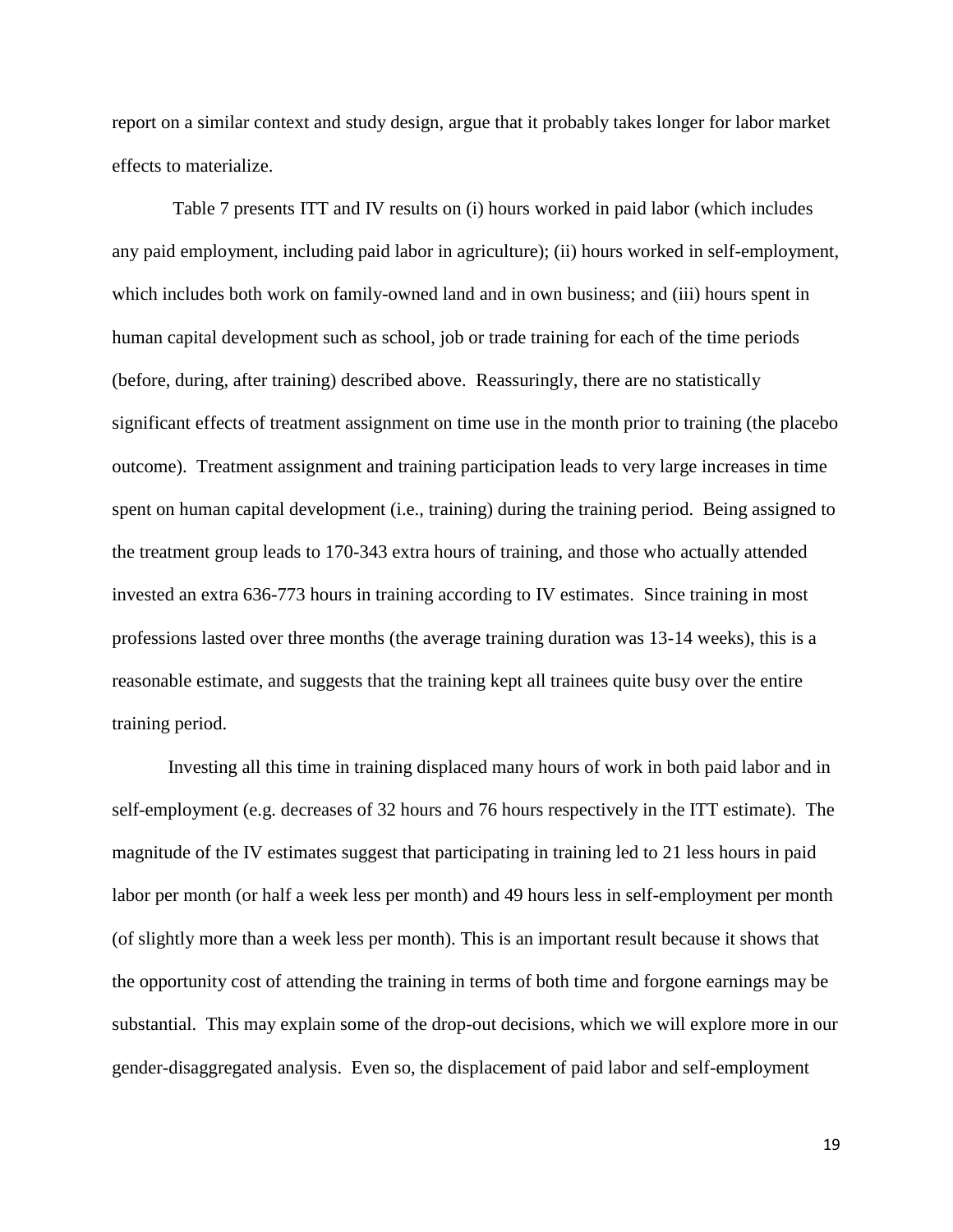accounts for about 31% of the extra time invested in training in both the ITT and the IV specifications. This suggests that training kept many youth who would otherwise be unemployed, under-employed, in school, or enjoying leisure busy during the training period.

Turning our attention to the effects of treatment assignment on time use *after* the training is completed, we see that the most important consequence of the training program is continued investment in human capital. This is promising, because this may have significant and lasting implications for labor market opportunities in the long run. In some cases, this is because the trainee forms a longer-term relationship with the master craftsmen, something we will explore below.

Training participation increases total hours spent on skill development (through school, or other job training) by 6 hours (ITT) or 14-24 hours (IV) one month after the training. This is large relative to how the control group spends their time, and relative to how all individuals spent time prior to the start of training. In the week preceding the survey, those who completed the training program continued to spend 3-6 hours per week in additional human capital development activities. We do not observe strong significant effects in hours worked in the period after training, except for some effect on self-employment that is sensitive to the inclusion of control variables, and therefore not robust.

In Table 8 we see that all this extra time spent on training and on further human capital development post-training comes at a financial cost to the trainees. Trainees have to draw down their savings by 1600-3000 Kwatcha  $(US$10-20)<sup>11</sup>$ , which is a substantial amount in this sample. Importantly, we will see below that this effect is largely driven by female trainees, who face even more drastic decreases in savings (of about US\$38). Anecdotally, our trainees report that the

 $\overline{\phantom{a}}$ 

<sup>&</sup>lt;sup>11</sup> The exchange rate used is MWK 1 = 0.0065 USD (from http://www.oanda.com/currency/historical-rates/).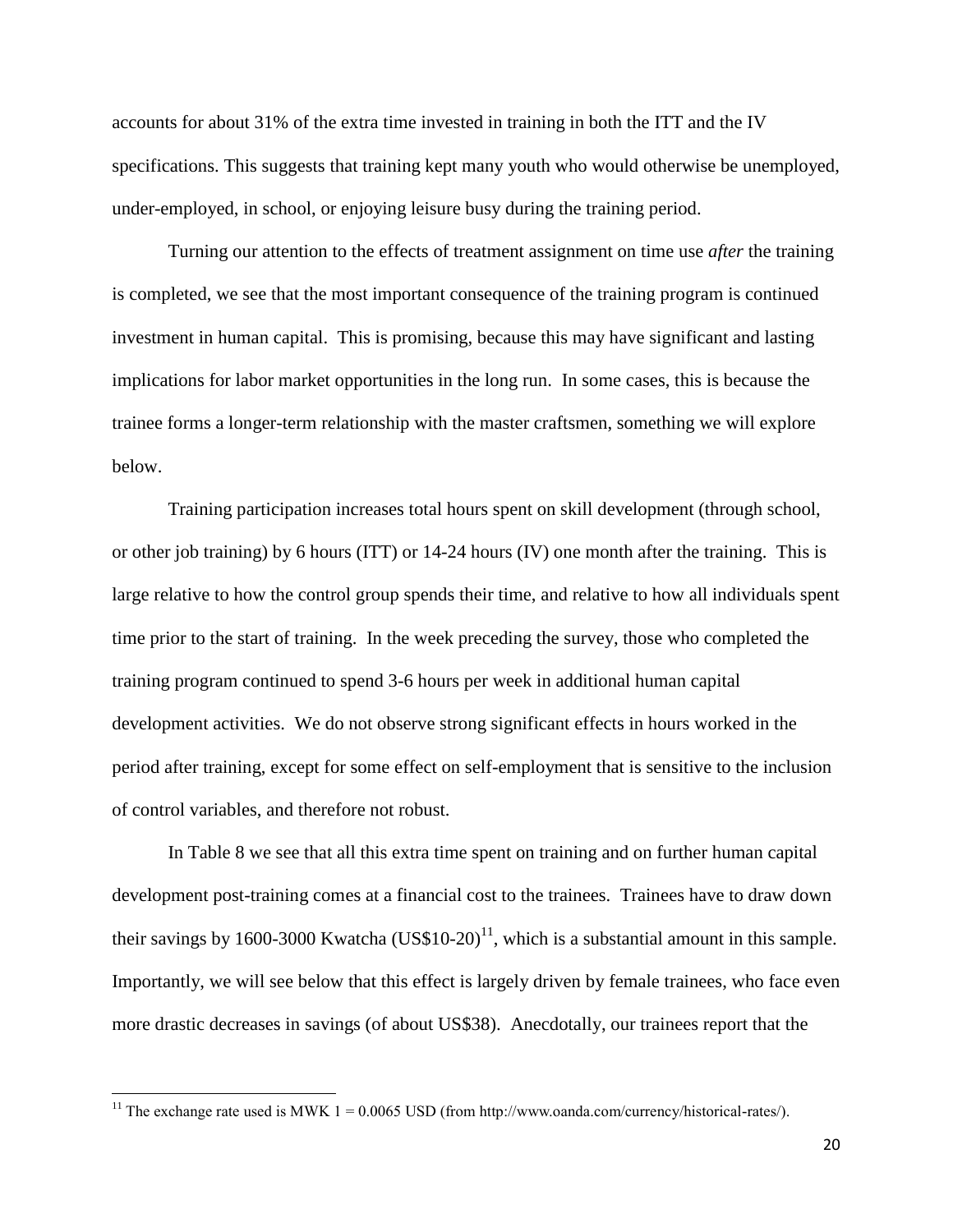stipend provided for the participants (of 4300 MWK, or US\$28 on average) was not sufficient to cover transportation and lodging costs.

Given that we do not find any significant changes in hours worked in the short run, it is not surprising that we also do not find a discernible impact of training on the total earnings (last week) and on total monthly expenditure. The estimated effects are negative, but generally not statistically significant. Consistent with the human capital investment results both during and post training, we also see that training participants were significantly less likely to start a business in the previous 12 months. Trainees are also significantly less likely to migrate away in search of employment, which is again consistent with trainees making some longer-run investments, often in collaboration with the master craftsmen trainer's at their location of origin.

### **5.3. Effects of Training on Well-being and Health Behaviors**

In Table 9 we investigate the impacts of training on non-market outcomes including psychosocial well-being, self-esteem, and sexual behavior. Subjective measures of well-being are a useful complement to the time use and labor market data we collect to paint a more comprehensive picture of the overall effects of the training intervention. Such measures are increasingly used in the economics and evaluation literatures (Devoto et al 2012; Ashraf et al 2011).

Participating in training had strong positive effects on subjective measures of well-being. Specifically, random assignment to training increases the share of respondents happy and satisfied with life and agreeing that life has improved during the last year by 5 and 7 percentage points respectively (22 and 29 percentage point effect in the IV – TOT specification). These are sizeable increases relative to the control group means. Additionally, related to the prior discussion on skills acquisition, trainees report being more confident in their ability to switch

21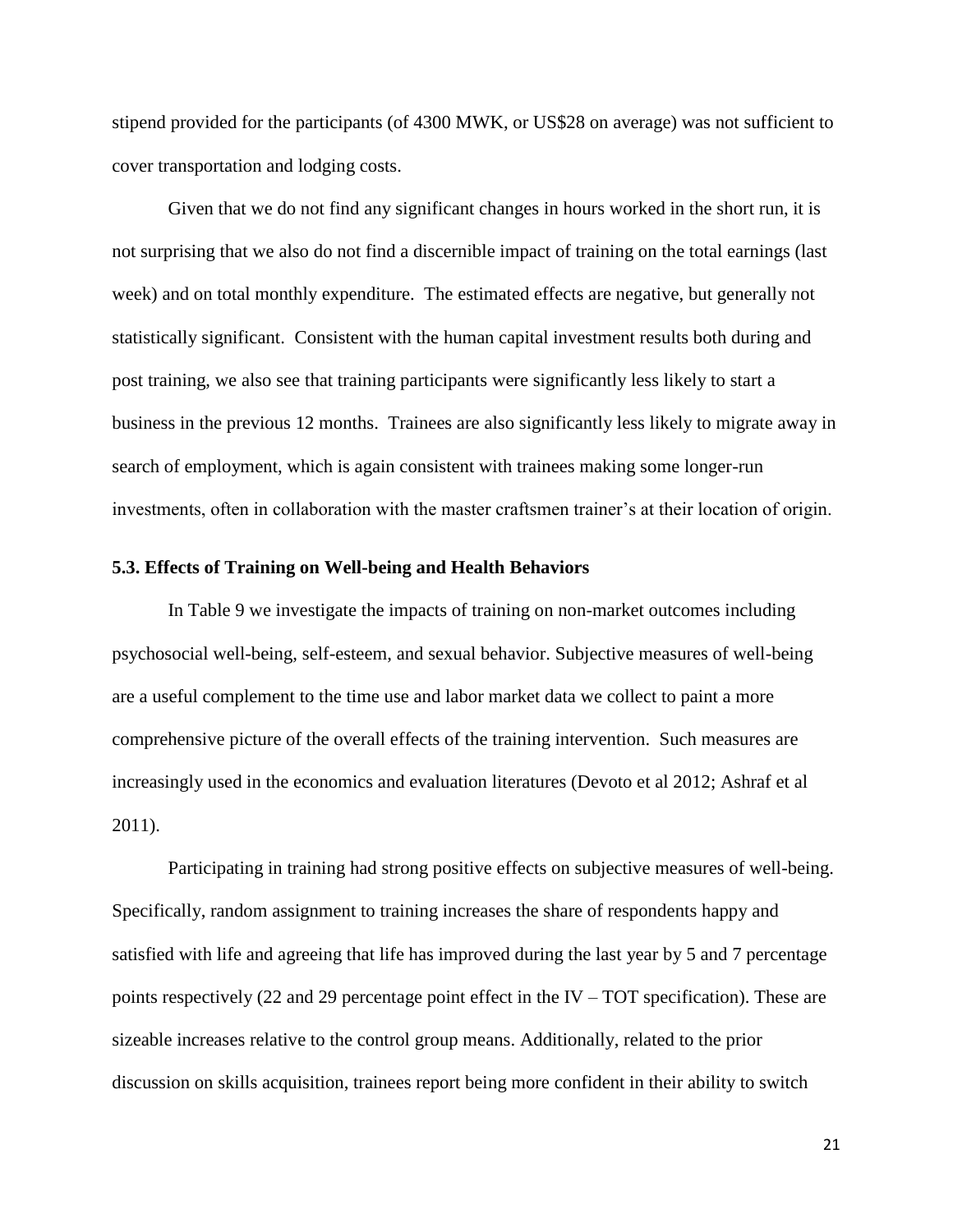away from agriculture and earn money in other sectors. We don't observe any significant effects on health behaviors. However, there is important heterogeneity by gender across all these outcome variables, which we will explore below.

## **5.3. Gender differences in outcomes**

Both the dropout and the attrition analysis indicated that girls are significantly more constrained in their decision-making than boys (unlike boys, girls participate in training when other opportunities disappear, drop out due to illness or injury, and attrite when they are not assigned to treatment). Table 10 reports results disaggregated by gender to explore whether these apparent constraints lead to differential gender incidence of benefits and costs of training. The sub-sample analysis also helps to establish the robustness of our results in the male sample, where attrition bias is less of a concern.

Trained boys and girls report very similar gains in self-reported skills, but that is where their similarity ends. Boys spend more time in training (probably due to the occupations they select into), and this extra time comes from boys' hours in self-employment. In the full sample, the only significant treatment effect on time use post-training was that trainees continue to invest in human capital development. The gender-disaggregated results show that this comes entirely from the sample of boys. Boys spend 11 extra hours (21 hours in TOT) in further skills development in the month after training, continue to do so in the week prior to the survey, and these hours reflect over 100% increases relative to the control group. Among girls, there is no treatment effect on any category of time use in the period after training ends.

Attending training was evidently much more costly for women. They experience a much larger decline in personal savings (of MWK 5600, or US\$36) by participating in training. This extra depletion of personal savings among female participants may indicate that women are more

22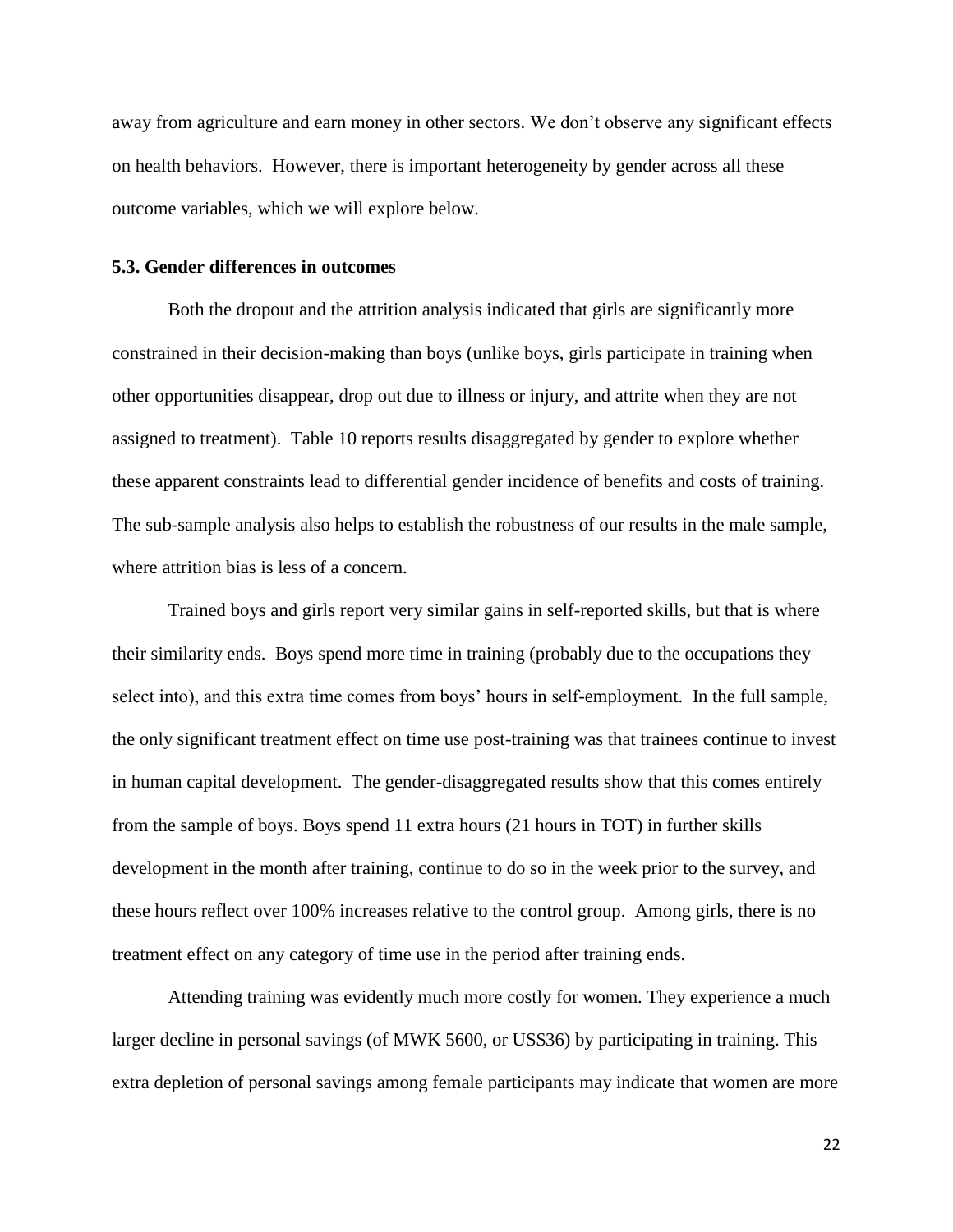credit constrained and do not have other sources of financing. We will explore this further by examining data on the trainees' experience during the training program. Only women (and not men) experience other statistically significant negative effects of training on employment and business activities. Trained women's earnings are lower and they are less likely to have started a business.

Next, we see that the positive gains to subjective measures of well-being and confidence (that we reported on earlier) accrue exclusively to men. This is consistent with the heterogeneity in the all the real effects of training across gender, and the extra constraints under which women appear to make participation decisions. Only male trainees are significantly more likely to report that they are "satisfied with life", that "life has improved in the past year", and that they feel confident in their ability to earn money outside of farming. Treatment is associated with smaller positive effects in the female sample also, but they cannot be statistically distinguished from a zero effect.

One positive effect of the vocational training program on women is that they are significant less likely (7 percentage points in ITT, 14 percentage points in TOT) to have given birth in the past year. 19 percent of young women in the control group had a child in the past year, so this signifies a very significant decline. Ozler (2011) also found that a schooling intervention resulted in delays in childbirth and marriage. Early sexual experience, marriage, and childbirth are often associated with lower investment in education and lower future earnings potential,<sup>12</sup> so the reduced incidence of childbirth is an encouraging result. The rate of condom

 $\overline{\phantom{a}}$ 

 $12$  Baird et al. (2010), Ozler (2008)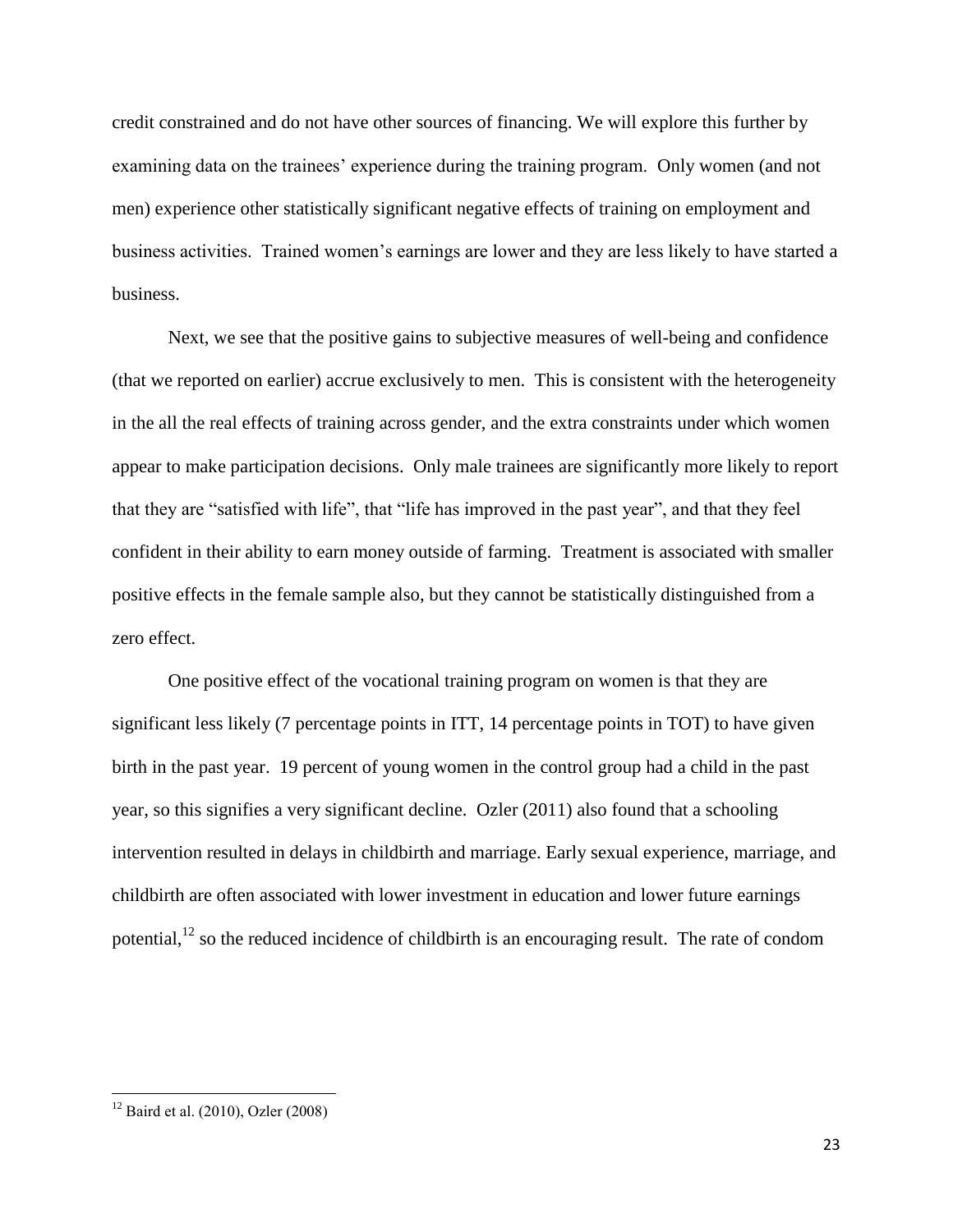use also increases with treatment in the female sample, but this effect is not statistically significant. $13$ 

Why are the effects of vocational training much more positive for men than they are for women? Is it that the nature of the training, and the way men and women experienced the program was very different? To investigate this further, we analyze:

(a) The details of the training program and the experience as reported by male and female trainees in the treatment group, and

(b) Summary statistics on the baseline conditions faced, to identify whether females were differentially constrained based on their domestic situation.

Overall, male and females report similar experiences during training. Trainings are of similar length, and male and female trainees receive stipends of roughly the same size. However, although differences are not statistically significant, the direction of the differences is suggestive: women's MCs are more likely to miss days of training, women are more likely to report that the necessary tools were not available, they are less likely to feel encouraged by their MC (significant at the 10% level), and they are less likely to receive an offer of paid work following training. While inconclusive, this suggests that women have a more negative experience with the training, which may be related to the dropout and attrition results discussed above.

In terms of the differential conditions faced by women at baseline before the training is implemented, comparison of summary statistics indicate that women live in households with fewer adults and more dependent children. Women report spending almost twice as much time as men on household and agricultural chores. Men, on the other hand, are older, more likely to

 $\overline{\phantom{a}}$ 

<sup>&</sup>lt;sup>13</sup> Results should be treated with caution because of a high number of missing responses to the question about condom use.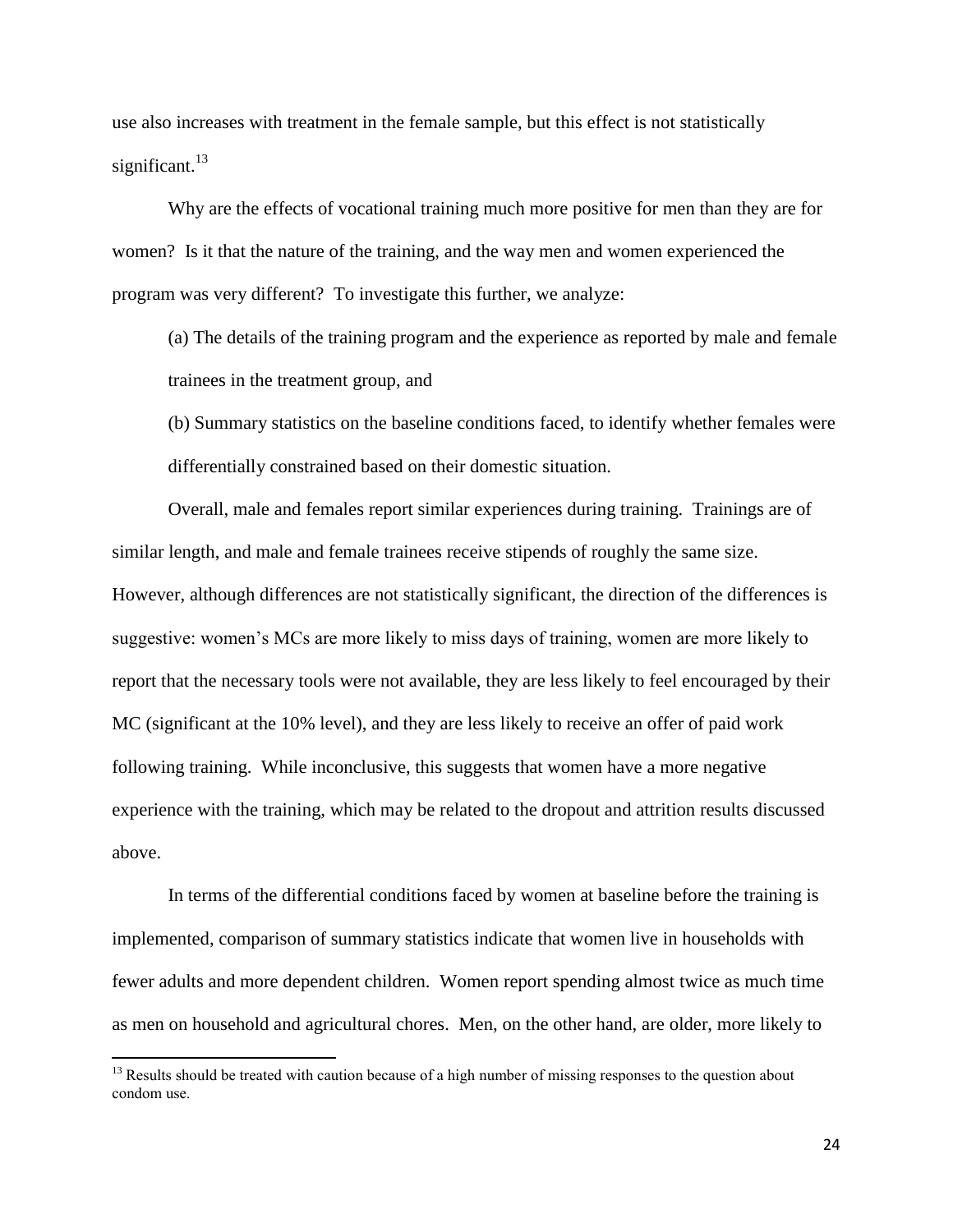be the head of household, and less likely to still be living with at least one parent. They are more likely to have completed secondary school, and they spend more time in paid labor. While both male and female youth of Malawi are burdened with a great deal of family responsibility at a young age, the fact that men's responsibilities appear to be more financial in nature, and more likely to carry market returns, may imply that they have the chance to develop skills outside the home that allow them to make better use of the training. In contrast, women's responsibilities may directly prevent them from taking advantage of the training: when we asked dropouts why they had chosen to not participate, 21% of women mentioned family obligations, while no men did.

However, as we saw in Table 2, the types of industries/occupations that men and women are trained in are highly segregated. Around 85% of training in auto mechanics, metalwork, and construction goes to men, while women are more likely to be trained in clothing fabrication or beauty. The explanation for the gender differences in training effects that we observe could also be underlying differences in how lucrative these professions are or in employment conditions.

In summary, baseline characteristics and the attrition and drop-out analyses indicate that women participate in training in a more constrained environment. They get less financial support which puts greater pressure on their personal funds. Their attendance is slightly worse, drop-out risk is higher, and in turn MCs treat male trainees a little better during and after training. All of this accumulates to worse treatment effects for girls compared to boys, and lower levels of (subjective) satisfaction with life after training.

#### **5.4 Effects of the Pep Talk intervention**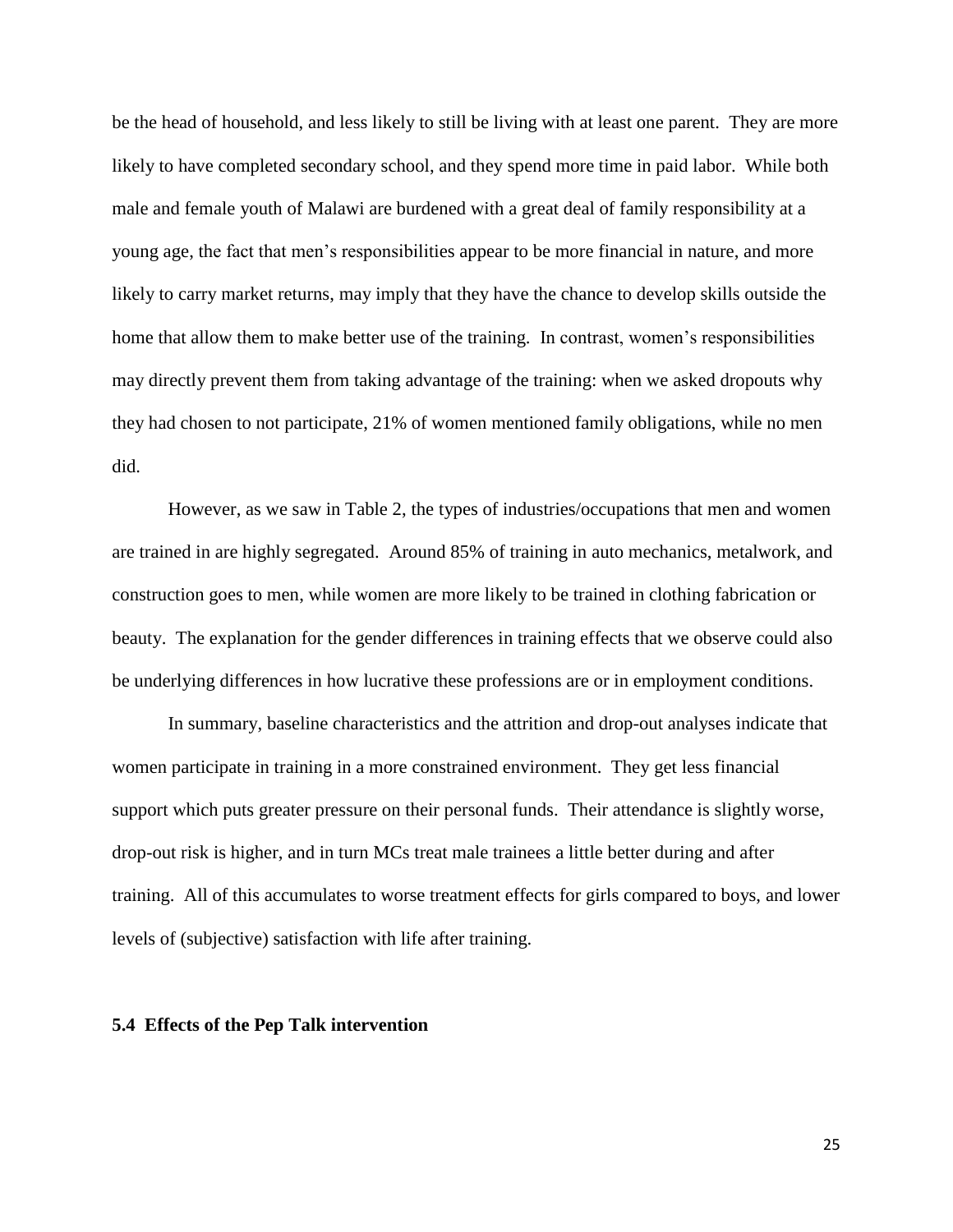Next we turn to the effects of the "pep talk" intervention designed to build confidence among a subset of trainees, in order to isolate whether increased optimism about the future leads to improved post-training outcomes. The results of estimating equation (3) separately by gender are presented in Table 12. The regression is run on only a sample of trainees.

Overall, the pep talk has more significant effects on male trainees than on females, in two dimensions. First, the pep talk increases self-reported satisfaction with life among boys, and increases the likelihood that both boys and girls report that they see themselves as entrepreneurs. Second, the pep talk appears to give only boys the confidence to not engage in paid work immediately after training, and their post-training earnings suffer as a result. Longer term data is needed to uncover whether this is due to the male trainees who received the confidence-building script investing in their longer-term career prospects. In the short-run, there is no discernible effect of the pep talk on further investments in human capital development.

#### **6. Examining Dropout and Attrition Bias using Follow-up Data on Drop-outs**

The follow-up data we collected on dropouts yields another strategy to examine whether drop-outs are selected in either a positive or negative direction. If those assigned to training dropped out because better alternative opportunities cropped up (i.e. positive selection), then we would expect the drop-out decision to be associated with better post-training outcomes. We estimate a simple OLS model, separately by gender, in which we compare outcomes for those who chose to drop out with outcomes for those who chose to continue participating in training. The right-hand-side variable is an endogenous choice (to drop out) that is not randomly assigned, and therefore these results should not be interpreted as causal effects. Nevertheless, the conditional correlations reported in Table 13 are still helpful in identifying the likely direction of

26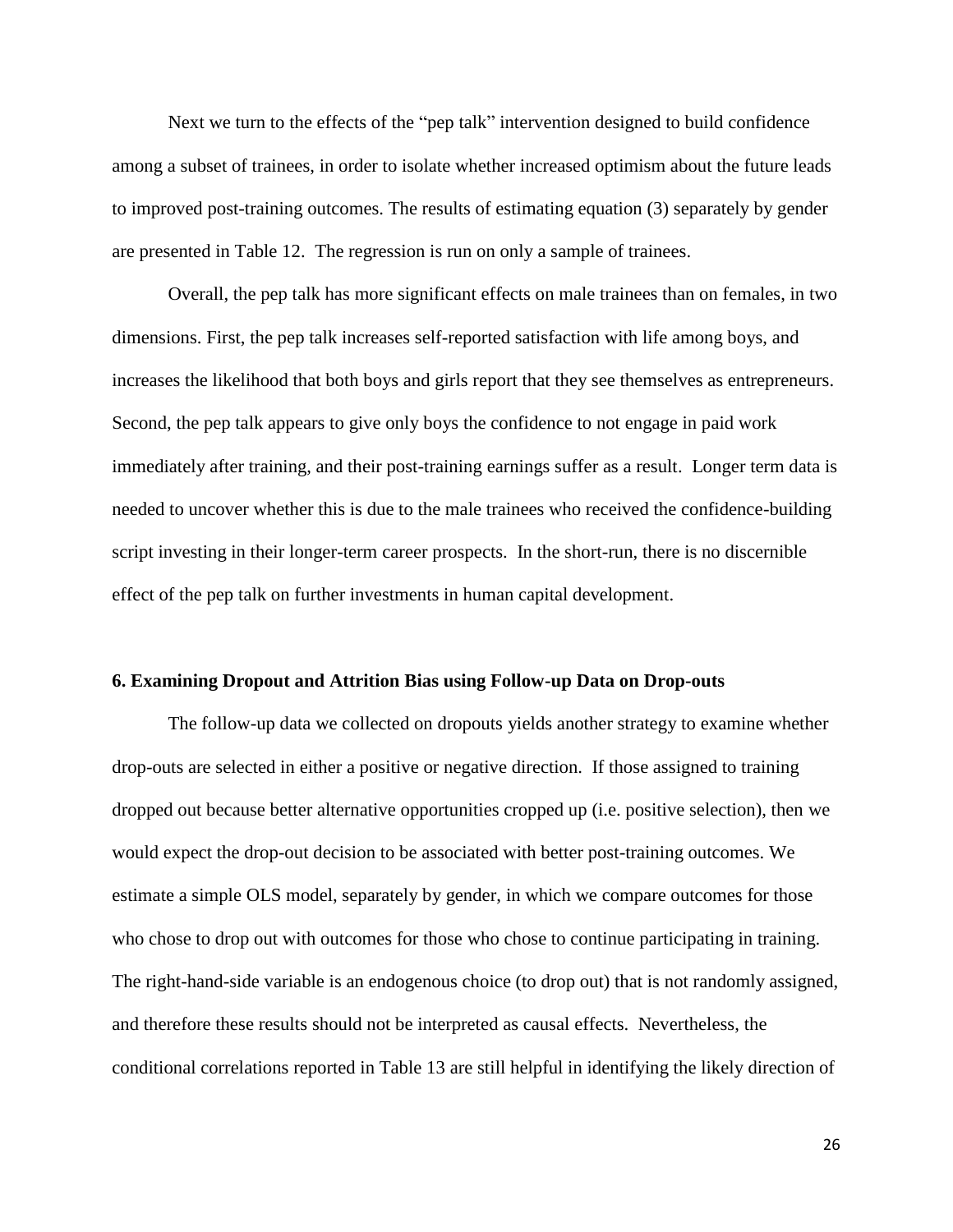bias, if any, associated with drop-outs. This is a potentially useful exercise given the high dropout rates experienced in many training evaluations around the world.

In general, we find that drop-outs – when compared to training participants – seem to have simply missed out on the benefits of training that we estimated by comparing trainees to the control group. In other words, the drop-outs look very much like the control group in terms of their follow-up comes. Individuals who dropped out have a statistically significantly lower level of skills development, and are significantly less likely to think that their life has improved during last year, perceive themselves as entrepreneurs, or have confidence that they can secure a job outside of farming. These are mirror images of the training effects we have observed in all the main regressions, and even the magnitudes are similar to the main treatment effects. This implies that the outcomes for drop-outs are similar to those for the (randomly assigned) control group.<sup>14</sup> This suggests that drop-outs do not appear to be systematically selected in either a positive or negative direction. To reiterate, the drop-out decision is not randomly assigned, and these results are therefore only suggestive.

# **7. Conclusions**

 $\overline{\phantom{a}}$ 

This study makes three important contributions. First, we are among the first to provide experimental evidence on the effects of vocational and entrepreneurship training in a country where the majority lack access to formal education and skills development. Apprenticeship training is particularly relevant in the Sub Saharan Africa setting, as programs that foster entrepreneurship provide alternatives to highly rationed wage employment. Second, we shed

<sup>&</sup>lt;sup>14</sup> Indeed, when we compare summary statistics for the control group with those of the group of dropouts, controls are slightly older and also marginally more likely to be numerate than dropouts, but otherwise there are no statistically significant differences between the two groups (see Appendix Table 1).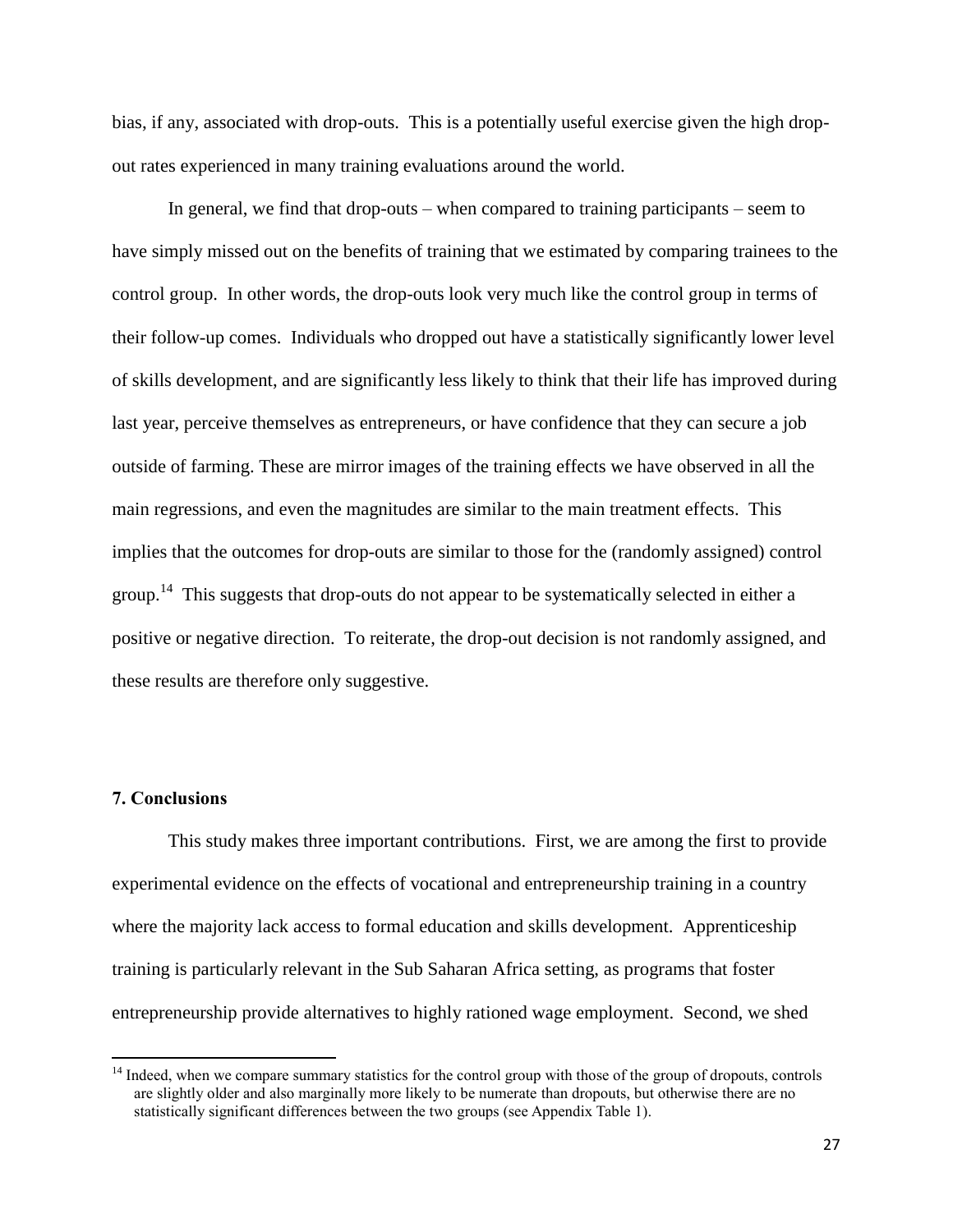light on gender differentials in the effects of such programs, by documenting the additional constraints under which women have to make human capital investment decisions, and the resulting differences in the nature of their experiences during the training program. Third, by tracking a large fraction of program drop-outs at follow-up, we are able to both examine and partially address a challenge faced by most published evaluations of training programs: many potential participants drop out, and the lack of follow-up data on drop-outs introduces selection biases.

We find that the vocational training program led to enhanced (self-reported) skills of the type that the training was intended to impart. Male trainees reacted by continuing to invest in their human capital development during the post-training period, but there were no significant effects on labor market outcomes in the short run. Participating in training was expensive, particularly for girls who had to draw down their savings and did not receive as much help from the trainers as the boys did. External constraints (such as illness and getting fired) more strongly affected girls' participation decisions. Girls could not attend as regularly as boys and were less likely to end up with job offers from their trainers. Overall, the experience led to more positive effects on self-reported well-being among male participants.

Given the continued investments in skills development that we observe among trainees, it would be valuable to follow this sample up over a longer period to identify whether the additional human capital leads to improved labor market outcomes in the long run. In this context, an important shortcoming of our analysis is that the follow-up survey was conducted only 4 months after the completion of the training program (on average). However, conducting the follow-up quickly allowed us to track down many of the drop-outs, which was valuable.

28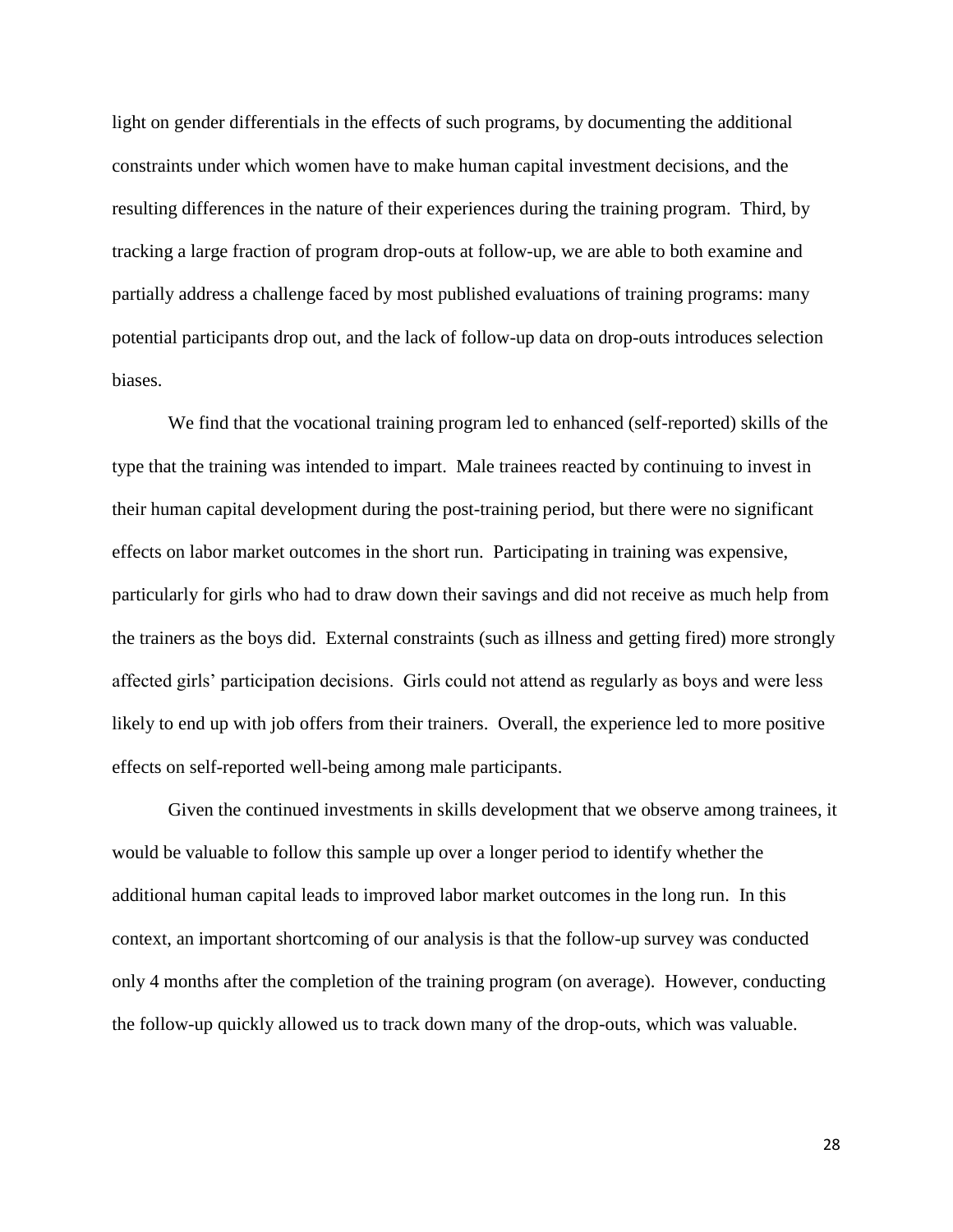References

- Ashraf, Nava, Xavier Gine, and Dean Karlan. ["Finding Missing Markets \(and a Disturbing](http://www.people.hbs.edu/nashraf/FindingMissingMarkets_AJAE_Final.pdf)  [Epilogue\): Evidence from an Export Crop Adoption and Marketing Intervention in](http://www.people.hbs.edu/nashraf/FindingMissingMarkets_AJAE_Final.pdf)  [Kenya.](http://www.people.hbs.edu/nashraf/FindingMissingMarkets_AJAE_Final.pdf)" *American Journal of Agricultural Economics* 91, no. 4 (November 2009).
- Ashraf, Nava, Erica Field, and Jean Lee (2010). Household Bargaining and Excess Fertility: An Experimental Study in Zambia. Mimeo. Harvard University
- Attanasio, O. P., A. D Kugler., and C. Meghir (2011) "Subsidizing Vocational Training for Disadvantaged Youth in Developing Countries: Evidence from a Randomized Trial" *American Economic Journal: Applied economics* 3:188-220.
- [Baird S, Chirwa E, McIntosh C, Ozler B. The short-term impacts of a schooling conditional cash](http://clinicaltrials.gov/ct2/bye/zQoPWw4lZX-i-iSxuBcyeXNxvdDxuQ7Ju6c9cXcHuioyzTp9ai7HSTDxNBciescgm64LD61PSQ7Hc6D65B0LVi7yg67VN6h9Ei4L3BUgWwNG0iY6vQ1gW1-He6oR9RC5xg4BOK4w.)  [transfer program on the sexual behavior of young women. Health Econ. 2010 Sep;19](http://clinicaltrials.gov/ct2/bye/zQoPWw4lZX-i-iSxuBcyeXNxvdDxuQ7Ju6c9cXcHuioyzTp9ai7HSTDxNBciescgm64LD61PSQ7Hc6D65B0LVi7yg67VN6h9Ei4L3BUgWwNG0iY6vQ1gW1-He6oR9RC5xg4BOK4w.)  [Suppl:55-68.](http://clinicaltrials.gov/ct2/bye/zQoPWw4lZX-i-iSxuBcyeXNxvdDxuQ7Ju6c9cXcHuioyzTp9ai7HSTDxNBciescgm64LD61PSQ7Hc6D65B0LVi7yg67VN6h9Ei4L3BUgWwNG0iY6vQ1gW1-He6oR9RC5xg4BOK4w.)
- Banerjee. A. and E. Duflo, (2012) *Poor Economics: A Radical Rethinking of The Way to Fight Global Poverty.*
- Bartel, Ann P. 1995. "Training, Wage Growth, and Job Performance: Evidence from a Company Database." *Journal of Labor Economics* 13 (3): 401-25.
- Beaman, Lori, Dean Karlan, Bram Thuysbaert, and Christopher Udry. 2013 "Profitability of Fertilizer: Experimental Evidence from Female Rice Farmers in Mali. NBER working paper 18778.Blattman, C., N. Fiala and S. Martinez "Can Employment Programs reduce poverty and social stability? Experimental evidence from Uganda aid program," mimeo, World Bank.
- Card, David, Jochen Kluve and Andrea Weber (2010). "Active Labour Market Policy Evaluations: A Meta-Analysis," *Economic Journal*, vol. 120, pp. F452-F477.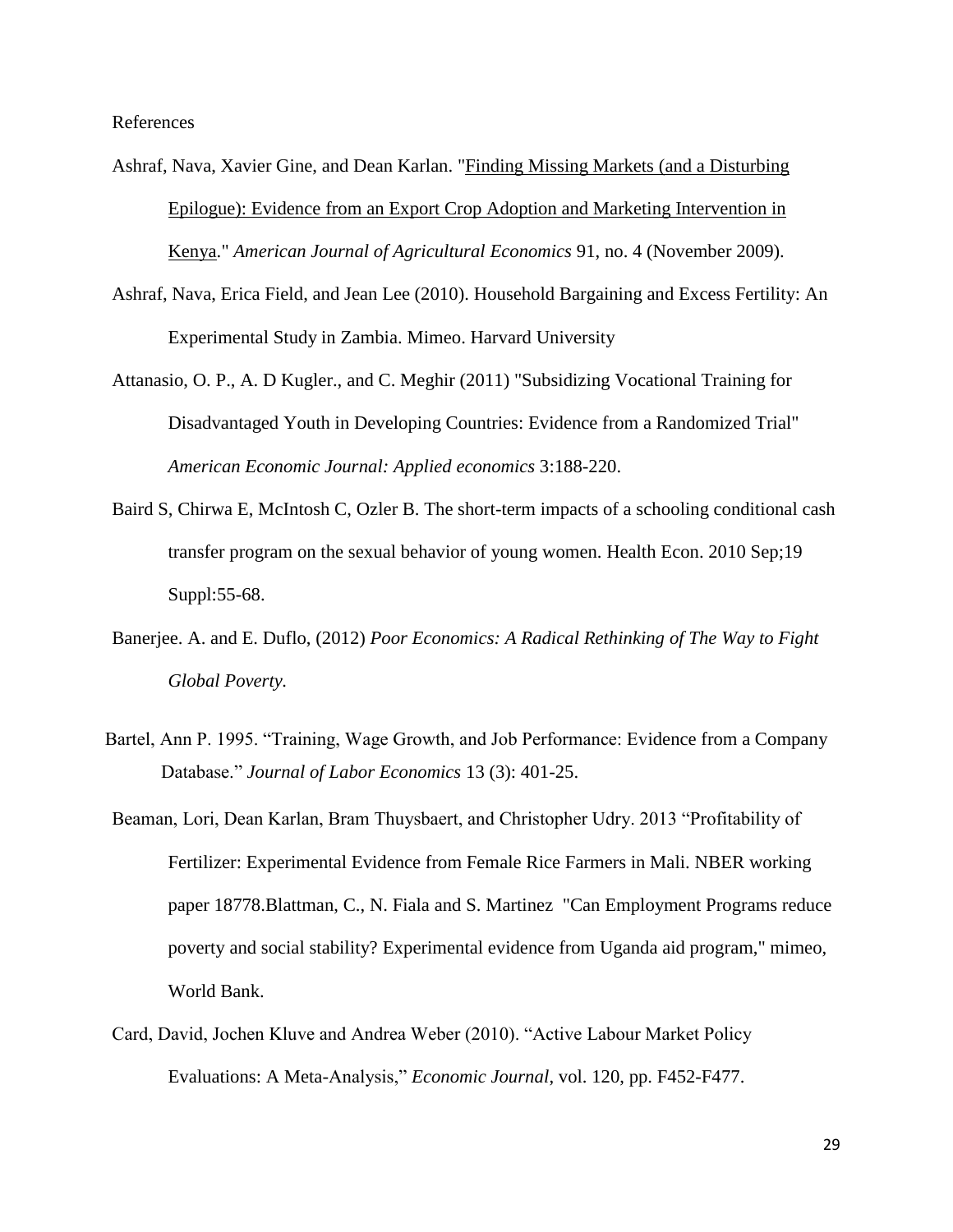- Cho, Yoonyoung and Maddalena Honorati (2012). "Entrepreneurship programs around the Developing World : A Meta Regression Analysis", mimeo, World Bank.
- Devoto, Florencia & Esther Duflo & Pascaline Dupas & William Parient & Vincent Pons, 2012. "Happiness on Tap: Piped Water Adoption in Urban Morocco," American Economic Journal: Economic Policy, American Economic Association, vol. 4(4), pages 68-99, November.
- Gindling, T. H. & Newhouse, David, (2012). ["Self-employment in the developing world,](http://ideas.repec.org/p/wbk/wbrwps/6201.html)["Policy](http://ideas.repec.org/s/wbk/wbrwps.html)  [Research Working Paper Series](http://ideas.repec.org/s/wbk/wbrwps.html) 6201, The World Bank.
- Hanna, Rema, Esther Duflo, Michael Greenstone, 2012 "Up in Smoke: The Influence of Household Behavior on the Long Impact of Improved Cooking Stoves" NBER Working paper, 18033.
- Heckman, James J., Lance Lochner, and Christopher Taber. 1998. "Explaining Rising Wage Inequality: Explanations with a Dynamic General Equilibrium Model of Earnings with Heterogeneous Agents." *Review of Economic Dynamics*, 1 (1): 1–58.
- Kluve, Jochen, 2010. ["The effectiveness of European active labor market programs,](http://ideas.repec.org/a/eee/labeco/v17y2010i6p904-918.html)" *[Labour](http://ideas.repec.org/s/eee/labeco.html)  [Economics](http://ideas.repec.org/s/eee/labeco.html)*, Elsevier, vol. 17(6), pages 904-918, December
- Lynch, L. M. (1992). "Private-Sector Training and the Earnings of Young Workers." American Economic Review **82**(1): 299-312.
- Owolabi, Oluwarotimi and Sarmistha Pal (2011). "The Value of Business Networks in Emerging Economies: An Analysis of Firms' External Financing Opportunities," *IZA Working Paper,* number 5738.
- Ӧzler, Berk. 2008. "Schooling, Income and HIV Risk: Experimental Evidence from Malawi," [http://siteresources.worldbank.org/INTPUBSERV/Resources/477250-](http://siteresources.worldbank.org/INTPUBSERV/Resources/477250-1202852052255/Malawi_School_income_HIV_evidence.Brisbane.012908.pdf)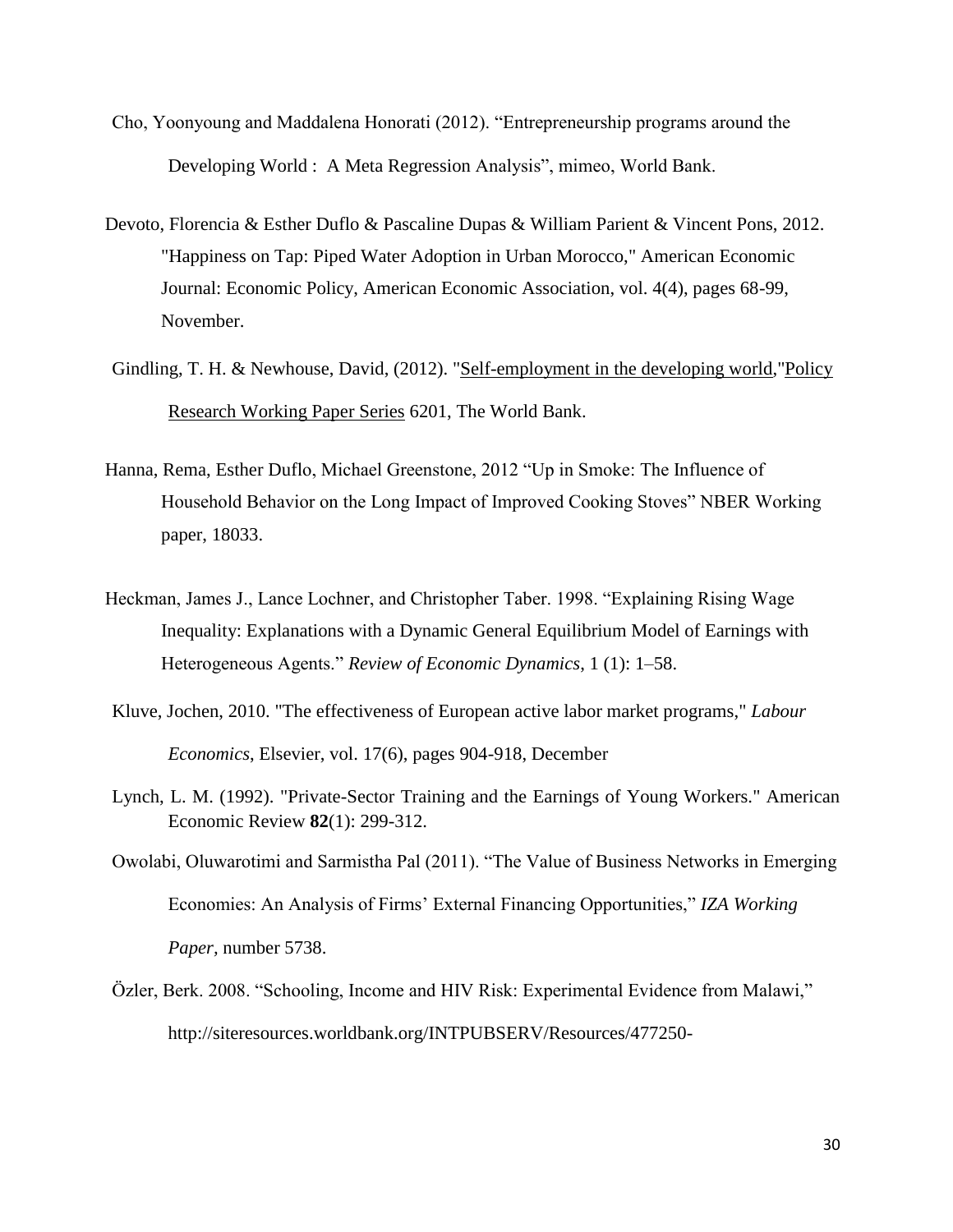[1202852052255/Malawi\\_School\\_income\\_HIV\\_evidence.Brisbane.012908.pdf,](http://siteresources.worldbank.org/INTPUBSERV/Resources/477250-1202852052255/Malawi_School_income_HIV_evidence.Brisbane.012908.pdf) World

Bank

Suri, Tavneet. 2011. "Selection and Comparative Advantage in Technology Adoption." *Econometrica*, 79: 159- 209.

UNAIDS (2008). Report on the Global AIDS epidemic, The United Nations.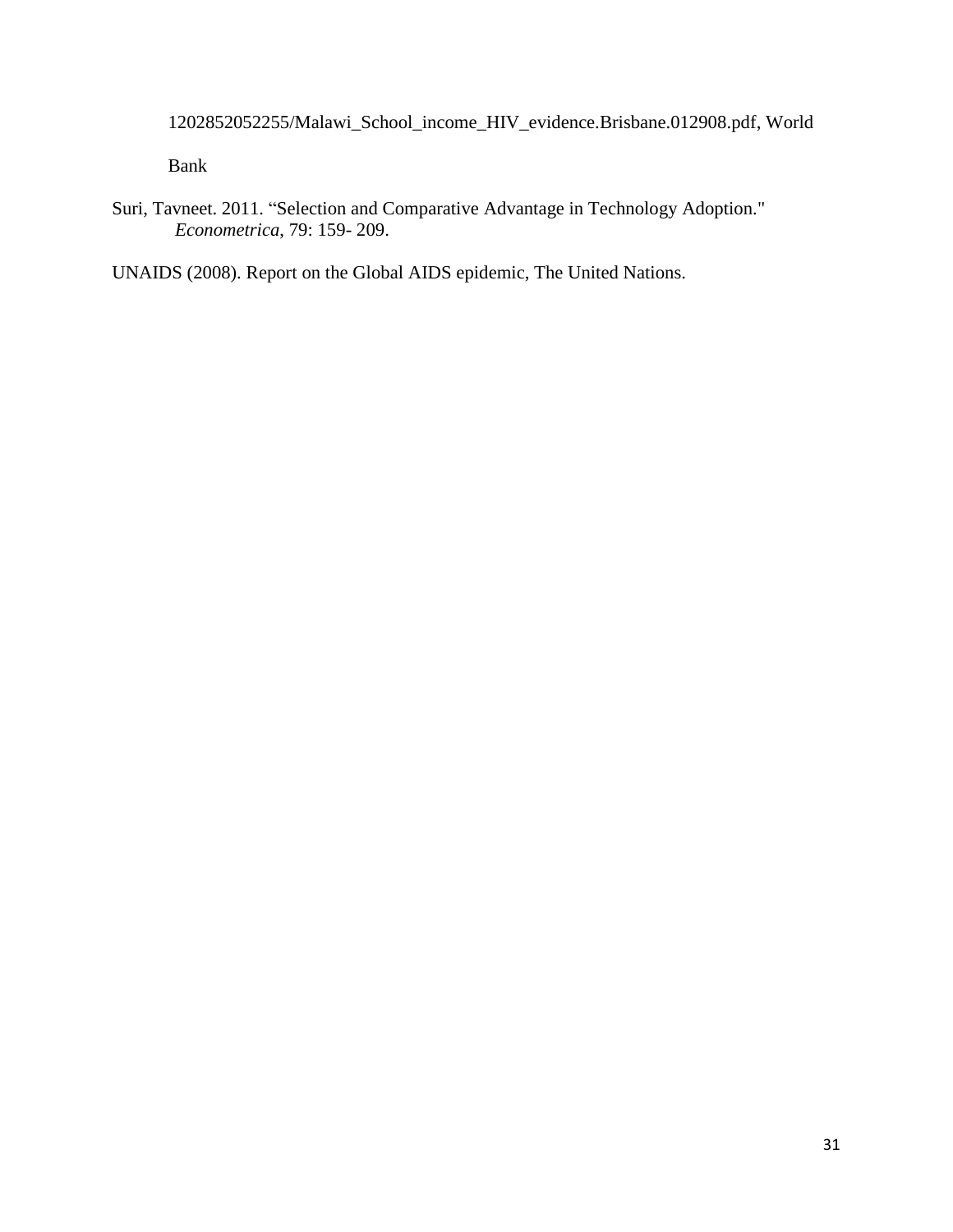

Figure 1. Sample Distribution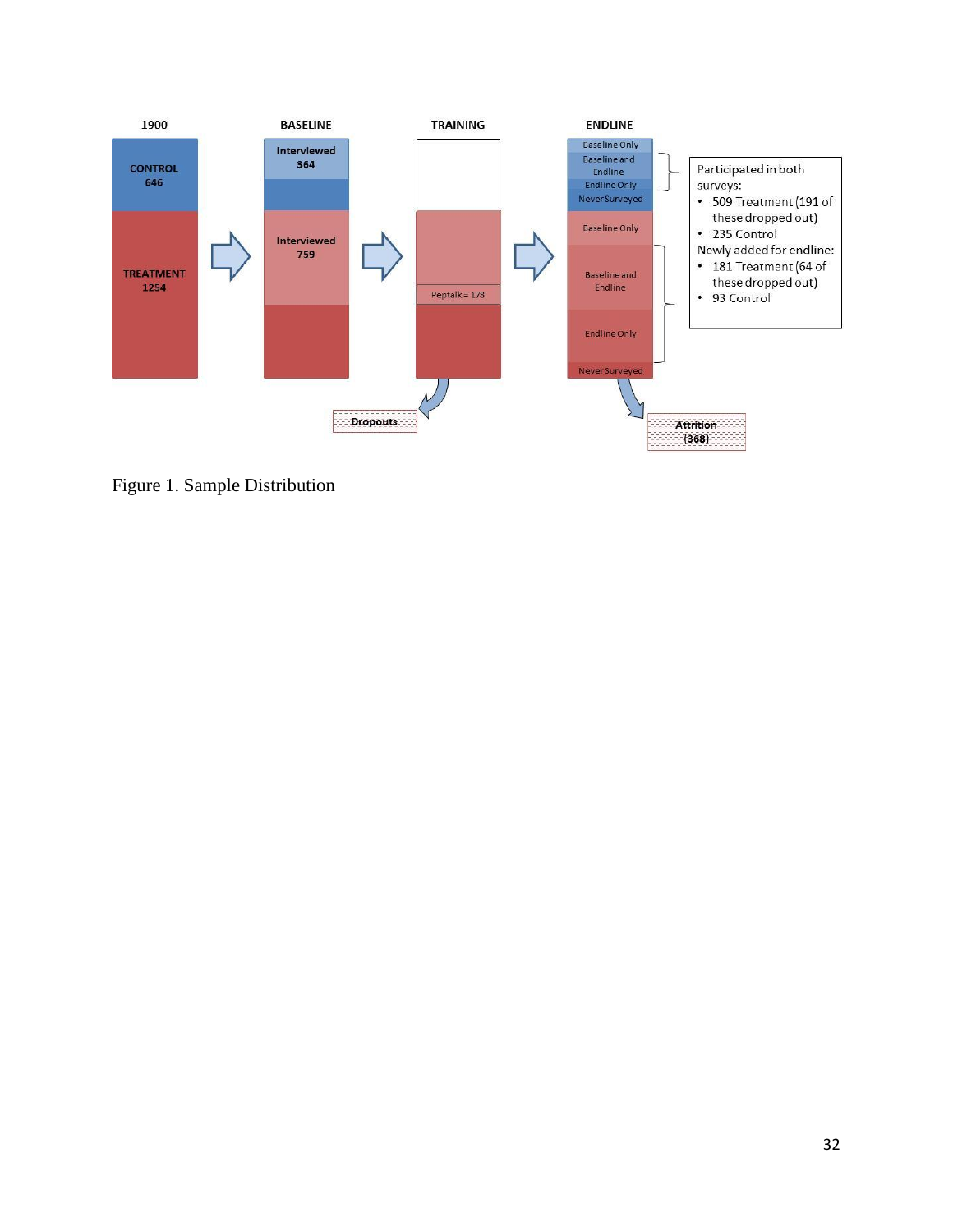| Table 1a: Summary Statistics at Baseline - Difference between dropout and attrition |                   |           |            |                       |           |            |
|-------------------------------------------------------------------------------------|-------------------|-----------|------------|-----------------------|-----------|------------|
|                                                                                     | Dropped out (inc. |           | P-value of | Dropped out (not inc. |           | P-value of |
|                                                                                     | administrative    | Attrited  |            | administrative        | Attrited  |            |
|                                                                                     | dropouts)         |           | difference | dropouts)             |           | difference |
| N                                                                                   | 230               | 367       |            | 70                    | 367       |            |
| <b>Household Characteristics</b>                                                    |                   |           |            |                       |           |            |
| Household size                                                                      | 5.70              | 5.15      | 0.01       | 5.53                  | 5.15      | 0.21       |
| Number of adults                                                                    | 2.83              | 2.58      | 0.04       | 2.70                  | 2.58      | 0.48       |
| Number of children <18                                                              | 2.43              | 2.14      | 0.05       | 2.47                  | 2.14      | 0.15       |
| Number of respondent's dependents                                                   |                   |           |            |                       |           |            |
| (in or out of hh)                                                                   | 0.62              | 1.06      | 0.00       | 0.64                  | 1.06      | 0.03       |
| Owns home $=1$                                                                      | 0.88              | 0.85      | 0.25       | 0.87                  | 0.85      | 0.63       |
| Number of acres of land owned                                                       | 1.90              | 1.87      | 0.90       | 2.17                  | 1.87      | 0.43       |
| Value of assets (in MWK)                                                            | 35,298.70         | 22,808.99 | 0.00       | 24,975.00             | 22,808.99 | 0.66       |
| <b>Construction of walls</b>                                                        |                   |           |            |                       |           |            |
| Unburnt bricks                                                                      | 0.38              | 0.40      | 0.59       | 0.34                  | 0.40      | 0.37       |
| <b>Burnt</b> bricks                                                                 | 0.48              | 0.49      | 0.85       | 0.53                  | 0.49      | 0.56       |
| <b>Construction of roof</b>                                                         |                   |           |            |                       |           |            |
| Grass                                                                               | 0.63              | 0.57      | 0.16       | 0.54                  | 0.57      | 0.65       |
| Iron sheets                                                                         | 0.35              | 0.41      | 0.15       | 0.41                  | 0.41      | 0.96       |
| Source of water                                                                     |                   |           |            |                       |           |            |
| Unprotected well                                                                    | 0.08              | 0.10      | 0.30       | 0.06                  | 0.10      | 0.23       |
| Communal tap                                                                        | 0.16              | 0.21      | 0.12       | 0.19                  | 0.21      | 0.61       |
| <b>Borehole</b>                                                                     | 0.54              | 0.50      | 0.35       | 0.63                  | 0.50      | 0.05       |
| <b>Individual Characteristics</b>                                                   |                   |           |            |                       |           |            |
| Gender:Male=1                                                                       | 0.66              | 0.66      | 1.00       | 0.63                  | 0.66      | 0.65       |
|                                                                                     |                   |           |            |                       |           |            |
| Age                                                                                 | 20.36             | 23.26     | 0.00       | 20.29                 | 23.26     | 0.00       |
| Head of household=1                                                                 | 0.15              | 0.24      | 0.01       | 0.20                  | 0.24      | 0.47       |
| Married or living with partner=1                                                    | 0.17              | 0.20      | 0.24       | 0.13                  | 0.20      | 0.14       |
| Neither parents are alive (orphan)=1                                                | 0.35              | 0.35      | 0.88       | 0.35                  | 0.35      | 0.94       |
| <b>Educational Attainment</b>                                                       |                   |           |            |                       |           |            |
| Completed primary                                                                   | 0.04              | 0.05      | 0.75       | 0.01                  | 0.05      | 0.19       |
| Some secondary                                                                      | 0.46              | 0.52      | 0.16       | 0.46                  | 0.52      | 0.33       |
| Completed Secondary                                                                 | 0.23              | 0.24      | 0.76       | 0.16                  | 0.24      | 0.14       |
| Currently a student=1                                                               | 0.16              | 0.05      | 0.00       | 0.14                  | 0.05      | 0.00       |
| Previously received vocational                                                      | 0.15              | 0.12      | 0.38       | 0.11                  | 0.12      | 0.85       |
| Previously started a business=1                                                     | 0.30              | 0.39      | 0.03       | 0.27                  | 0.39      | 0.06       |
| <b>Economic Variables</b>                                                           |                   |           |            |                       |           |            |
| Annual personal income                                                              | 15,974.95         | 30,202.99 | 0.09       | 8,795.68              | 30,202.99 | 0.14       |
| Number of loans in past 12 months                                                   | 0.37              | 0.38      | 0.87       | 0.36                  | 0.38      | 0.78       |
| Amount of loans in past 12 months (in<br>MWK)                                       | 2,223.99          | 2,834.19  | 0.26       | 2,413.91              | 2,834.19  | 0.65       |
| Number of cash and in-kind grants                                                   | 0.66              | 0.73      | 0.28       | 0.61                  | 0.73      | 0.27       |
| from social programs in past 6 months                                               |                   |           |            |                       |           |            |
| Amount of cash grants from social                                                   | 16,019.21         | 5,133.32  | 0.02       | 13,016.67             | 5,133.32  | 0.11       |
| programs in past 6 months (in MWK)                                                  |                   |           |            |                       |           |            |
| How often do you/other adults skip                                                  |                   |           |            |                       |           |            |
| meals?                                                                              |                   |           |            |                       |           |            |
| Often                                                                               | 0.31              | 0.29      | 0.48       | 0.37                  | 0.29      | 0.15       |
| Sometimes                                                                           | 0.55              | 0.54      | 0.81       | 0.53                  | 0.54      | 0.83       |
| Not at all                                                                          | 0.13              | 0.17      | 0.23       | 0.10                  | 0.17      | 0.13       |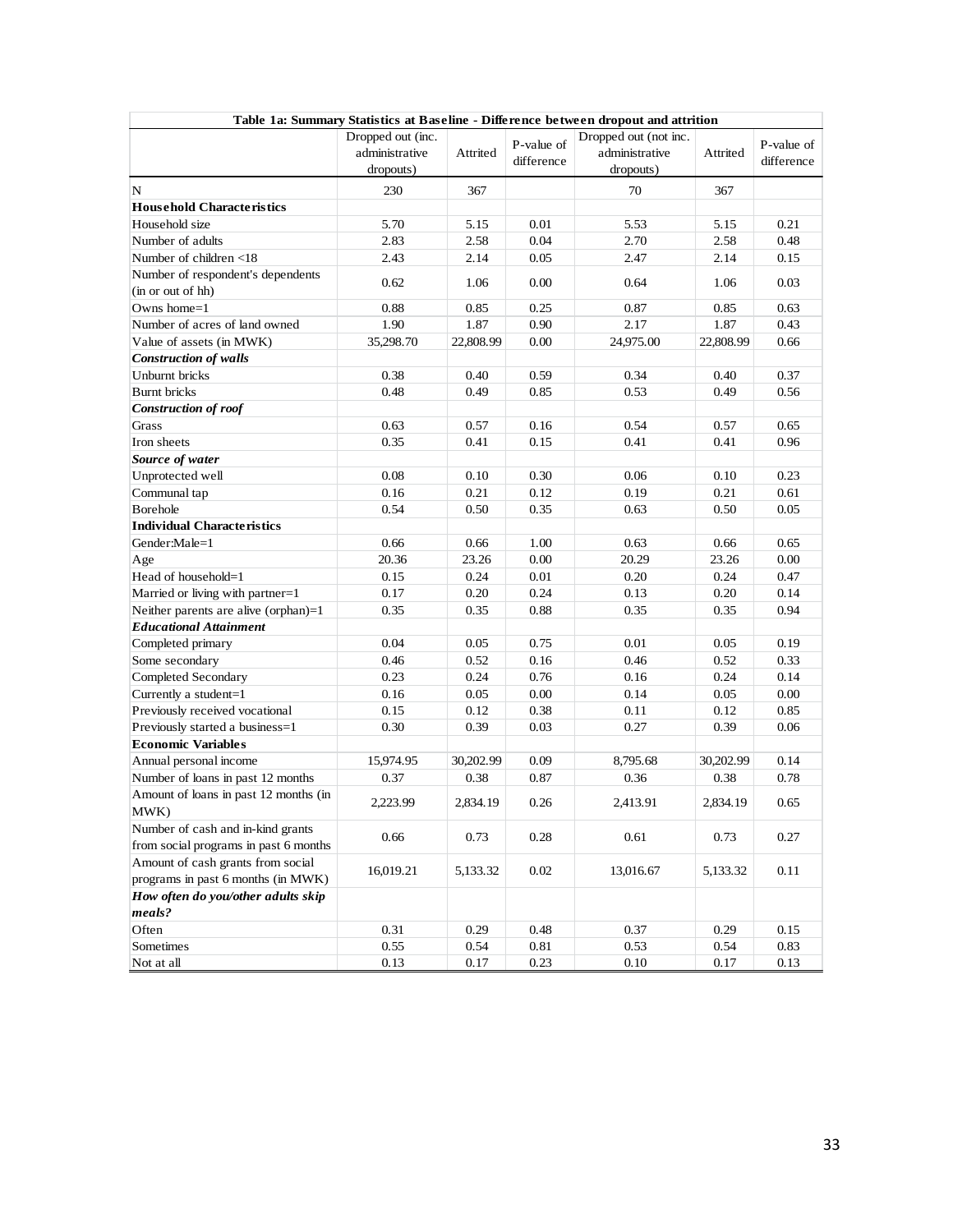|                  | <b>Total Trained</b> | %<br>Men | % Women | <b>Average Months of Training</b> |
|------------------|----------------------|----------|---------|-----------------------------------|
| Auto             | 119                  | 81%      | 19%     | 3.19                              |
| Beauty           | 44                   | 19%      | 81%     | 2.91                              |
| Clothing         | 167                  | 38%      | 62%     | 2.99                              |
| Construction     | 158                  | 94%      | 6%      | 3.00                              |
| Electronics      | 56                   | 69%      | 31%     | 3.00                              |
| Food             | 20                   | 36%      | 64%     | 3.09                              |
| <b>Metalwork</b> | 73                   | 83%      | 17%     | 2.99                              |
| Other            | 36                   | 67%      | 33%     | 3.33                              |

**Table 2: Occupations in which participants received training**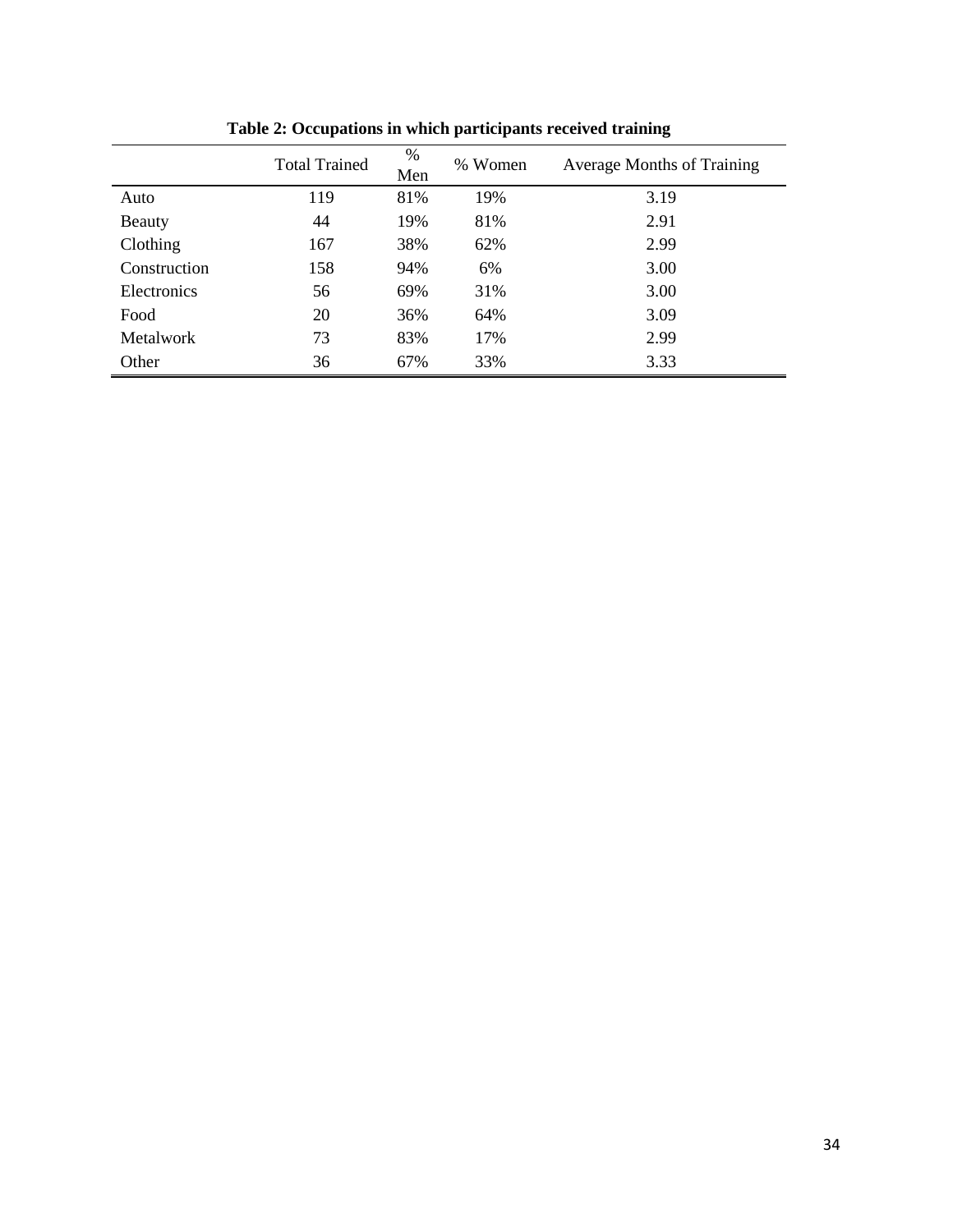| asic or more or recument assignment on incrimou or attribute (surveyed at suscime sur-nor at tono $\eta$ up) |            | All       |                  |            | Men     |                  |            | Women     |            |
|--------------------------------------------------------------------------------------------------------------|------------|-----------|------------------|------------|---------|------------------|------------|-----------|------------|
|                                                                                                              | (1)        | (2)       | (3)              | (4)        | (5)     | (6)              | (7)        | (8)       | (9)        |
|                                                                                                              |            |           |                  |            |         |                  |            |           |            |
| <b>Treatment Assignment</b>                                                                                  | $-0.026$   | $-0.017$  | $-0.009$         | 0.000      | 0.015   | 0.010            | $-0.082$   | $-0.089*$ | $-0.062$   |
|                                                                                                              | [0.030]    | [0.025]   | [0.024]          | [0.036]    | [0.031] | [0.029]          | [0.055]    | [0.049]   | [0.045]    |
| Household size                                                                                               |            |           | $-0.009*$        |            |         | $-0.004$         |            |           | $-0.019**$ |
|                                                                                                              |            |           | [0.005]          |            |         | [0.007]          |            |           | [0.009]    |
| Number of dependents (in or out                                                                              |            |           | 0.009            |            |         | 0.013            |            |           | 0.001      |
| of hh)                                                                                                       |            |           | [0.009]          |            |         | [0.011]          |            |           | [0.015]    |
| Owns home=1                                                                                                  |            |           | $-0.083**$       |            |         | $-0.120**$       |            |           | $-0.016$   |
|                                                                                                              |            |           | [0.039]          |            |         | [0.051]          |            |           | [0.068]    |
| Value of assets (in MK)                                                                                      |            |           | $-0.000**$       |            |         | $-0.000***$      |            |           | 0.000      |
|                                                                                                              |            |           | [0.000]          |            |         | [0.000]          |            |           | [0.000]    |
| Age                                                                                                          |            |           | $0.052***$       |            |         | $0.054***$       |            |           | $0.051***$ |
|                                                                                                              |            |           | [0.004]          |            |         | [0.005]          |            |           | [0.007]    |
| Head of household=1                                                                                          |            |           | 0.005            |            |         | 0.027            |            |           | $-0.029$   |
|                                                                                                              |            |           | [0.036]          |            |         | [0.046]          |            |           | [0.077]    |
| Married or living with partner=1                                                                             |            |           | $-0.061*$        |            |         | $-0.072*$        |            |           | $-0.074$   |
|                                                                                                              |            |           | [0.035]          |            |         | [0.044]          |            |           | [0.069]    |
| Currently a student=1                                                                                        |            |           | 0.035            |            |         | 0.027            |            |           | 0.053      |
|                                                                                                              |            |           | [0.037]          |            |         | [0.045]          |            |           | [0.070]    |
| Previously started a business=1                                                                              |            |           | 0.004            |            |         | 0.006            |            |           | 0.004      |
|                                                                                                              |            |           | [0.025]          |            |         | [0.030]          |            |           | [0.049]    |
| District Dummies?                                                                                            | No         | Yes       | Yes              | No         | Yes     | Yes              | No         | Yes       | Yes        |
| Constant                                                                                                     | $0.344***$ | $0.261**$ | $-0.687***$      | $0.320***$ | 0.072   | $-0.928***$      | $0.398***$ | 0.189     | $-0.768**$ |
|                                                                                                              | [0.025]    | [0.106]   | [0.129]          | [0.030]    | [0.060] | [0.147]          | [0.046]    | [0.223]   | [0.313]    |
|                                                                                                              |            |           |                  |            |         |                  |            |           |            |
| Observations                                                                                                 | 1,122      | 1,122     | 1,117            | 753        | 753     | 748              | 369        | 369       | 369        |
| R-squared                                                                                                    | 0.001      | 0.291     | 0.419            | 0.000      | 0.287   | 0.425            | 0.006      | 0.320     | 0.437      |
| F-test                                                                                                       |            |           | 23.70            |            |         | 18.17            |            |           | 6.565      |
| F-test pvalue                                                                                                |            |           | $\boldsymbol{0}$ |            |         | $\boldsymbol{0}$ |            |           | 1.25e-08   |

**Table 3: Effect of treatment assignment on likelihood of attrition (surveyed at baseline but not at follow-up)**

Robust standard errors in brackets

\*\*\* p<0.01, \*\* p<0.05, \* p<0.1

The F-test is a test of joint significance of all the control variables.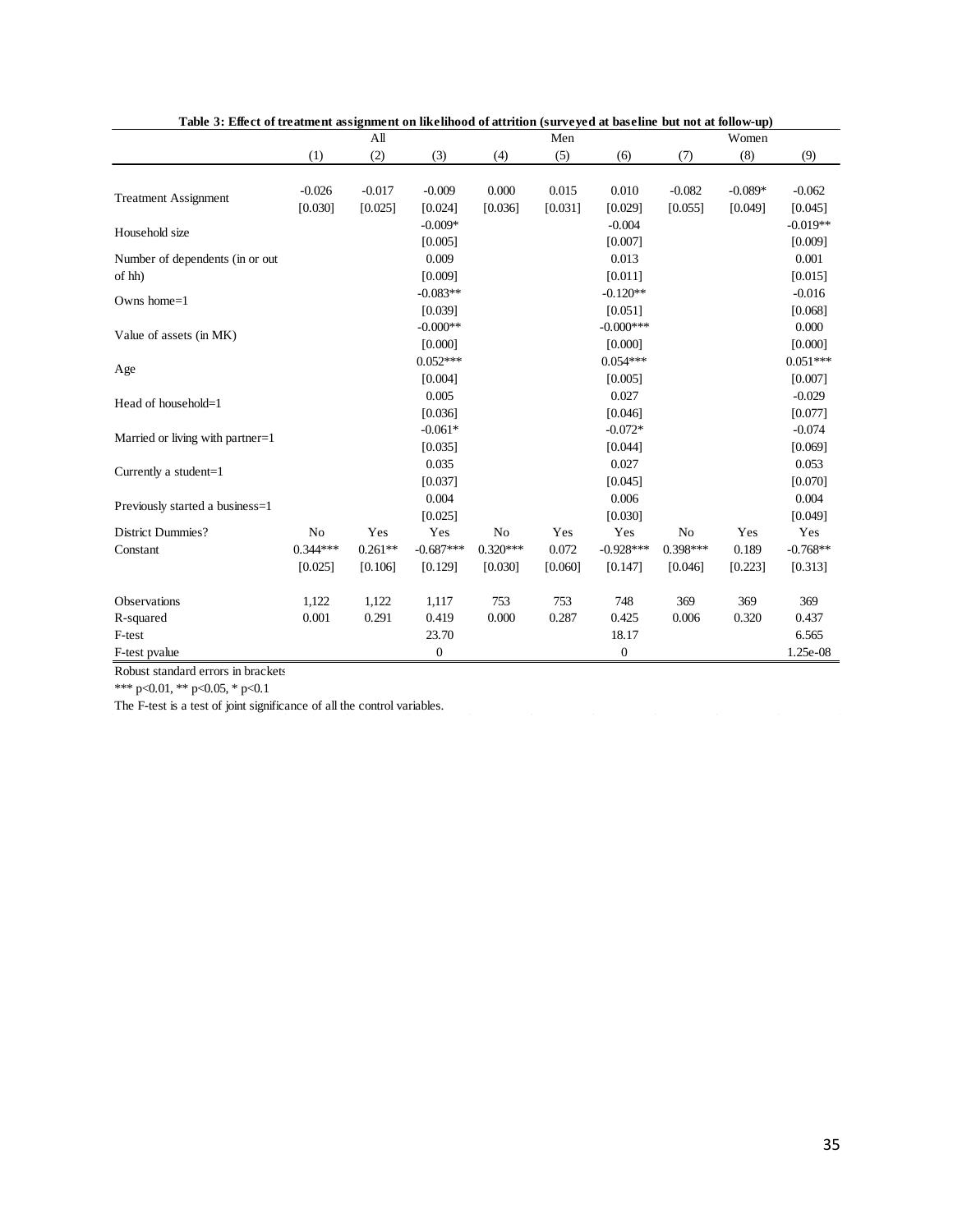|              | % Dropped out (inc. | % Dropped out of those | % Not invited (of those |
|--------------|---------------------|------------------------|-------------------------|
|              | admin. dropouts)    | who were invited       | who dropped out)        |
| Auto         | 60.2%               | 30.9%                  | 82.1%                   |
| Beauty       | 38.6%               | 18.2%                  | 75.0%                   |
| Clothing     | 38.9%               | 24.4%                  | 69.8%                   |
| Construction | 39.9%               | 15.9%                  | 81.7%                   |
| Electronics  | 56.9%               | 19.4%                  | 88.1%                   |
| Food         | 45.0%               | 26.7%                  | 69.2%                   |
| Metalwork    | 30.3%               | 19.7%                  | 61.0%                   |
| Other        | 67.6%               | 29.4%                  | 91.4%                   |
| Total        | 45.1%               | 22.2%                  | 78.4%                   |

**Table 4: Dropouts by Training Industry**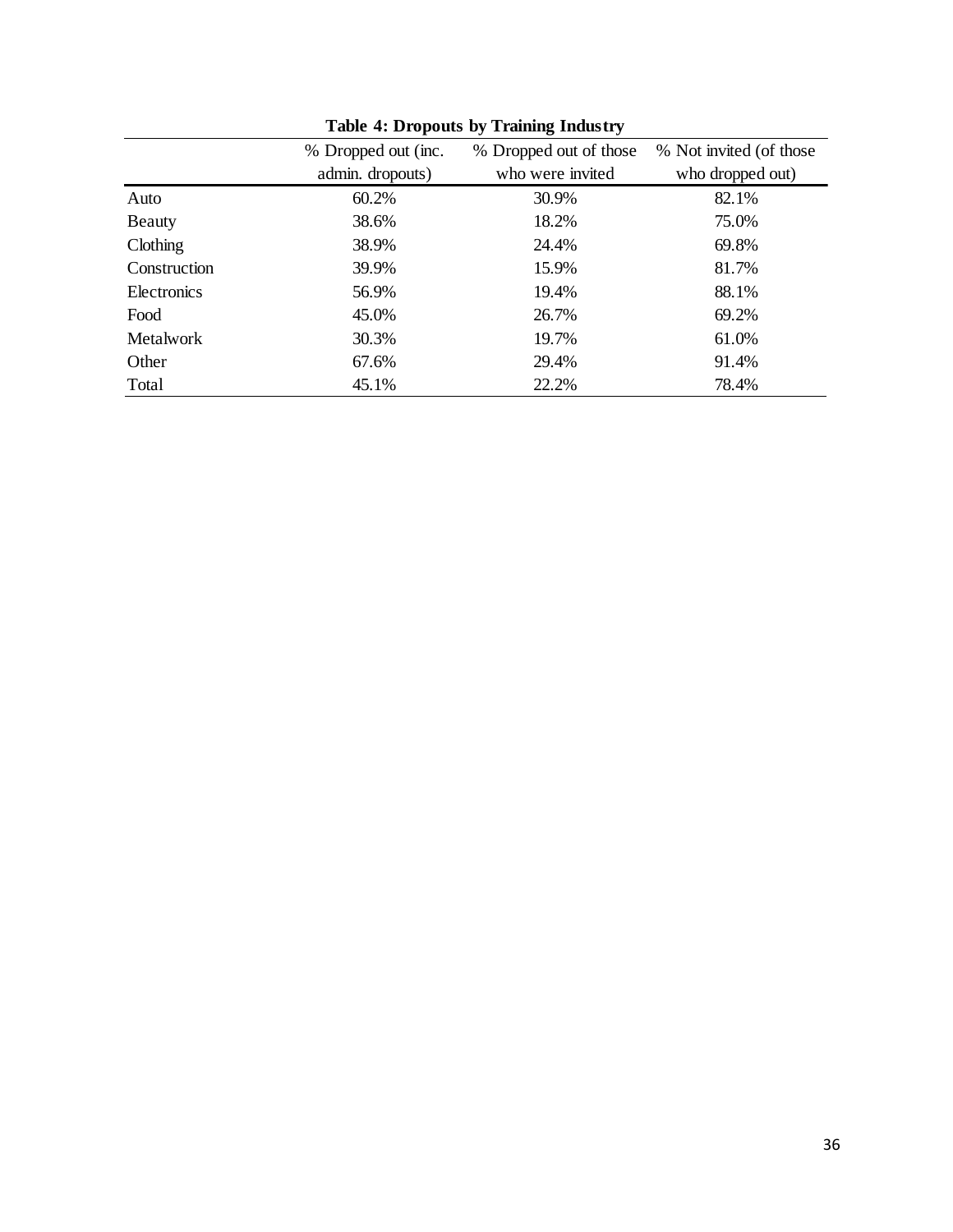|                                      | Dropped out (inc. administrative dropouts) |             |             |              | Dropped out (not inc. administrative |             |             |                         |  |
|--------------------------------------|--------------------------------------------|-------------|-------------|--------------|--------------------------------------|-------------|-------------|-------------------------|--|
|                                      |                                            |             |             |              | dropouts)                            |             |             |                         |  |
|                                      |                                            | Men         |             | Women<br>Men |                                      |             |             | Women                   |  |
|                                      | 0.019                                      | 0.031       | $-0.243*$   | $-0.240**$   | 0.127                                | 0.127       |             | $-0.290***$ $-0.277***$ |  |
| Fired in past 12 months              | [0.106]                                    | [0.108]     | [0.136]     | [0.115]      | [0.127]                              | [0.132]     | [0.088]     | [0.091]                 |  |
| Incapacitated in past 12 months      | $-0.109$                                   | $-0.113$    | 0.104       | $0.149*$     | $-0.095$                             | $-0.108$    | 0.163       | 0.169                   |  |
| (severe illness or injury)           | [0.074]                                    | [0.079]     | [0.075]     | [0.082]      | [0.078]                              | [0.085]     | [0.113]     | [0.119]                 |  |
| Someone in hh was incapacitated in   | $-0.011$                                   | $-0.002$    | $-0.034$    | $-0.033$     | 0.023                                | 0.038       | $-0.057$    | $-0.039$                |  |
| past 12 months                       | [0.038]                                    | [0.039]     | [0.054]     | [0.054]      | [0.046]                              | [0.047]     | [0.068]     | [0.068]                 |  |
| Household member died in past 12     | 0.009                                      | 0.013       | $-0.016$    | $-0.012$     | 0.016                                | 0.024       | $-0.024$    | $-0.022$                |  |
| months                               | [0.064]                                    | [0.065]     | [0.067]     | [0.069]      | [0.082]                              | [0.082]     | [0.100]     | [0.103]                 |  |
|                                      | 0.023                                      | 0.036       | 0.063       | 0.086        | 0.109                                | 0.120       | 0.095       | 0.133                   |  |
| Had child in past year               | [0.085]                                    | [0.090]     | [0.095]     | [0.096]      | [0.100]                              | [0.103]     | [0.122]     | [0.125]                 |  |
|                                      | 0.020                                      | 0.016       | 0.074       | 0.082        | $-0.029$                             | $-0.041$    | 0.049       | 0.077                   |  |
| Married within the last year         | [0.061]                                    | [0.068]     | [0.071]     | [0.071]      | [0.071]                              | [0.080]     | [0.107]     | [0.106]                 |  |
| Migrated permanently or temporarily, | 0.057                                      | 0.066       | 0.040       | 0.038        | $0.119**$                            | $0.125**$   | 0.032       | 0.029                   |  |
| for work, school or other            | [0.042]                                    | [0.044]     | [0.054]     | [0.057]      | [0.053]                              | [0.054]     | [0.073]     | [0.074]                 |  |
| Lives more than 4 km from training   | $-0.082$                                   | $-0.083$    | 0.077       | 0.086        | $-0.006$                             | $-0.009$    | 0.096       | 0.127                   |  |
| center                               | [0.070]                                    | [0.069]     | [0.103]     | [0.102]      | [0.077]                              | [0.077]     | [0.124]     | [0.126]                 |  |
| Has close friends or relatives at    | $-0.676***$                                | $-0.676***$ | $-0.614***$ | $-0.596***$  | $-0.325***$                          | $-0.327***$ | $-0.326***$ | $-0.310***$             |  |
| training site                        | [0.036]                                    | [0.036]     | [0.053]     | [0.056]      | [0.067]                              | [0.068]     | [0.084]     | [0.085]                 |  |
| Hours worked in paid labor in month  | $-0.000$                                   | $-0.000$    | 0.000       | 0.000        | $-0.000$                             | $-0.000$    | 0.000       | 0.000                   |  |
| before training                      | [0.000]                                    | [0.000]     | [0.000]     | [0.000]      | [0.000]                              | [0.000]     | [0.001]     | [0.001]                 |  |
| Hours worked in self employment in   | $-0.000$                                   | $-0.000$    | 0.000       | 0.000        | $-0.000$                             | $-0.000$    | 0.001       | 0.001                   |  |
| month before training                | [0.000]                                    | [0.000]     | [0.000]     | [0.000]      | [0.000]                              | [0.000]     | [0.001]     | [0.001]                 |  |
| Hours spent in human capital         | 0.000                                      | 0.000       | 0.000       | 0.000        | 0.000                                | 0.000       | 0.000       | 0.000                   |  |
| development (school, job or trade    | [0.000]                                    | [0.000]     | [0.001]     | [0.001]      | [0.001]                              | [0.001]     | [0.001]     | [0.001]                 |  |
| Number of respondent's dependents    |                                            | $-0.010$    |             | 0.010        |                                      | $-0.014$    |             | 0.007                   |  |
| (in or out of hh)                    |                                            | [0.010]     |             | [0.016]      |                                      | [0.011]     |             | [0.024]                 |  |
|                                      |                                            | 0.000       |             | $0.000**$    |                                      | $-0.000$    |             | $0.000**$               |  |
| Value of assets (in MK)              |                                            | [0.000]     |             | [0.000]      |                                      | [0.000]     |             | [0.000]                 |  |
|                                      |                                            | $-0.003$    |             | $-0.012$     |                                      | $-0.002$    |             | $-0.015$                |  |
| Age                                  |                                            | [0.003]     |             | [0.009]      |                                      | [0.004]     |             | [0.012]                 |  |
|                                      |                                            | 0.016       |             | 0.077        |                                      | 0.039       |             | 0.103                   |  |
| Head of household=1                  |                                            | [0.049]     |             | [0.091]      |                                      | [0.060]     |             | [0.111]                 |  |
|                                      |                                            | $-0.029$    |             | $-0.059$     |                                      | $-0.027$    |             | $-0.059$                |  |
| Neither parents are alive (orphan)=1 |                                            | [0.037]     |             | [0.055]      |                                      | [0.046]     |             | [0.069]                 |  |
|                                      |                                            | 0.000       |             | 0.058        |                                      | $-0.013$    |             | 0.003                   |  |
| Always healthy                       |                                            | [0.051]     |             | [0.064]      |                                      | [0.058]     |             | [0.077]                 |  |
|                                      | $0.832***$                                 | $0.897***$  | 0.739***    | $0.894***$   | $0.431***$                           | $0.513***$  | $0.445***$  | $0.676***$              |  |
| $_{\rm -cons}$                       | [0.041]                                    | [0.091]     | [0.066]     | [0.193]      | [0.079]                              | [0.122]     | [0.096]     | [0.260]                 |  |
| Number of observations               | 436                                        | 432         | 236         | 235          | 304                                  | 303         | 168         | 168                     |  |
| Adjusted R2                          | 0.438                                      | 0.430       | 0.380       | 0.384        | 0.101                                | 0.091       | 0.085       | 0.094                   |  |

**Table 5: Effects of shocks on likelihood of dropping out (OLS)**

note: \*\*\*  $p<0.01$ , \*\*  $p<0.05$ , \*  $p<0.1$ . Robust standard errors in brackets.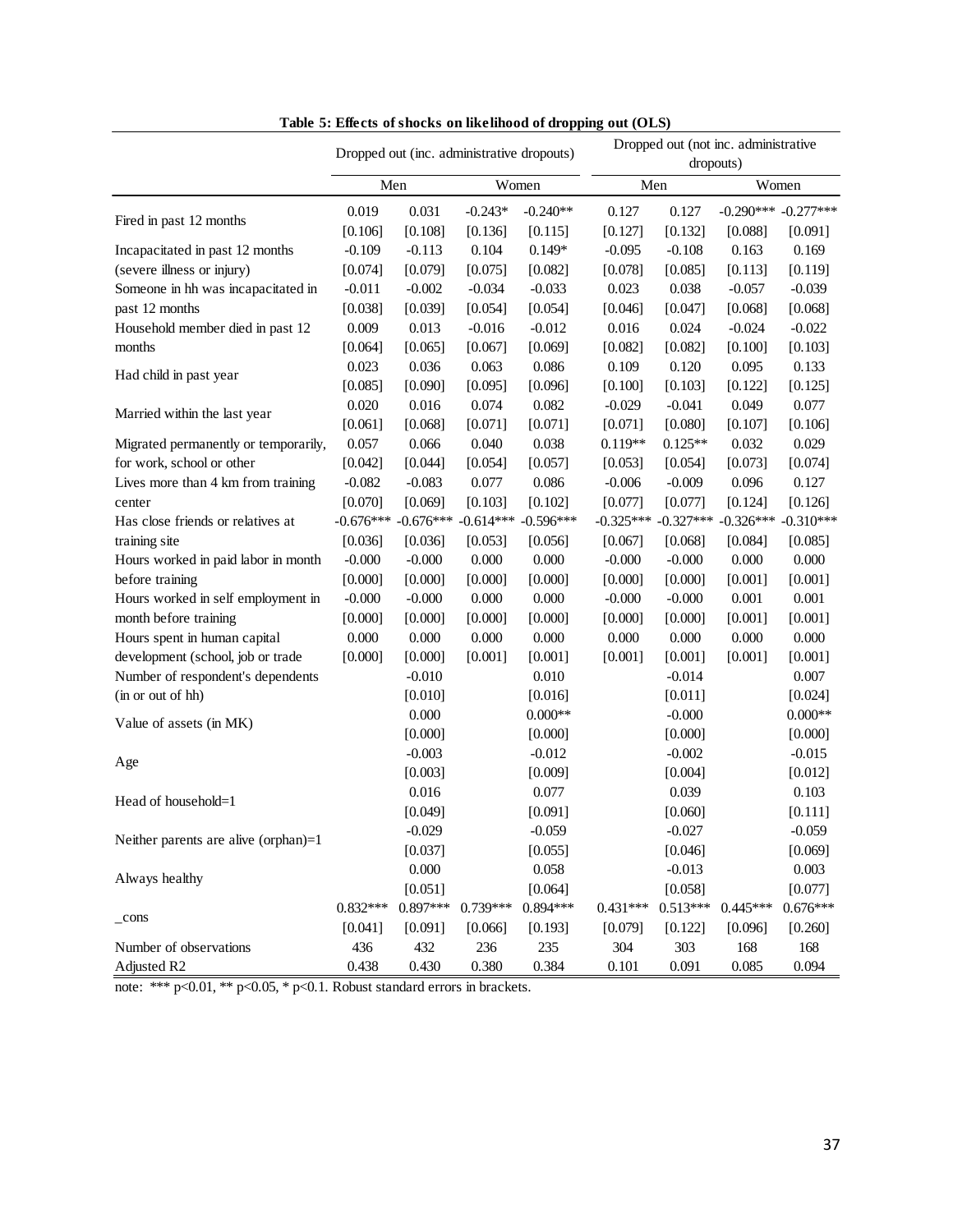| Table 6: Effects of training on skills development (1) |                           |
|--------------------------------------------------------|---------------------------|
| ITT - Invited to Training                              | <b>IV</b> - Attended Trai |

|                                                                                                                                                                                                |             | ITT - Invited to Training |                          | IV - Attended Training |             |               |                     |
|------------------------------------------------------------------------------------------------------------------------------------------------------------------------------------------------|-------------|---------------------------|--------------------------|------------------------|-------------|---------------|---------------------|
|                                                                                                                                                                                                |             |                           | +Controls and            |                        |             | +Controls and | Mean of Dependent   |
|                                                                                                                                                                                                | No controls | $+District$               | District                 | No controls            | $+District$ | District      | variable in Control |
|                                                                                                                                                                                                |             | Dummies                   | $\mathrm{Dummies}^{(2)}$ |                        | Controls    | Dummies       | group               |
|                                                                                                                                                                                                |             |                           |                          |                        |             |               |                     |
| Skill in area/tradetoday (1:Poor/None                                                                                                                                                          | 2.636***    | 2.718***                  | $1.108***$               | 4.890***               | 5.086***    | 4.969***      | 2.578               |
| 10:master craftsmen)                                                                                                                                                                           | [0.181]     | [0.169]                   | [0.198]                  | [0.316]                | [0.284]     | [0.790]       |                     |
| Knows calculate profits of a business                                                                                                                                                          | 1.632***    | 1.659***                  | $0.578**$                | 2.970***               | 3.046***    | $2.450**$     | 4.272               |
| $(today, 1-10)$                                                                                                                                                                                | [0.207]     | [0.200]                   | [0.233]                  | [0.377]                | [0.355]     | [0.996]       |                     |
|                                                                                                                                                                                                | $0.241***$  | $0.235***$                | $0.093**$                | $0.446***$             | $0.439***$  | $0.422**$     | 0.438               |
| Knows how to start a business(today)=1                                                                                                                                                         | [0.033]     | [0.033]                   | [0.040]                  | [0.061]                | [0.061]     | [0.173]       |                     |
| note: *** $p < 0.01$ , ** $p < 0.05$ , * $p < 0.1$ . Robust standard errors in brackets. Sample size = 975.                                                                                    |             |                           |                          |                        |             |               |                     |
| <sup>(1)</sup> Dependent variables in first column. Coefficient is on the dummy variable Invited Training for ITT estimates and on Attended Training for IV estimates.                         |             |                           |                          |                        |             |               |                     |
| (2) Controls include: household size squared, number of children under 18 in hh, acres of land owned, age, gender, and dummy variables for married, currently a student, has friends/relatives |             |                           |                          |                        |             |               |                     |
| near training site, and whether a hh member who was contributing to hh income died in the past 12 months.                                                                                      |             |                           |                          |                        |             |               |                     |
|                                                                                                                                                                                                |             |                           |                          |                        |             |               |                     |
|                                                                                                                                                                                                |             |                           |                          |                        |             |               |                     |
|                                                                                                                                                                                                |             |                           |                          |                        |             |               |                     |
|                                                                                                                                                                                                |             |                           |                          |                        |             |               |                     |
|                                                                                                                                                                                                |             |                           |                          |                        |             |               |                     |
|                                                                                                                                                                                                |             |                           |                          |                        |             |               |                     |
|                                                                                                                                                                                                |             |                           |                          |                        |             |               |                     |
|                                                                                                                                                                                                |             |                           |                          |                        |             |               |                     |
|                                                                                                                                                                                                |             |                           |                          |                        |             |               |                     |
|                                                                                                                                                                                                |             |                           |                          |                        |             |               |                     |
|                                                                                                                                                                                                |             |                           |                          |                        |             |               |                     |
|                                                                                                                                                                                                |             |                           |                          |                        |             |               |                     |
|                                                                                                                                                                                                |             |                           |                          |                        |             |               |                     |
|                                                                                                                                                                                                |             |                           |                          |                        |             |               |                     |
|                                                                                                                                                                                                |             |                           |                          |                        |             |               |                     |
|                                                                                                                                                                                                |             |                           |                          |                        |             |               |                     |
|                                                                                                                                                                                                |             |                           |                          |                        |             |               |                     |
|                                                                                                                                                                                                |             |                           |                          |                        |             |               |                     |
|                                                                                                                                                                                                |             |                           |                          |                        |             |               |                     |
|                                                                                                                                                                                                |             |                           |                          |                        |             |               |                     |
|                                                                                                                                                                                                |             |                           |                          |                        |             |               |                     |
|                                                                                                                                                                                                |             |                           |                          |                        |             |               |                     |
|                                                                                                                                                                                                |             |                           |                          |                        |             |               |                     |
|                                                                                                                                                                                                |             |                           |                          |                        |             |               |                     |
|                                                                                                                                                                                                |             |                           |                          |                        |             |               |                     |
|                                                                                                                                                                                                |             |                           |                          |                        |             |               |                     |
|                                                                                                                                                                                                |             |                           |                          |                        |             |               |                     |
|                                                                                                                                                                                                |             |                           |                          |                        |             |               |                     |
|                                                                                                                                                                                                |             |                           |                          |                        |             |               |                     |
|                                                                                                                                                                                                |             |                           |                          |                        |             |               |                     |
|                                                                                                                                                                                                |             |                           |                          |                        |             |               |                     |
|                                                                                                                                                                                                |             |                           |                          |                        |             |               |                     |
|                                                                                                                                                                                                |             |                           |                          |                        |             |               |                     |
|                                                                                                                                                                                                |             |                           |                          |                        |             |               |                     |
|                                                                                                                                                                                                |             |                           |                          |                        |             |               |                     |
|                                                                                                                                                                                                |             |                           |                          |                        |             |               |                     |
|                                                                                                                                                                                                |             |                           |                          |                        |             |               |                     |
|                                                                                                                                                                                                |             |                           |                          |                        |             |               |                     |
|                                                                                                                                                                                                |             |                           |                          |                        |             |               |                     |
|                                                                                                                                                                                                |             |                           |                          |                        |             |               |                     |
|                                                                                                                                                                                                |             |                           |                          |                        |             |               |                     |
|                                                                                                                                                                                                |             |                           |                          |                        |             |               |                     |
|                                                                                                                                                                                                |             |                           |                          |                        |             |               |                     |
|                                                                                                                                                                                                |             |                           |                          |                        |             |               |                     |
|                                                                                                                                                                                                |             |                           |                          |                        |             |               |                     |
|                                                                                                                                                                                                |             |                           |                          |                        |             |               |                     |
|                                                                                                                                                                                                |             |                           |                          |                        |             |               |                     |
|                                                                                                                                                                                                |             |                           |                          |                        |             |               |                     |
|                                                                                                                                                                                                |             |                           |                          |                        |             |               |                     |
|                                                                                                                                                                                                |             |                           |                          |                        |             |               |                     |
|                                                                                                                                                                                                |             |                           |                          |                        |             |               |                     |
|                                                                                                                                                                                                |             |                           |                          |                        |             |               |                     |
|                                                                                                                                                                                                |             |                           |                          |                        |             |               |                     |
|                                                                                                                                                                                                |             |                           |                          |                        |             |               |                     |
|                                                                                                                                                                                                |             |                           |                          |                        |             |               |                     |
|                                                                                                                                                                                                |             |                           |                          |                        |             |               |                     |
|                                                                                                                                                                                                |             |                           |                          |                        |             |               | 38                  |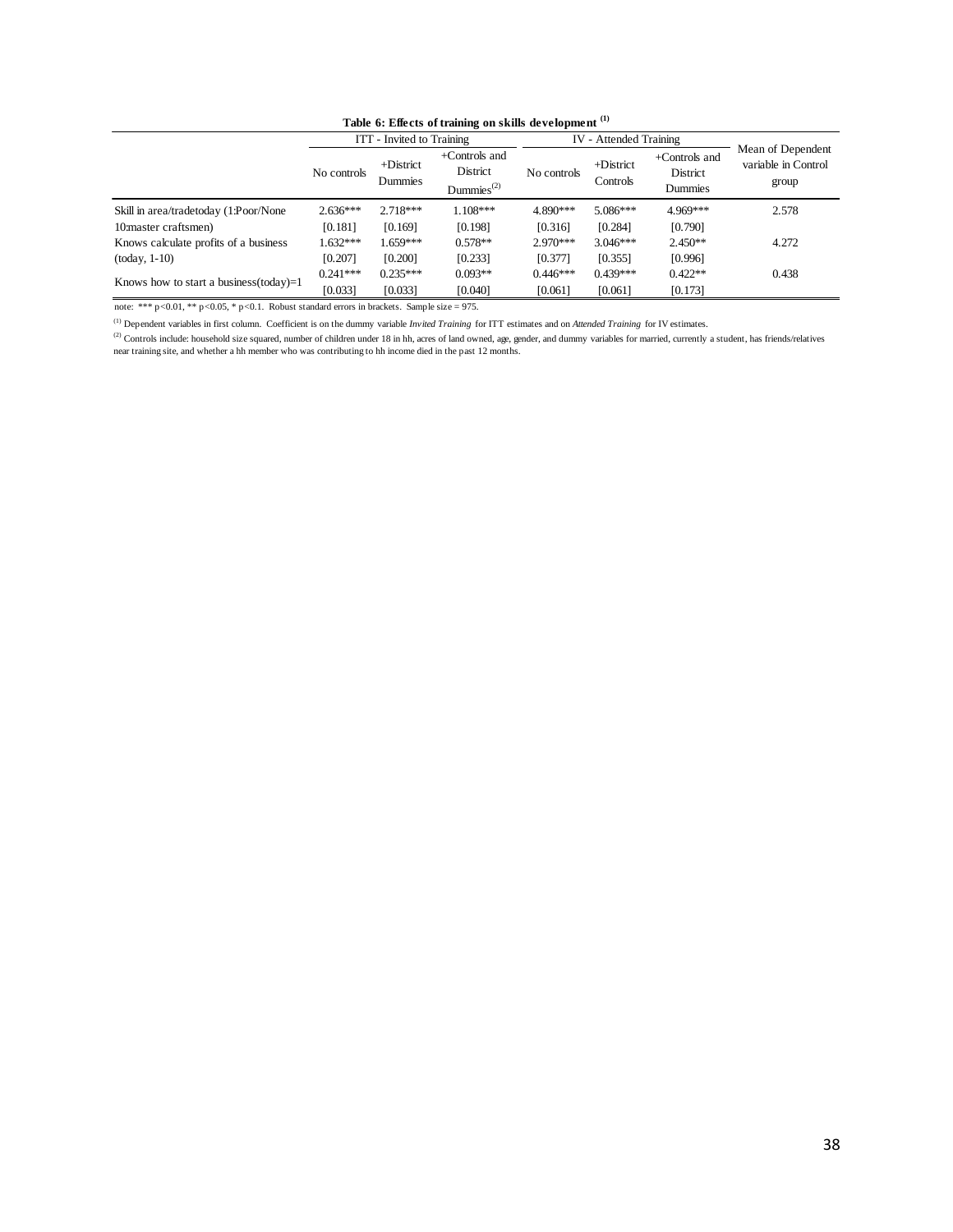|                                                             | ITT - Invited to Training |                                                        |               | IV - Attended Training               |                                                   |  |
|-------------------------------------------------------------|---------------------------|--------------------------------------------------------|---------------|--------------------------------------|---------------------------------------------------|--|
|                                                             | No controls               | +Controls and<br>District<br>$D$ ummies <sup>(2)</sup> | No controls   | +Controls and<br>District<br>Dummies | Mean of Dependent<br>variable in Control<br>group |  |
| Hours worked in paid labor in month                         | $-4.867$                  | $-0.237$                                               | $-7.833$      | 1.471                                | 30.491                                            |  |
| before training                                             | [3.966]                   | [4.173]                                                | [7.347]       | [18.653]                             |                                                   |  |
| Hours worked in self employment in                          | $-3.670$                  | 0.760                                                  | $-6.249$      | 5.379                                | 53.256                                            |  |
| month before training                                       | [4.012]                   | [4.556]                                                | [7.476]       | [20.427]                             |                                                   |  |
| Hours spent in human capital                                | 1.116                     | 3.161                                                  | 2.084         | 14.171                               | 14.384                                            |  |
| development (school, job or trade                           |                           |                                                        |               |                                      |                                                   |  |
| training) in month before training                          | [2.897]                   | [2.954]                                                | [5.442]       | [13.320]                             |                                                   |  |
| Hours worked in paid labor during                           | $-32.320***$              | $-10.995$                                              | $-56.857***$  | $-43.441$                            | 57.959                                            |  |
| training                                                    | [8.555]                   | [11.152]                                               | [15.696]      | [49.431]                             |                                                   |  |
| Hours worked in self employment during                      | $-75.983***$              | $-22.500**$                                            | $-140.998***$ | $-101.437**$                         | 131.803                                           |  |
| training                                                    | [10.384]                  | [10.786]                                               | [19.035]      | [46.261]                             |                                                   |  |
| Hours spent in human capital                                | 342.679***                | 170.471***                                             | 636.212***    | 772.875***                           | 41.097                                            |  |
| development (school, job or trade                           |                           |                                                        |               |                                      |                                                   |  |
| training) during training                                   | [16.110]                  | [19.562]                                               | [26.046]      | [69.638]                             |                                                   |  |
| Hours worked in paid labor in month                         | $-3.271$                  | 1.041                                                  | $-6.350$      | 4.194                                | 19.606                                            |  |
| after training                                              | [3.504]                   | [4.532]                                                | [6.570]       | [20.322]                             |                                                   |  |
| Hours worked in self employment in                          | $-0.366$                  | 7.477*                                                 | $-0.028$      | 36.092**                             | 41.747                                            |  |
| month after training                                        | [3.551]                   | [3.878]                                                | [6.630]       | [17.948]                             |                                                   |  |
| Hours spent in human capital                                | $6.513**$                 | 5.391                                                  | 12.232**      | 24.369                               | 10.456                                            |  |
| development (school, job or trade                           |                           |                                                        |               |                                      |                                                   |  |
| training) in month after training                           | [2.967]                   | [3.536]                                                | [5.579]       | [15.744]                             |                                                   |  |
| Hours worked in paid labor in past week                     | 0.493                     | 1.551                                                  | 1.158         | 7.516                                | 6.150                                             |  |
|                                                             | [1.015]                   | [1.228]                                                | [1.888]       | [5.564]                              |                                                   |  |
| Hours worked in self employment in past                     | $-0.464$                  | $-0.553$                                               | $-0.530$      | $-1.596$                             | 9.325                                             |  |
| week                                                        | [0.927]                   | [1.071]                                                | [1.728]       | [4.777]                              |                                                   |  |
| Hours spent in human capital                                | $1.562**$                 | 1.488**                                                | 2.838**       | $6.177*$                             | 1.978                                             |  |
| development (school, job or trade<br>training) in past week | [0.635]                   | [0.724]                                                | [1.196]       | [3.212]                              |                                                   |  |

**Table 7: Effects on Time Use - Before, During and After Training (1)**

note: \*\*\* p<0.01, \*\* p<0.05, \* p<0.1. Robust standard errors in brackets. Sample size = 975.

(1) Dependent variables in first column. Coefficient is on the dummy variable *Invited Training* for ITT estimates and on *Attended Training* for IV estimates.

<sup>(2)</sup> Controls include: household size squared, number of children under 18 in hh, acres of land owned, age, gender, and dummy variables for married, currently a student, has friends/relatives near training site, and whether a hh member who was contributing to hh income died in the past 12 months.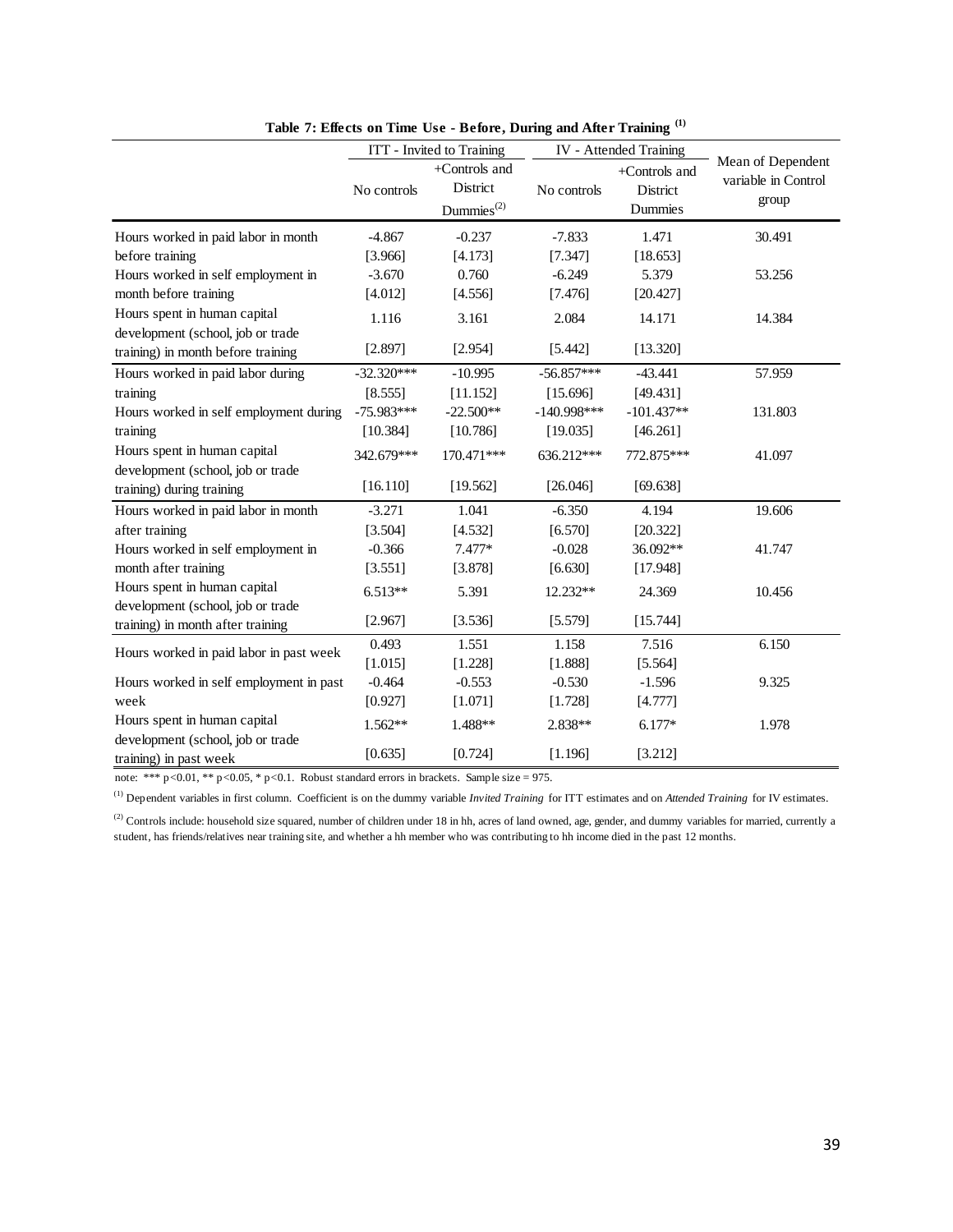|                                                                                                                                                                                |               | ITT - Invited to Training                                                                          | IV - Attended Training |               |                     |
|--------------------------------------------------------------------------------------------------------------------------------------------------------------------------------|---------------|----------------------------------------------------------------------------------------------------|------------------------|---------------|---------------------|
|                                                                                                                                                                                |               | +Controls and                                                                                      |                        | +Controls and | Mean of Dependent   |
|                                                                                                                                                                                | No controls   | District                                                                                           | No controls            | District      | variable in Control |
|                                                                                                                                                                                |               | Dummies $^{(2)}$                                                                                   |                        | Dummies       | group               |
|                                                                                                                                                                                |               |                                                                                                    |                        |               |                     |
| Personal savings                                                                                                                                                               | $-1,571.551*$ | $-1,332.252*$                                                                                      | $-2,956.059*$          | $-6,168.389*$ | 2,272.813           |
|                                                                                                                                                                                | [852.771]     | [757.558]                                                                                          | [1,605.566]            | [3,477.858]   |                     |
| Total earnings from work (last week)                                                                                                                                           | $-305.274$    | $-195.244$                                                                                         | $-579.030$             | $-898.751$    | 995.469             |
|                                                                                                                                                                                | [266.610]     | [224.848]                                                                                          | [504.245]              | [1,023.489]   |                     |
| Started business during last 12 months                                                                                                                                         | $-0.047*$     | $-0.071**$                                                                                         | $-0.082*$              | $-0.307**$    | 0.188               |
|                                                                                                                                                                                |               | [0.026]<br>[0.029]<br>[0.048]<br>[0.133]<br>$-251.925$<br>$-616.123$<br>$-497.868$<br>$-2,852.917$ |                        |               |                     |
| Total monthly expenditure                                                                                                                                                      |               |                                                                                                    |                        |               | 3,936.331           |
|                                                                                                                                                                                | [366.602]     | [382.149]                                                                                          | [688.935]              | [1,750.311]   |                     |
| Migrated permanently or temporarily, for                                                                                                                                       | $-0.061*$     | $-0.069*$                                                                                          | $-0.120**$             | $-0.340**$    | 0.319               |
| work, school or other                                                                                                                                                          | [0.031]       | [0.036]                                                                                            | [0.058]                | [0.167]       |                     |
| note: *** $p < 0.01$ , ** $p < 0.05$ , * $p < 0.1$ . Robust standard errors in brackets. Sample size = 975.                                                                    |               |                                                                                                    |                        |               |                     |
| $^{(1)}$ Dependent variables in first column. Coefficient is on the dummy variable <i>Invited Training</i> for ITT estimates and on <i>Attended Training</i> for IV estimates. |               |                                                                                                    |                        |               |                     |
| <sup>(2)</sup> Controls include: household size squared, number of children under 18 in hh, acres of land owned, age, gender, and dummy variables for married, currently a     |               |                                                                                                    |                        |               |                     |
| student, has friends/relatives near training site, and whether a hh member who was contributing to hh income died in the past 12 months.                                       |               |                                                                                                    |                        |               |                     |
|                                                                                                                                                                                |               |                                                                                                    |                        |               |                     |
|                                                                                                                                                                                |               |                                                                                                    |                        |               |                     |
|                                                                                                                                                                                |               |                                                                                                    |                        |               |                     |
|                                                                                                                                                                                |               |                                                                                                    |                        |               |                     |
|                                                                                                                                                                                |               |                                                                                                    |                        |               |                     |
|                                                                                                                                                                                |               |                                                                                                    |                        |               |                     |
|                                                                                                                                                                                |               |                                                                                                    |                        |               |                     |
|                                                                                                                                                                                |               |                                                                                                    |                        |               |                     |
|                                                                                                                                                                                |               |                                                                                                    |                        |               |                     |
|                                                                                                                                                                                |               |                                                                                                    |                        |               |                     |
|                                                                                                                                                                                |               |                                                                                                    |                        |               |                     |
|                                                                                                                                                                                |               |                                                                                                    |                        |               |                     |
|                                                                                                                                                                                |               |                                                                                                    |                        |               |                     |
|                                                                                                                                                                                |               |                                                                                                    |                        |               |                     |
|                                                                                                                                                                                |               |                                                                                                    |                        |               |                     |
|                                                                                                                                                                                |               |                                                                                                    |                        |               |                     |
|                                                                                                                                                                                |               |                                                                                                    |                        |               |                     |
|                                                                                                                                                                                |               |                                                                                                    |                        |               |                     |
|                                                                                                                                                                                |               |                                                                                                    |                        |               |                     |
|                                                                                                                                                                                |               |                                                                                                    |                        |               |                     |
|                                                                                                                                                                                |               |                                                                                                    |                        |               |                     |
|                                                                                                                                                                                |               |                                                                                                    |                        |               |                     |
|                                                                                                                                                                                |               |                                                                                                    |                        |               |                     |
|                                                                                                                                                                                |               |                                                                                                    |                        |               |                     |
|                                                                                                                                                                                |               |                                                                                                    |                        |               |                     |
|                                                                                                                                                                                |               |                                                                                                    |                        |               |                     |
|                                                                                                                                                                                |               |                                                                                                    |                        |               |                     |
|                                                                                                                                                                                |               |                                                                                                    |                        |               |                     |
|                                                                                                                                                                                |               |                                                                                                    |                        |               |                     |
|                                                                                                                                                                                |               |                                                                                                    |                        |               |                     |
|                                                                                                                                                                                |               |                                                                                                    |                        |               |                     |
|                                                                                                                                                                                |               |                                                                                                    |                        |               |                     |
|                                                                                                                                                                                |               |                                                                                                    |                        |               |                     |
|                                                                                                                                                                                |               |                                                                                                    |                        |               |                     |
|                                                                                                                                                                                |               |                                                                                                    |                        |               |                     |
|                                                                                                                                                                                |               |                                                                                                    |                        |               | 40                  |

**Table 8: Effects of training on Economic Outcomes (1)**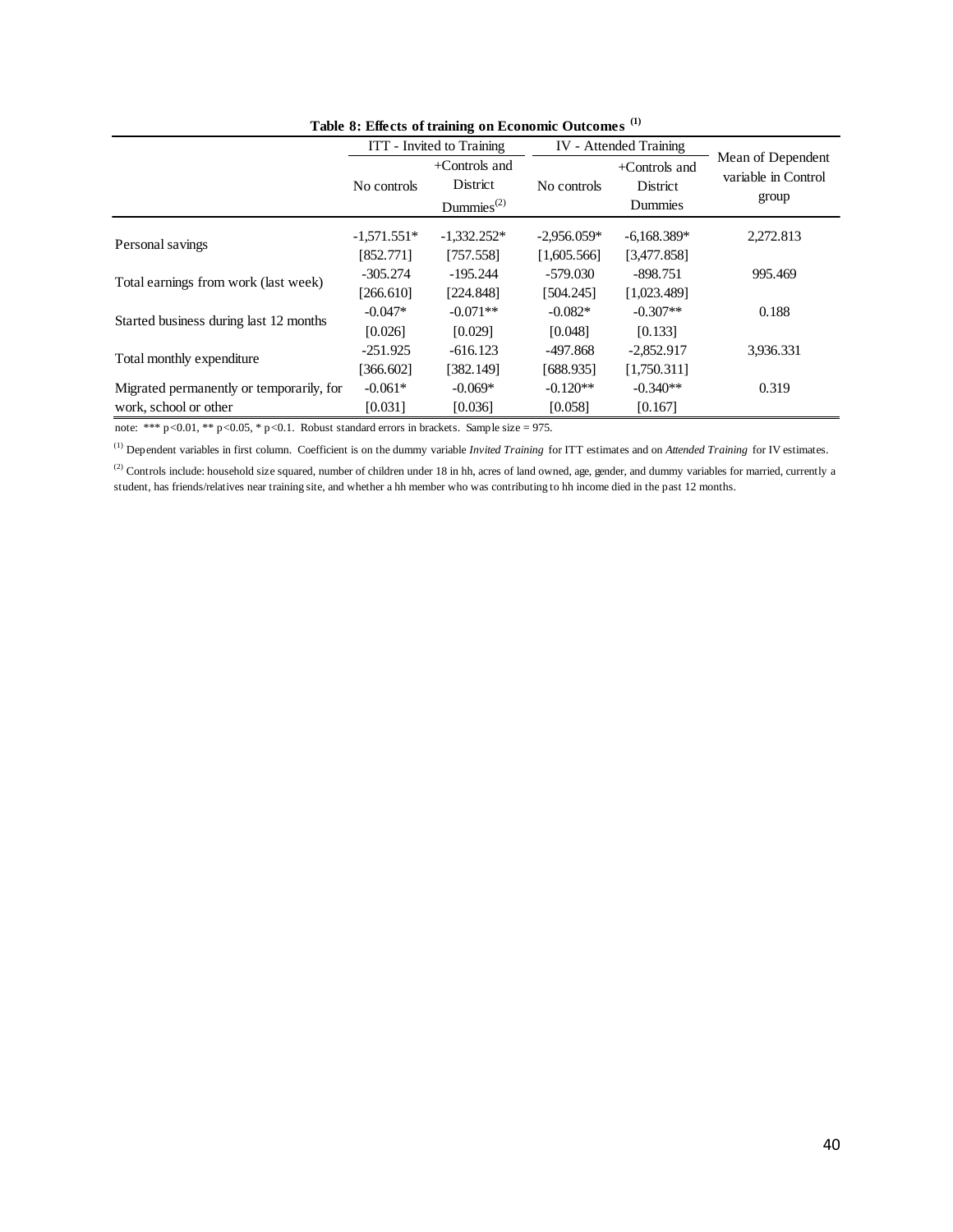|                                         |             | ITT - Invited to Training                        |             |                                      |                                                   |     |
|-----------------------------------------|-------------|--------------------------------------------------|-------------|--------------------------------------|---------------------------------------------------|-----|
|                                         | No controls | $+$ Controls and<br>District<br>Dummies $^{(2)}$ | No controls | +Controls and<br>District<br>Dummies | Mean of Dependent<br>variable in Control<br>group | N   |
|                                         | $-0.029$    | $-0.007$                                         | $-0.048$    | $-0.026$                             | 0.815                                             | 848 |
| Household rarely or never skips meals   | [0.029]     | [0.032]                                          | [0.054]     | [0.138]                              |                                                   |     |
| Happy and satisfied with life (Str      | $0.075***$  | $0.053*$                                         | $0.132***$  | 0.225                                | 0.775                                             | 975 |
| $Agree/Agree)=1$                        | [0.027]     | [0.031]                                          | [0.050]     | [0.138]                              |                                                   |     |
| Life has improved during last year (Str | $0.119***$  | $0.067*$                                         | $0.218***$  | $0.292*$                             | 0.613                                             | 975 |
| $Agree/Agree$ =1                        | [0.032]     | [0.038]                                          | [0.060]     | [0.168]                              |                                                   |     |
| Sees self as entrepreneur               | 0.019       | $-0.015$                                         | 0.036       | $-0.067$                             | 0.856                                             | 975 |
|                                         | [0.023]     | [0.029]                                          | [0.044]     | [0.131]                              |                                                   |     |
| Able to earn money outside farming (Str | $0.095***$  | 0.057                                            | $0.172***$  | 0.239                                | 0.625                                             | 975 |
| $Agree/Agree$ =1                        | [0.032]     | [0.038]                                          | [0.060]     | [0.168]                              |                                                   |     |
| Used condom almost every time or every  | $-0.016$    | $-0.062$                                         | $-0.041$    | $-0.278$                             | 0.267                                             | 525 |
| time with most recent sexual partner    | [0.040]     | [0.041]                                          | [0.076]     | [0.178]                              |                                                   |     |
| Married within the last year            | $-0.014$    | $-0.003$                                         | $-0.029$    | $-0.027$                             | 0.125                                             | 975 |
|                                         | [0.022]     | [0.021]                                          | [0.041]     | [0.096]                              |                                                   |     |
| Had child in past year                  | $-0.030$    | $-0.027$                                         | $-0.050$    | $-0.108$                             | 0.116                                             | 975 |
|                                         | [0.021]     | [0.023]                                          | [0.039]     | [0.104]                              |                                                   |     |

**Table 9: Effects of training on Well-being (1)**

note: \*\*\* p<0.01, \*\* p<0.05, \* p<0.1. Robust standard errors in brackets. Sample size = 975, except for "Household rarely skips meals", for which there was a high number of missing responses, and "Used condom", for which many responses were "Not applicable" due to the fact that not all respondents were sexually active

(1) Dependent variables in first column. Coefficient is on the dummy variable *Invited Training* for ITT estimates and on *Attended Training* for IV estimates.

<sup>(2)</sup> Controls include: household size squared, number of children under 18 in hh, acres of land owned, age, gender, and dummy variables for married, currently a student, has friends/relatives near training site, and whether a hh member who was contributing to hh income died in the past 12 months.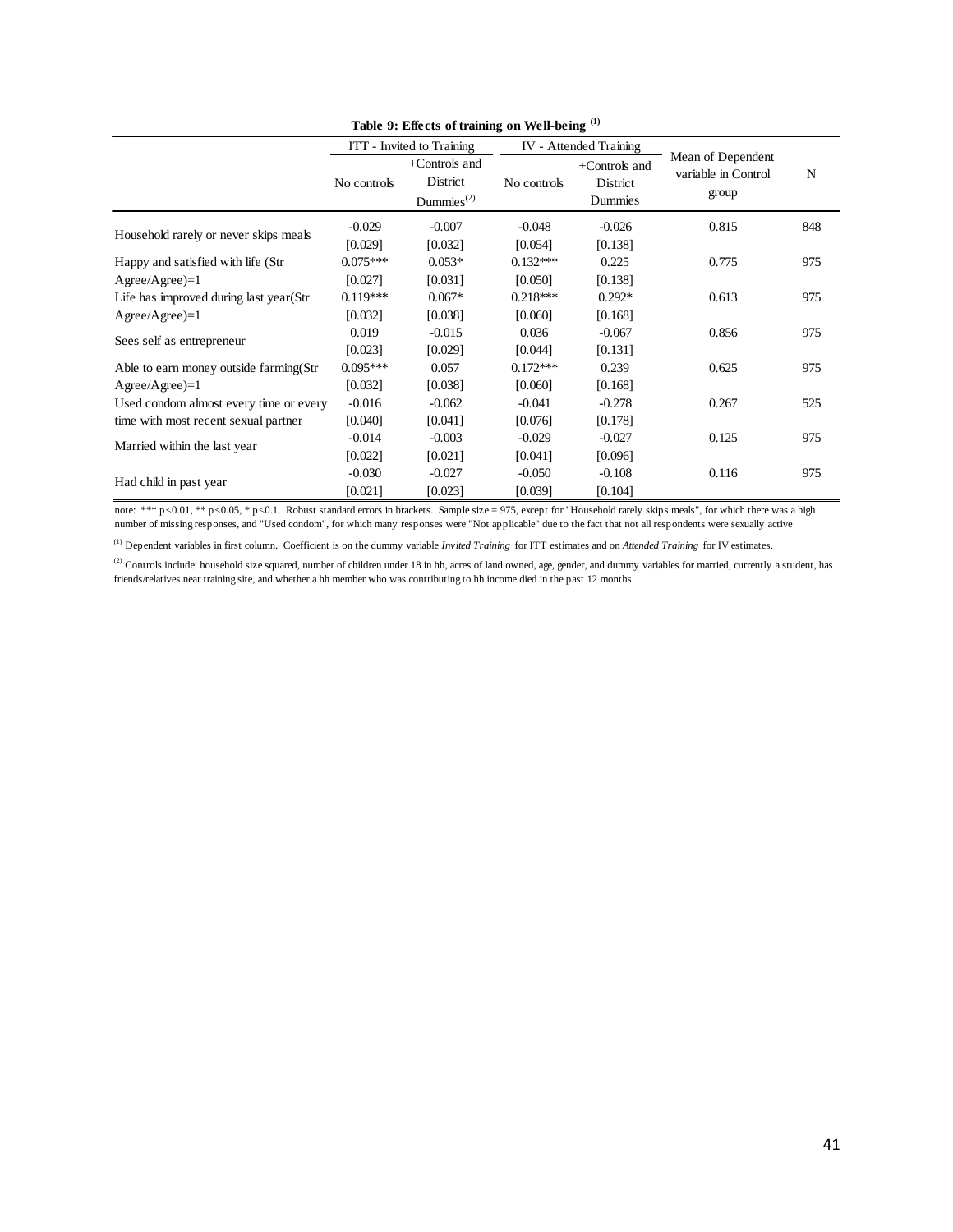|                                                                                                        |                                      |                                       |                                    | Table 10: Effects of training, by gender (1) |                                      |                                    |       |                                        |
|--------------------------------------------------------------------------------------------------------|--------------------------------------|---------------------------------------|------------------------------------|----------------------------------------------|--------------------------------------|------------------------------------|-------|----------------------------------------|
|                                                                                                        |                                      | Men                                   |                                    |                                              | Women                                |                                    |       | P-value of dif. btwn.<br>men and women |
|                                                                                                        | ITT                                  | <b>TOT</b>                            | Mean of<br>dep. var. in<br>control | ITT                                          | <b>TOT</b>                           | Mean of<br>dep. var. in<br>control | ITT   | <b>TOT</b>                             |
| Skill in area/tradetoday (1:Poor/None<br>10:master craftsmen)                                          | 2.768 ***<br>[0.225]                 | 5.061***<br>[0.390]                   | 2.580                              | 2.386***<br>[0.304]                          | 4.553***<br>[0.540]                  | 2.575                              | 0.313 | 0.446                                  |
| Knows calculate profits of a business<br>$(today, 1-10)$                                               | 1.654 ***<br>[0.259]                 | 2.963 ***<br>[0.466]                  | 4.430                              | 1.582***<br>[0.346]                          | 2.970 ***<br>[0.634]                 | 3.982                              | 0.867 | 0.993                                  |
| Knows how to start a<br>business (today)=1                                                             | $0.244***$<br>[0.041]                | $0.448***$<br>[0.075]                 | 0.444                              | $0.233***$<br>[0.056]                        | $0.443***$<br>[0.105]                | 0.425                              | 0.876 | 0.972                                  |
| Hours worked in paid labor during<br>training                                                          | $-35.811***$                         | $-60.698***$                          | 68.652                             | $-26.273***$                                 | $-50.207***$                         | 38.372                             | 0.531 | 0.709                                  |
| Hours worked in self employment<br>during training                                                     | [12.161]<br>$-96.271***$<br>[14.004] | [21.870]<br>$-174.867***$<br>[25.378] | 153.633                            | [9.131]<br>$-38.891***$<br>[13.632]          | [17.648]<br>$-76.347***$<br>[25.562] | 91.814                             | 0.003 | 0.006                                  |
| Hours spent in human capital<br>development (school, job or trade<br>training) during training         | 364.503***<br>[20.360]               | 666.042***<br>[33.035]                | 33.952                             | 301.989***<br>[26.127]                       | 578.051***<br>[41.610]               | 54.186                             | 0.059 | 0.098                                  |
| Hours worked in paid labor in month<br>after training                                                  | $-2.768$<br>[4.843]                  | $-5.426$<br>[8.936]                   | 23.502                             | $-4.405$<br>[4.294]                          | $-8.536$<br>[8.292]                  | 12.469                             | 0.800 | 0.799                                  |
| Hours worked in self employment in<br>month after training                                             | $-4.032$<br>[4.798]                  | $-7.262$<br>[8.827]                   | 46.536                             | 6.296<br>[4.789]                             | 13.730<br>[9.176]                    | 32.973                             | 0.128 | 0.099                                  |
| Hours spent in human capital<br>development (school, job or trade<br>training) in month after training | 11.446***<br>[3.245]                 | 21.175***<br>[6.031]                  | 7.266                              | $-2.609$<br>[5.906]                          | $-5.060$<br>[11.403]                 | 16.301                             | 0.037 | 0.042                                  |
| Hours worked in paid labor in past<br>week                                                             | 1.480<br>[1.340]                     | 3.107<br>[2.454]                      | 6.903                              | $-1.368$<br>[1.467]                          | $-2.652$<br>[2.836]                  | 4.770                              | 0.152 | 0.125                                  |
| Hours worked in self employment in<br>past week                                                        | 0.157<br>[1.179]                     | 0.447<br>[2.177]                      | 9.879                              | $-1.639$<br>[1.478]                          | $-2.458$<br>[2.801]                  | 8.310                              | 0.342 | 0.413                                  |
| Hours spent in human capital<br>development (school, job or trade<br>training) in past week            | $2.342***$<br>[0.793]                | 4.401***<br>[1.490]                   | 1.865                              | 0.113<br>[1.055]                             | $-0.179$<br>[2.002]                  | 2.186                              | 0.091 | 0.066                                  |
| Personal savings                                                                                       | $-851.092$<br>[940.754]              | $-1,576.879$<br>[1,740.238]           | 1,643.478                          | $-2,895.749*$<br>[1,690.151]                 | $-5,608.688*$<br>[3,286.013]         | 3,425.664                          | 0.290 | 0.278                                  |
| Total earnings from work (last week)                                                                   | $-192.645$<br>[382.170]              | $-375.498$<br>[713.202]               | 1,043.116                          | $-515.942*$<br>[282.734]                     | $-973.780*$<br>[549.506]             | 908.186                            | 0.496 | 0.506                                  |
| Started business during last 12 months                                                                 | $-0.007$<br>[0.030]                  | $-0.013$<br>[0.056]                   | 0.155                              | $-0.120***$<br>[0.046]                       | $-0.215**$<br>[0.091]                | 0.248                              | 0.041 | 0.058                                  |
| Total monthly expenditure                                                                              | $-21.396$<br>[417.465]               | $-58.433$<br>[770.657]                | 3,957.976                          | $-686.446$<br>[703.468]                      | $-1,364.300$<br>[1,366.970]          | 3,896.681                          | 0.416 | 0.405                                  |
| Migrated permanently or temporarily,<br>for work, school or other                                      | $-0.078**$<br>[0.038]                | $-0.144**$<br>[0.071]                 | 0.314                              | $-0.028$<br>[0.053]                          | $-0.072$<br>[0.103]                  | 0.327                              | 0.452 | 0.561                                  |
| Household rarely or never skips meals                                                                  | $-0.043$<br>[0.035]                  | $-0.067$<br>[0.063]                   | 0.823                              | $-0.002$<br>[0.051]                          | $-0.004$<br>[0.103]                  | 0.800                              | 0.514 | 0.598                                  |
| Happy and satisfied with life (Str<br>$Agree/Agree)=1$                                                 | $0.082**$<br>[0.034]                 | $0.142**$<br>[0.062]                  | 0.773                              | 0.063<br>[0.046]                             | 0.113<br>[0.087]                     | 0.779                              | 0.745 | 0.787                                  |
| Life has improved during last year(Str<br>$Agree/Agree)=1$                                             | $0.146***$<br>[0.040]                | $0.262***$<br>[0.073]                 | 0.604                              | 0.068<br>[0.055]                             | 0.132<br>[0.105]                     | 0.628                              | 0.249 | 0.310                                  |
| Sees self as entrepreneur                                                                              | 0.021<br>[0.027]                     | 0.039<br>[0.050]                      | 0.874                              | 0.015<br>[0.043]                             | 0.028<br>[0.083]                     | 0.823                              | 0.900 | 0.912                                  |
| Able to earn money outside<br>farming (Str Agree/Agree)= $1$                                           | $0.103***$<br>[0.039]                | $0.191***$<br>[0.072]                 | 0.638                              | 0.078<br>[0.055]                             | 0.134<br>[0.106]                     | 0.602                              | 0.707 | 0.654                                  |
| Used condom almost every time or<br>every time with most recent sexual<br>partner                      | $-0.035$<br>[0.053]                  | $-0.081$<br>[0.100]                   | 0.316                              | 0.018<br>[0.059]                             | 0.032<br>[0.112]                     | 0.182                              | 0.506 | 0.451                                  |
| Had child in past year                                                                                 | $-0.007$<br>[0.022]                  | $-0.004$<br>[0.040]                   | 0.077                              | $-0.070*$<br>[0.042]                         | $-0.137*$<br>[0.082]                 | 0.186                              | 0.183 | 0.145                                  |

note: \*\*\* p<0.01, \*\* p<0.05, \* p<0.1. Robust standard errors in brackets. N=647 for men, and N=347 for women, except for 'condom use' (338 men and 201 women) and 'skips meals (582 men and 283 women).

(1) Dependent variables in first column. Coefficient is on the dummy variable *Invited Training* for ITT estimates and on *Attended Training* for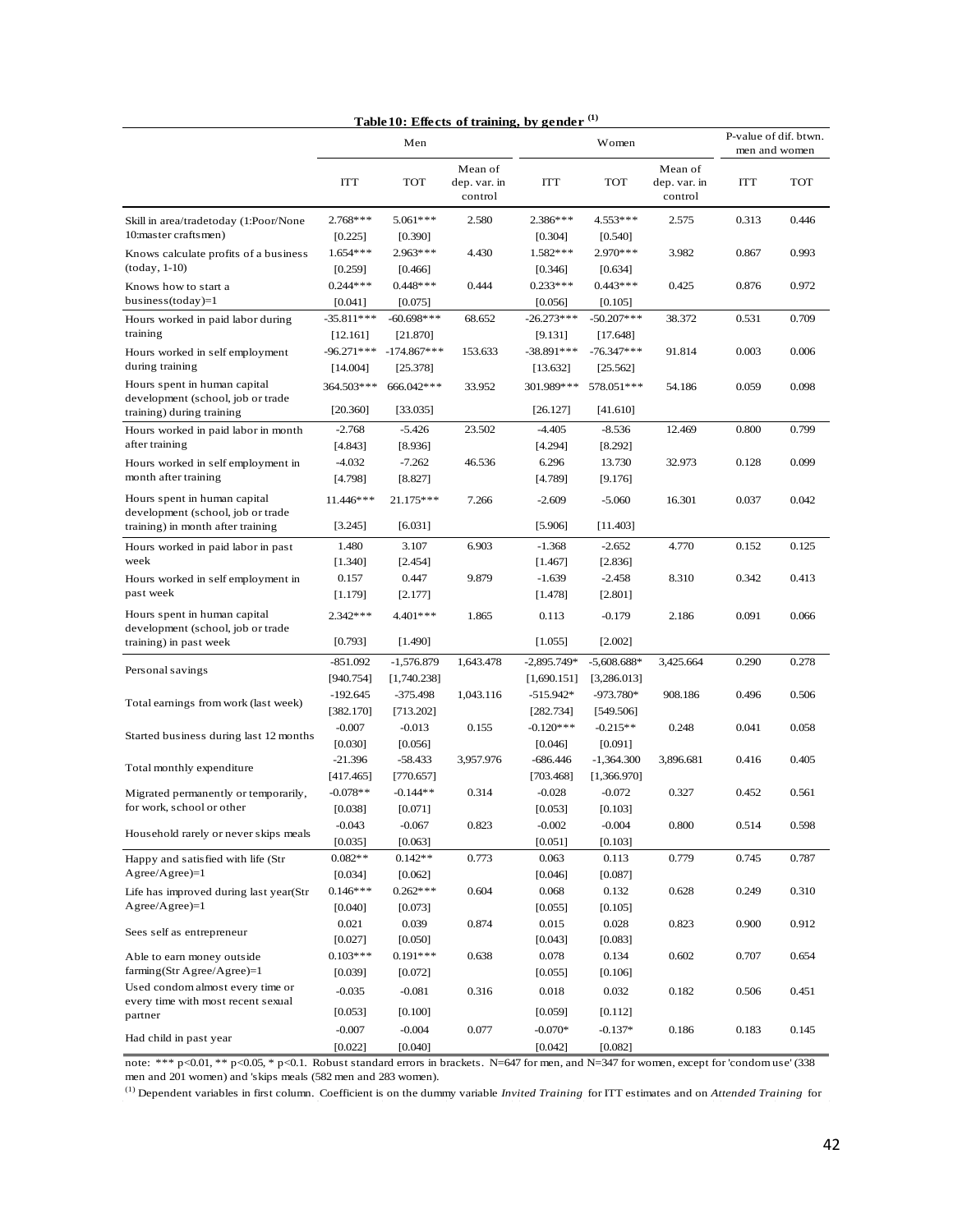| Table 11: Differential Contraints by Gender               |           |           |                       |  |  |  |  |  |
|-----------------------------------------------------------|-----------|-----------|-----------------------|--|--|--|--|--|
|                                                           | Women     | Men       | P-value of Difference |  |  |  |  |  |
| Trainees' Experiences                                     |           |           |                       |  |  |  |  |  |
| N                                                         | 240       | 450       |                       |  |  |  |  |  |
| Months of training                                        | 2.865     | 2.921     | 0.434                 |  |  |  |  |  |
| Missed no days of training                                | 0.483     | 0.519     | 0.480                 |  |  |  |  |  |
| Amount of stipend received for training per month (MWK)   | 4,268.707 | 4,148.973 | 0.458                 |  |  |  |  |  |
| Stipend was sometimes insufficient to cover needs         | 0.490     | 0.481     | 0.863                 |  |  |  |  |  |
| Received food or money from MC                            | 0.476     | 0.529     | 0.297                 |  |  |  |  |  |
| MC always attended training                               | 0.776     | 0.812     | 0.364                 |  |  |  |  |  |
| Tools were always available for practice                  | 0.646     | 0.717     | 0.131                 |  |  |  |  |  |
| Felt encouraged by MC                                     | 0.884     | 0.932     | 0.094                 |  |  |  |  |  |
| Received paid work from MC following training             | 0.014     | 0.031     | 0.279                 |  |  |  |  |  |
| <b>Baseline Characteristics by Gender</b>                 |           |           |                       |  |  |  |  |  |
| N                                                         | 369       | 753       |                       |  |  |  |  |  |
| <b>Household Characteristics</b>                          |           |           |                       |  |  |  |  |  |
| Household size                                            | 5.46      | 5.42      | 0.80                  |  |  |  |  |  |
| Number of adults                                          | 2.50      | 2.79      | 0.00                  |  |  |  |  |  |
| Number of respondent's dependents (in or out of hh)       | 1.01      | 0.75      | 0.00                  |  |  |  |  |  |
| Owns home $=1$                                            | 0.85      | 0.89      | 0.02                  |  |  |  |  |  |
| Number of acres of land owned                             | 1.76      | 1.91      | 0.33                  |  |  |  |  |  |
| <b>Individual Characteristics</b>                         |           |           |                       |  |  |  |  |  |
| Age                                                       | 21.10     | 21.66     | 0.01                  |  |  |  |  |  |
| Head of household=1                                       | 0.12      | 0.20      | 0.00                  |  |  |  |  |  |
| Married or living with partner=1                          | 0.13      | 0.18      | 0.02                  |  |  |  |  |  |
| Neither parents are alive (orphan)=1                      | 0.31      | 0.38      | 0.03                  |  |  |  |  |  |
| Lives with at least one parent                            | 0.45      | 0.38      | 0.02                  |  |  |  |  |  |
| <b>Educational Attainment</b>                             |           |           |                       |  |  |  |  |  |
| Completed primary                                         | 0.06      | 0.05      | 0.58                  |  |  |  |  |  |
| Some secondary                                            | 0.51      | 0.47      | 0.22                  |  |  |  |  |  |
| Completed Secondary                                       | 0.19      | 0.25      | 0.03                  |  |  |  |  |  |
| Currently a student=1                                     | 0.09      | 0.11      | 0.38                  |  |  |  |  |  |
| Received vocational training=1                            | 0.11      | 0.14      | 0.15                  |  |  |  |  |  |
| Previously started a business=1                           | 0.36      | 0.34      | 0.56                  |  |  |  |  |  |
| <b>Economic Variables</b>                                 |           |           |                       |  |  |  |  |  |
| Annual personal income                                    | 17,227.47 | 26,820.08 | 0.33                  |  |  |  |  |  |
| Number of loans in past 12 months                         | 0.37      | 0.37      | 0.97                  |  |  |  |  |  |
| Amount of loans in past 12 months (in MK)                 | 2,869.76  | 2,370.47  | 0.26                  |  |  |  |  |  |
| Number of cash and in-kind grants from social programs in | 0.64      | 0.70      | 0.21                  |  |  |  |  |  |
| past 6 months                                             |           |           |                       |  |  |  |  |  |
| Amount of cash grants from social programs in past 6      | 3,340.90  | 7,717.29  | 0.08                  |  |  |  |  |  |
| months (in MK)                                            |           |           |                       |  |  |  |  |  |
| Time Use                                                  |           |           |                       |  |  |  |  |  |
| Hours per year spent on agriculture or domestic chores    | 764.58    | 425.26    | 0.00                  |  |  |  |  |  |
| Hours per year spent on paid labor                        | 105.74    | 203.79    | 0.00                  |  |  |  |  |  |
| Hours per year spent in own business                      | 48.22     | 51.59     | 0.80                  |  |  |  |  |  |
| Hours per year spent on other activities                  | 26.15     | 15.71     | 0.05                  |  |  |  |  |  |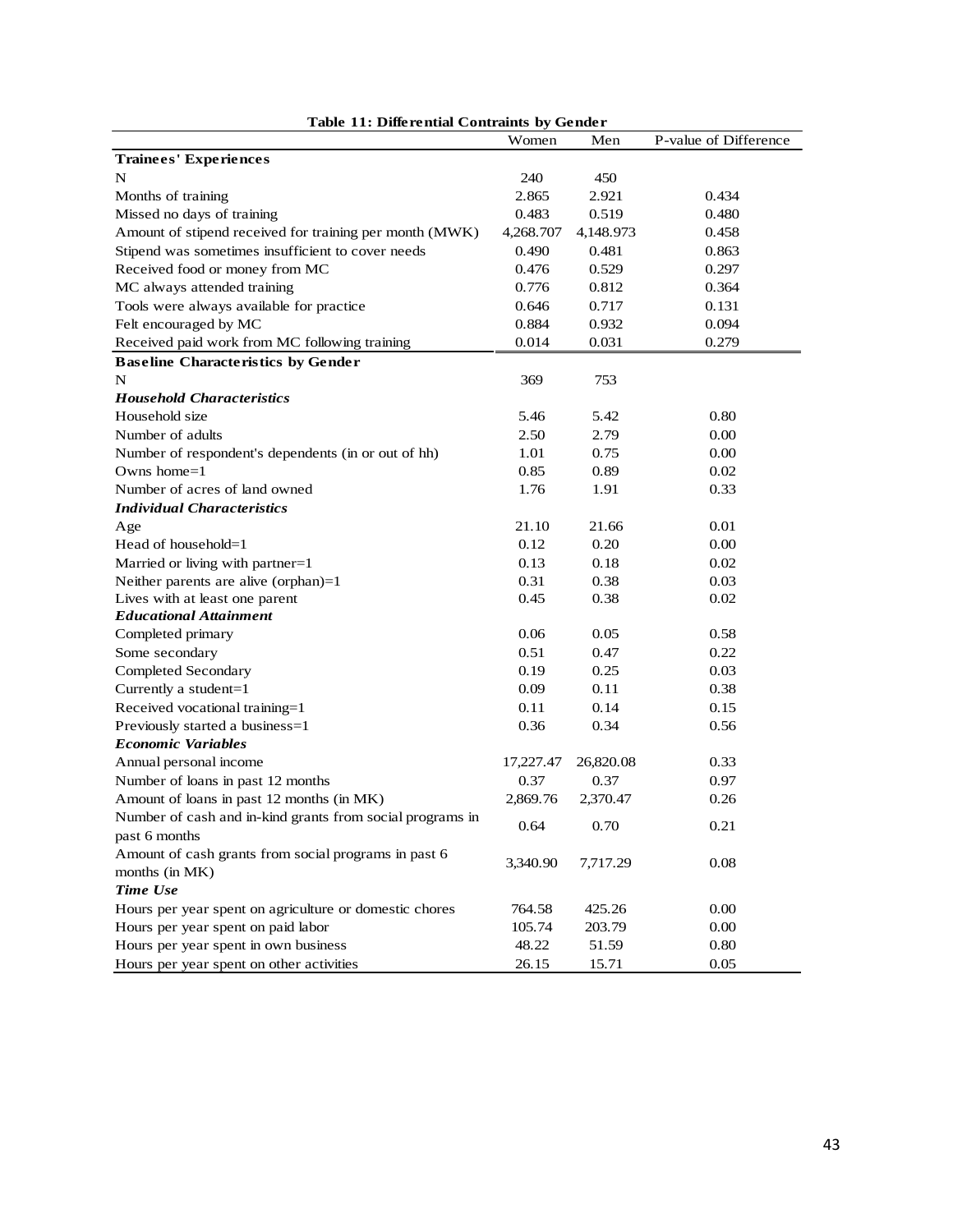| Table 12: Effects of Peptalk <sup>(1)</sup>                       |              |                      |                                 |             |                         |                                 |  |  |  |
|-------------------------------------------------------------------|--------------|----------------------|---------------------------------|-------------|-------------------------|---------------------------------|--|--|--|
|                                                                   |              | Men                  |                                 | Women       |                         |                                 |  |  |  |
|                                                                   | No controls  | +District<br>Dummies | Mean of dep.<br>var. in control | No controls | $+$ District<br>Dummies | Mean of dep.<br>var. in control |  |  |  |
| Happy and satisfied with life (Str                                | $0.123***$   | $0.117***$           | 0.834                           | 0.041       | 0.058                   | 0.831                           |  |  |  |
| Agree/Agree)=1                                                    | [0.031]      | [0.034]              |                                 | [0.060]     | [0.066]                 |                                 |  |  |  |
| Life has improved during last                                     | $0.106**$    | $0.107**$            | 0.737                           | 0.026       | 0.075                   | 0.692                           |  |  |  |
| year(Str Agree/Agree)=1                                           | [0.049]      | [0.051]              |                                 | [0.079]     | [0.095]                 |                                 |  |  |  |
| Felt confident to solve problems last                             | $-0.008$     | $-0.016$             | 0.508                           | $-0.005$    | $-0.035$                | 0.517                           |  |  |  |
| month(Str Agree/Agree)=1                                          | [0.065]      | [0.071]              |                                 | [0.088]     | [0.094]                 |                                 |  |  |  |
| Sees self as entrepreneur                                         | $0.104***$   | $0.112***$           | 0.881                           | $0.108**$   | $0.123**$               | 0.815                           |  |  |  |
|                                                                   | [0.022]      | [0.026]              |                                 | [0.051]     | [0.063]                 |                                 |  |  |  |
| Able to earn money outside                                        | $0.088*$     | 0.086                | 0.726                           | 0.077       | 0.106                   | 0.667                           |  |  |  |
| farming(Str Agree/Agree)=1                                        | [0.052]      | [0.054]              |                                 | [0.078]     | [0.077]                 |                                 |  |  |  |
| Had child in past year                                            | 0.017        | 0.011                | 0.069                           | $-0.047$    | $-0.084$                | 0.124                           |  |  |  |
|                                                                   | [0.036]      | [0.038]              |                                 | [0.049]     | [0.056]                 |                                 |  |  |  |
| Personal savings                                                  | $-301.892$   | $-312.211$           | 854.749                         | -140.834    | $-178.509$              | 539.552                         |  |  |  |
|                                                                   | [349.425]    | [311.407]            |                                 | [240.079]   | [242.614]               |                                 |  |  |  |
| Total earnings from work (last week)                              | $-353.162**$ | $-295.872*$          | 922.280                         | $-60.010$   | $-33.405$               | 402.189                         |  |  |  |
|                                                                   | [158.120]    | [162.857]            |                                 | [218.104]   | [280.748]               |                                 |  |  |  |
| Started business during last 12                                   | $-0.021$     | $-0.040$             | 0.150                           | $-0.029$    | $-0.033$                | 0.132                           |  |  |  |
| months                                                            | [0.044]      | [0.053]              |                                 | [0.054]     | [0.063]                 |                                 |  |  |  |
| Migrated permanently or temporarily,                              | 0.040        | 0.044                | 0.232                           | $-0.047$    | $-0.060$                | 0.303                           |  |  |  |
| for work, school or other                                         | [0.058]      | [0.062]              |                                 | [0.077]     | [0.094]                 |                                 |  |  |  |
| Hours worked in paid labor in month                               | $-2.504$     | $-4.752$             | 21.190                          | 0.378       | $-5.342$                | 7.801                           |  |  |  |
| after training                                                    | [5.531]      | [5.714]              |                                 | [5.138]     | [4.614]                 |                                 |  |  |  |
| Hours worked in self employment in                                | $-10.722*$   | $-13.570**$          | 45.464                          | $-4.277$    | 1.183                   | 39.328                          |  |  |  |
| month after training                                              | [5.650]      | [6.412]              |                                 | [6.880]     | [8.000]                 |                                 |  |  |  |
| Hours spent in human capital<br>development (school, job or trade | 0.634        | $-2.129$             | 18.237                          | 1.021       | $-15.436$               | 13.184                          |  |  |  |
| training) in month after training                                 | [6.756]      | [6.719]              |                                 | [9.025]     | [14.980]                |                                 |  |  |  |
| Hours worked in paid labor in past                                | $-3.796**$   | $-3.740**$           | 8.840                           | 1.125       | 0.599                   | 3.234                           |  |  |  |
| week                                                              | [1.514]      | [1.763]              |                                 | [2.474]     | [2.759]                 |                                 |  |  |  |
| Hours worked in self employment in                                | $-3.192**$   | $-2.391$             | 10.729                          | $-0.520$    | $-2.031$                | 6.776                           |  |  |  |
| past week                                                         | [1.373]      | [1.503]              |                                 | [1.718]     | [1.662]                 |                                 |  |  |  |
| Hours spent in human capital<br>development (school, job or trade | $-0.915$     | $-1.451$             | 4.263                           | $-0.333$    | $-1.276$                | 2.358                           |  |  |  |
| training) in past week                                            | [1.476]      | [1.770]              |                                 | [1.749]     | [1.152]                 |                                 |  |  |  |

note: \*\*\*  $p < 0.01$ , \*\*  $p < 0.05$ , \*  $p < 0.1$ . Robust standard errors in brackets. For men, N = 449. For women, N = 240.

(1) Dependent variables in first column. Coefficient is on the dummy variable *PepTalk*